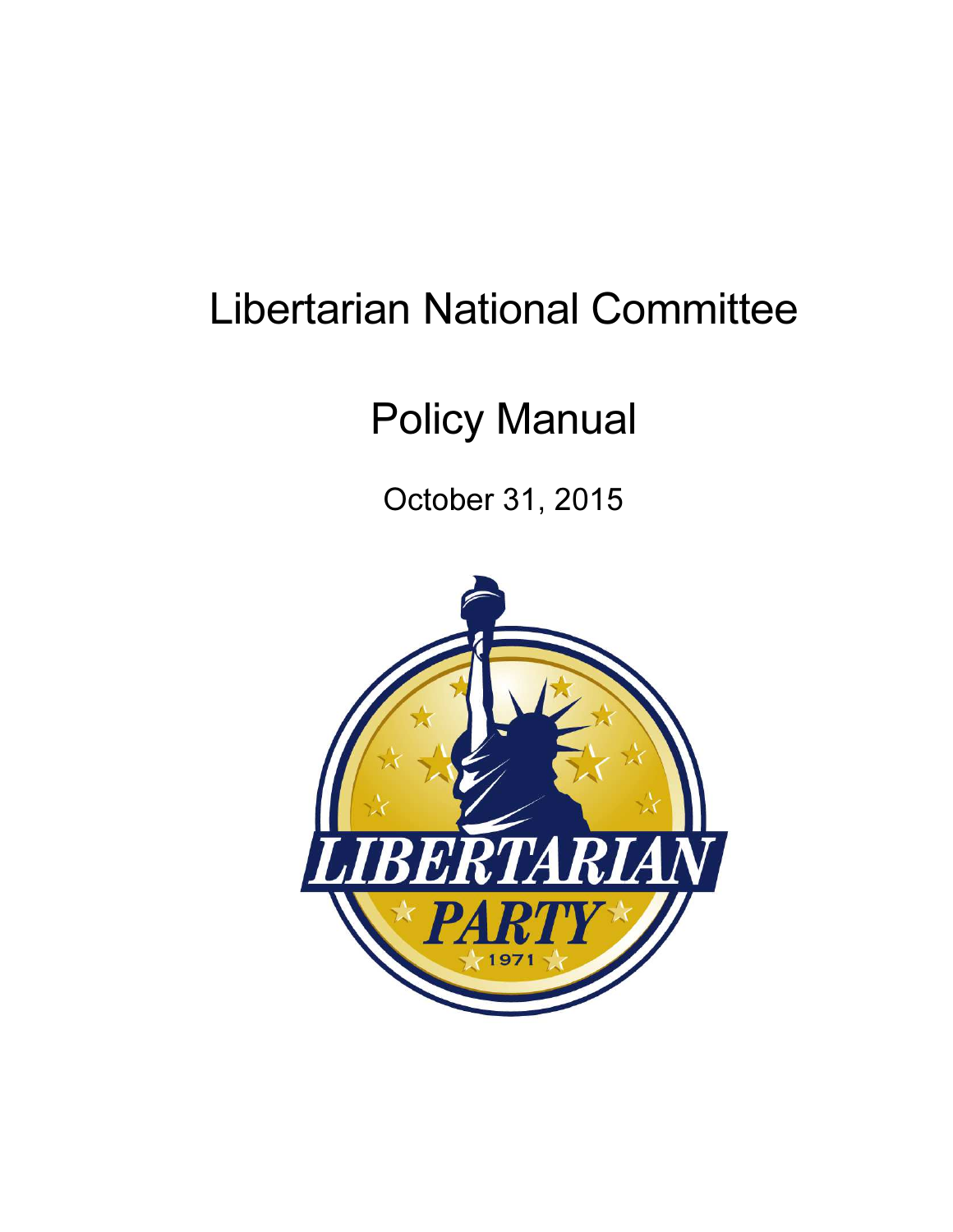#### Libertarian National Committee Policy Manual Table of Contents October 31, 2015 Page 2 of 70

# Condensed Table of Contents

| Section 1.03    | COMMITTEE APPOINTMENTS AND TERMS OF OFFICE  16           |  |
|-----------------|----------------------------------------------------------|--|
|                 |                                                          |  |
|                 |                                                          |  |
| Article II.     |                                                          |  |
|                 | Section 2.01 OBLIGATIONS AMONG BOARD MEMBERS AND STAFF21 |  |
| Section 2.02    |                                                          |  |
|                 |                                                          |  |
| Section 2.04    |                                                          |  |
| Section 2.05    |                                                          |  |
| Section 2.06    |                                                          |  |
| Section 2.07    |                                                          |  |
|                 |                                                          |  |
| Section 2.09    |                                                          |  |
|                 |                                                          |  |
| Section 3.01    |                                                          |  |
|                 |                                                          |  |
| Section 3.03    |                                                          |  |
| Section 3.04    | DONOR & VENDOR RELATIONS AND FINANCIAL MATTERS  56       |  |
|                 |                                                          |  |
|                 |                                                          |  |
|                 |                                                          |  |
|                 |                                                          |  |
|                 |                                                          |  |
| <b>ENDNOTES</b> |                                                          |  |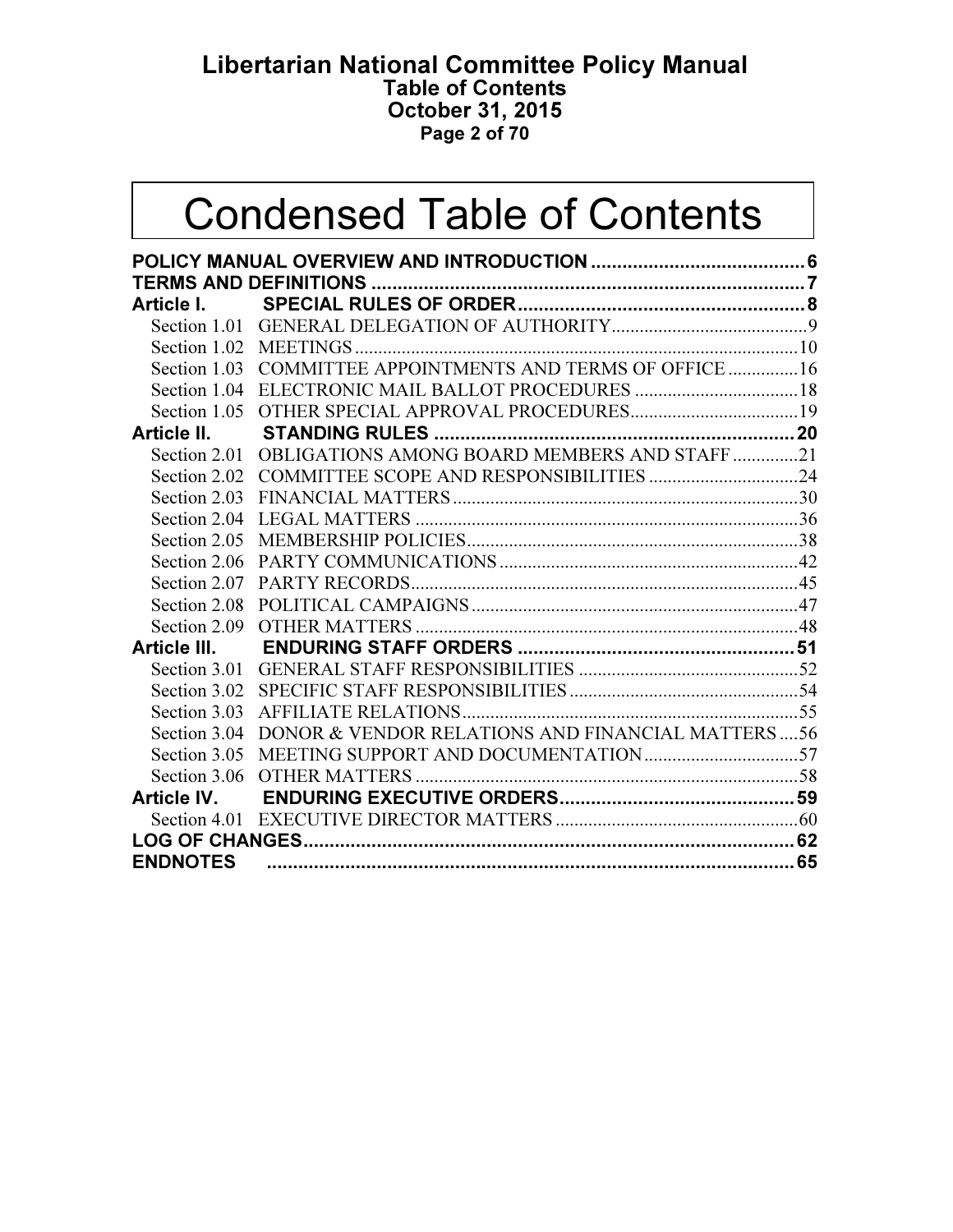## Libertarian National Committee Policy Manual **Table of Contents October 31, 2015** Page 3 of 70

# **Detailed Table of Contents**

| Article I.  |                                                            |  |
|-------------|------------------------------------------------------------|--|
|             |                                                            |  |
| 1)          |                                                            |  |
| 2)          |                                                            |  |
| 3)          |                                                            |  |
| 4)          |                                                            |  |
|             |                                                            |  |
| 1)          |                                                            |  |
| 2)<br>3)    |                                                            |  |
| 4)          |                                                            |  |
| 5)          |                                                            |  |
| 6)          |                                                            |  |
| 7)          |                                                            |  |
|             | Section 1.03 COMMITTEE APPOINTMENTS AND TERMS OF OFFICE 16 |  |
| 1)          |                                                            |  |
| 2)          |                                                            |  |
| 3)          |                                                            |  |
| 4)          |                                                            |  |
|             |                                                            |  |
| 1)          |                                                            |  |
|             | Section 1.05 OTHER SPECIAL APPROVAL PROCEDURES19           |  |
| 1)          |                                                            |  |
| 2)          |                                                            |  |
| Article II. |                                                            |  |
|             | Section 2.01 OBLIGATIONS AMONG BOARD MEMBERS AND STAFF21   |  |
| 1)          |                                                            |  |
| 2)          |                                                            |  |
| 3)          |                                                            |  |
| 4)          |                                                            |  |
|             | Section 2.02 COMMITTEE SCOPE AND RESPONSIBILITIES<br>. 24  |  |
| 1)          |                                                            |  |
| 2)          |                                                            |  |
| 3)          |                                                            |  |
| 4)          |                                                            |  |
| 5)          |                                                            |  |
| 6)          |                                                            |  |
| 7)          |                                                            |  |
| 8)          |                                                            |  |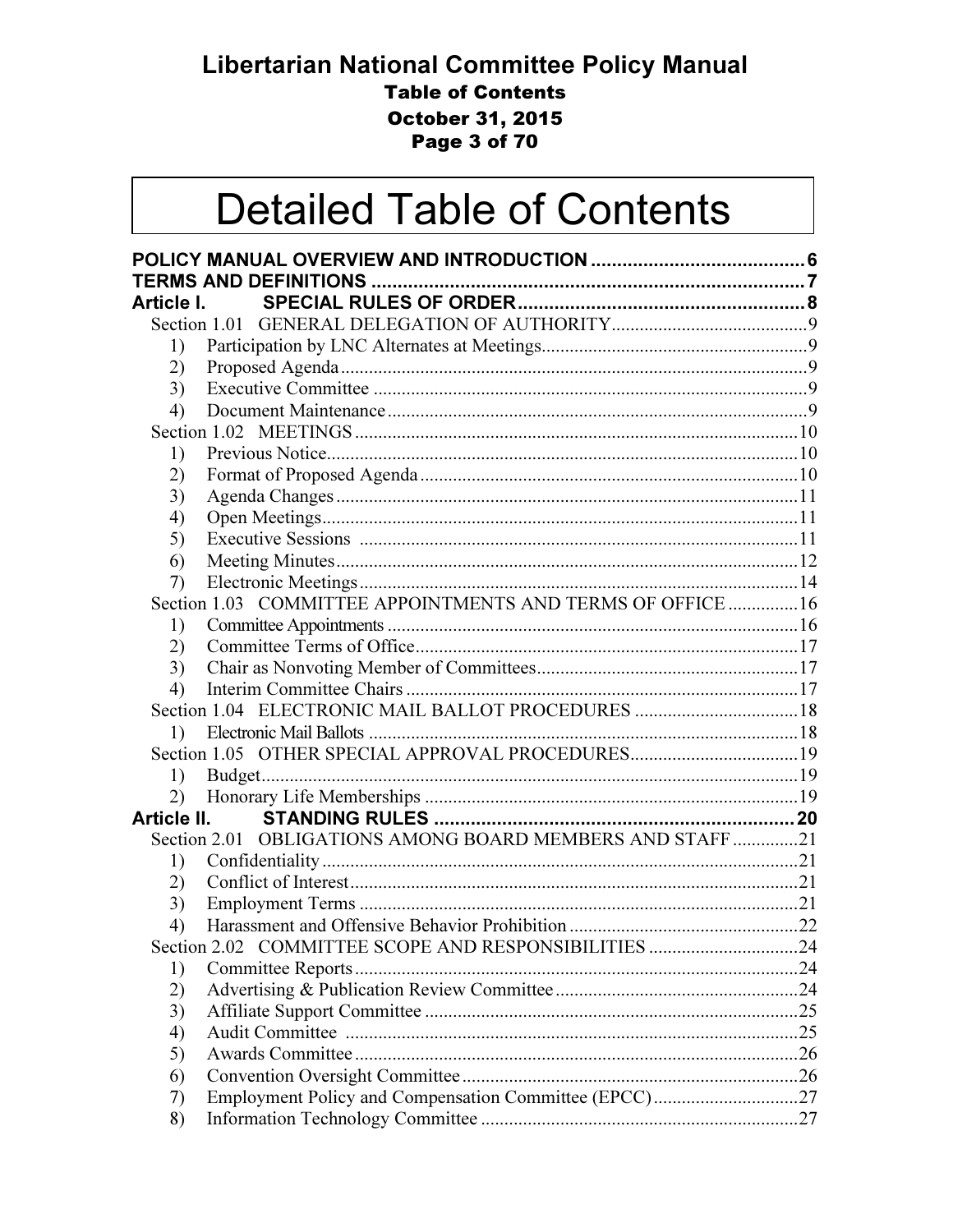## **Libertarian National Committee Policy Manual Table of Contents October 31, 2015** Page 4 of 70

| 9)  |  |
|-----|--|
|     |  |
| 1)  |  |
| 2)  |  |
| 3)  |  |
| 4)  |  |
| 5)  |  |
| 6)  |  |
| 7)  |  |
| 8)  |  |
| 9)  |  |
| 10) |  |
| 11) |  |
| 12) |  |
| 13) |  |
| 14) |  |
| 15) |  |
| 16) |  |
| 17) |  |
|     |  |
| 1)  |  |
| 2)  |  |
| 3)  |  |
| 4)  |  |
|     |  |
| 1)  |  |
| 2)  |  |
| 3)  |  |
| 4)  |  |
| 5)  |  |
|     |  |
| 1)  |  |
| 2)  |  |
| 3)  |  |
| 4)  |  |
| 5)  |  |
|     |  |
| 1)  |  |
| 2)  |  |
| 3)  |  |
| 4)  |  |
| 5)  |  |
|     |  |
| 1)  |  |
|     |  |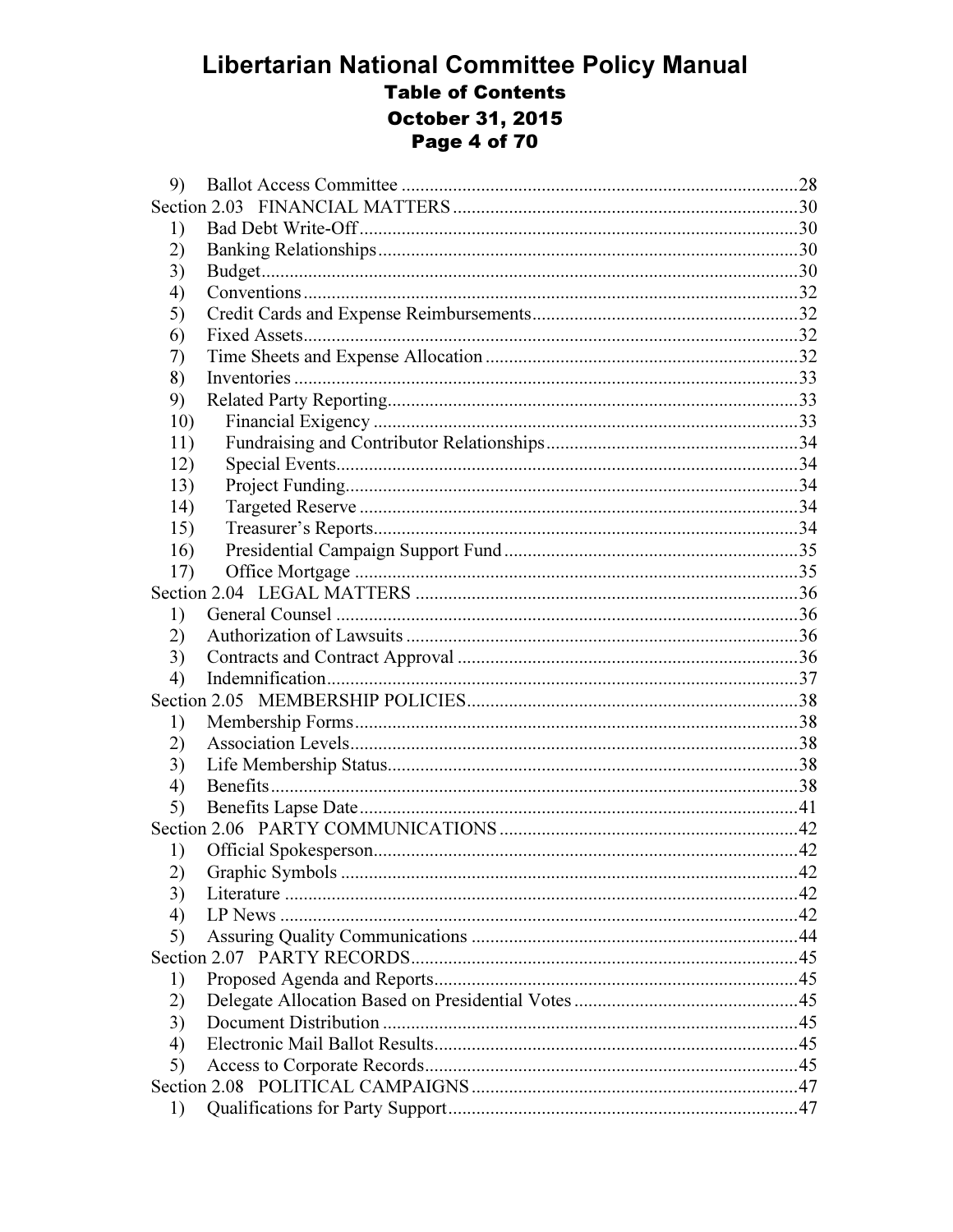## Libertarian National Committee Policy Manual Table of Contents October 31, 2015 Page 5 of 70

| 2)                  |                                                               |  |
|---------------------|---------------------------------------------------------------|--|
| 3)                  |                                                               |  |
|                     |                                                               |  |
| 1)                  |                                                               |  |
| 2)                  |                                                               |  |
| 3)                  |                                                               |  |
| 4)                  |                                                               |  |
| 5)                  |                                                               |  |
| 6)                  |                                                               |  |
| 7)                  |                                                               |  |
| <b>Article III.</b> |                                                               |  |
|                     |                                                               |  |
| 1)                  |                                                               |  |
|                     |                                                               |  |
| 1)                  |                                                               |  |
| 2)                  |                                                               |  |
| 3)                  |                                                               |  |
|                     |                                                               |  |
| 1)                  |                                                               |  |
| 2)                  |                                                               |  |
|                     | Section 3.04 DONOR & VENDOR RELATIONS AND FINANCIAL MATTERS56 |  |
| 1)                  |                                                               |  |
| 2)                  |                                                               |  |
| 3)                  |                                                               |  |
|                     |                                                               |  |
| 1)                  |                                                               |  |
| 2)                  |                                                               |  |
| 3)                  |                                                               |  |
| 4)                  |                                                               |  |
|                     |                                                               |  |
| 1)                  |                                                               |  |
| 2)                  |                                                               |  |
| 3)                  |                                                               |  |
| <b>Article IV.</b>  |                                                               |  |
|                     |                                                               |  |
|                     |                                                               |  |
|                     |                                                               |  |
| <b>ENDNOTES</b>     |                                                               |  |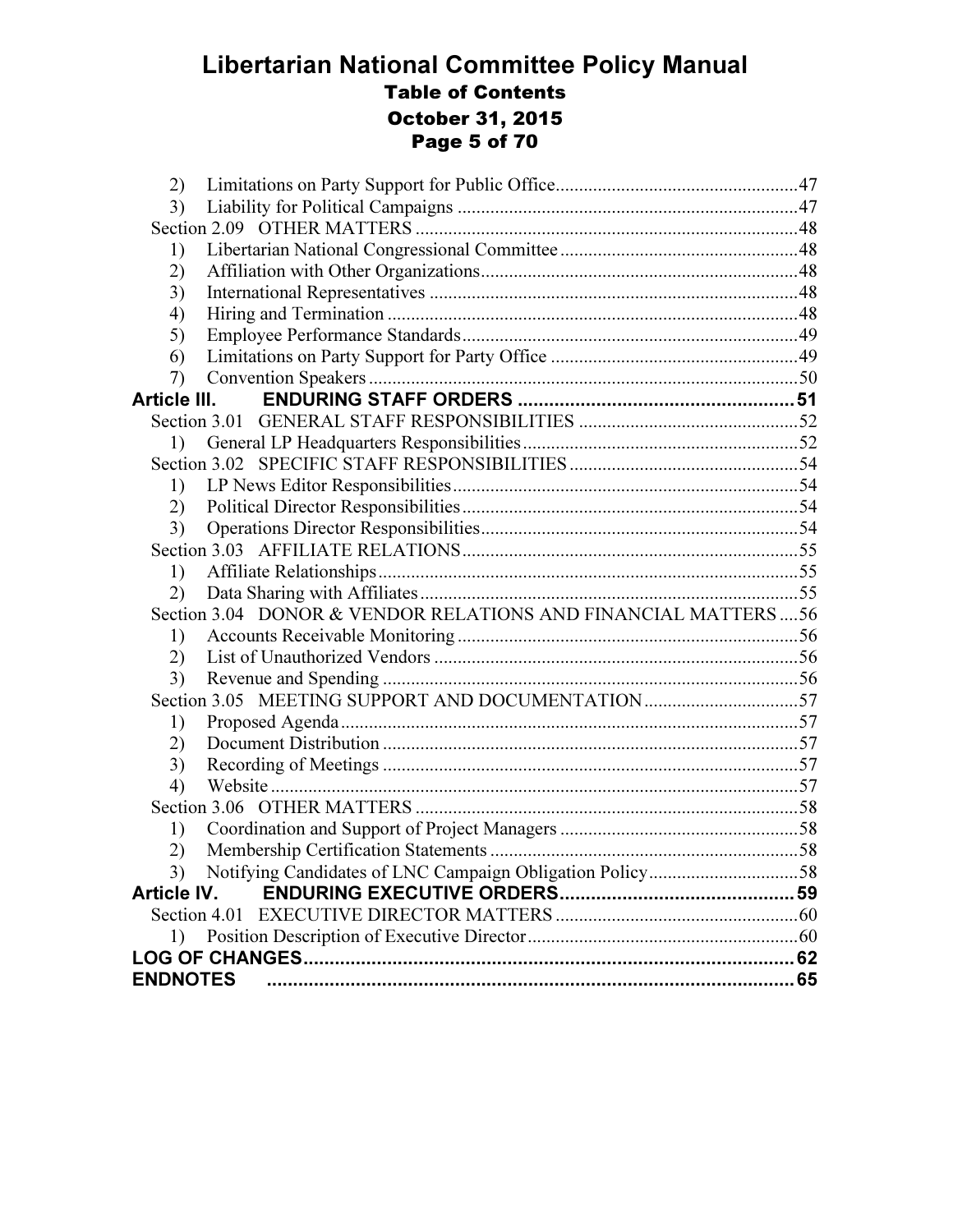#### Libertarian National Committee Policy Manual Policy Manual Overview and Introduction October 31, 2015 Page 6 of 70

# POLICY MANUAL OVERVIEW AND INTRODUCTION

An organization is subject to public law and such other rules it adopts to govern its operation. The rules governing the Libertarian National Committee, Inc. are as follows and supersede each other in the order listed:

- Corporate Charter: The legal instrument conforming to state and federal laws. The Libertarian National Committee, Inc. is incorporated in the District of Columbia and is subject to its laws.
- Bylaws: Prescribe how the organization shall function. They may not be suspended, except for clauses that provide for their own suspension or clauses clearly in the nature of rules of order.
- Special Rules of Order: Relate to rules for orderly transaction of business that differ from those contained in the adopted parliamentary authority.
- Rules of Order: Relate to orderly transaction of business. These are usually contained in the adopted parliamentary authority, which in our case is the current edition  $(11<sup>th</sup>)$  of Robert's Rules of Order, Newly Revised (RONR).
- Standing Rules: Relate to details of administration. They are adopted as the need arises. Special categories of Standing Rules include:
	- o Staff Orders orders to staff by the Libertarian National Committee; and
	- o Executive Orders orders to staff by the Chair.

This Policy Manual is a compilation of the rules governing the Libertarian National Committee, Inc. not already reflected in its corporate charter, bylaws or rules of order.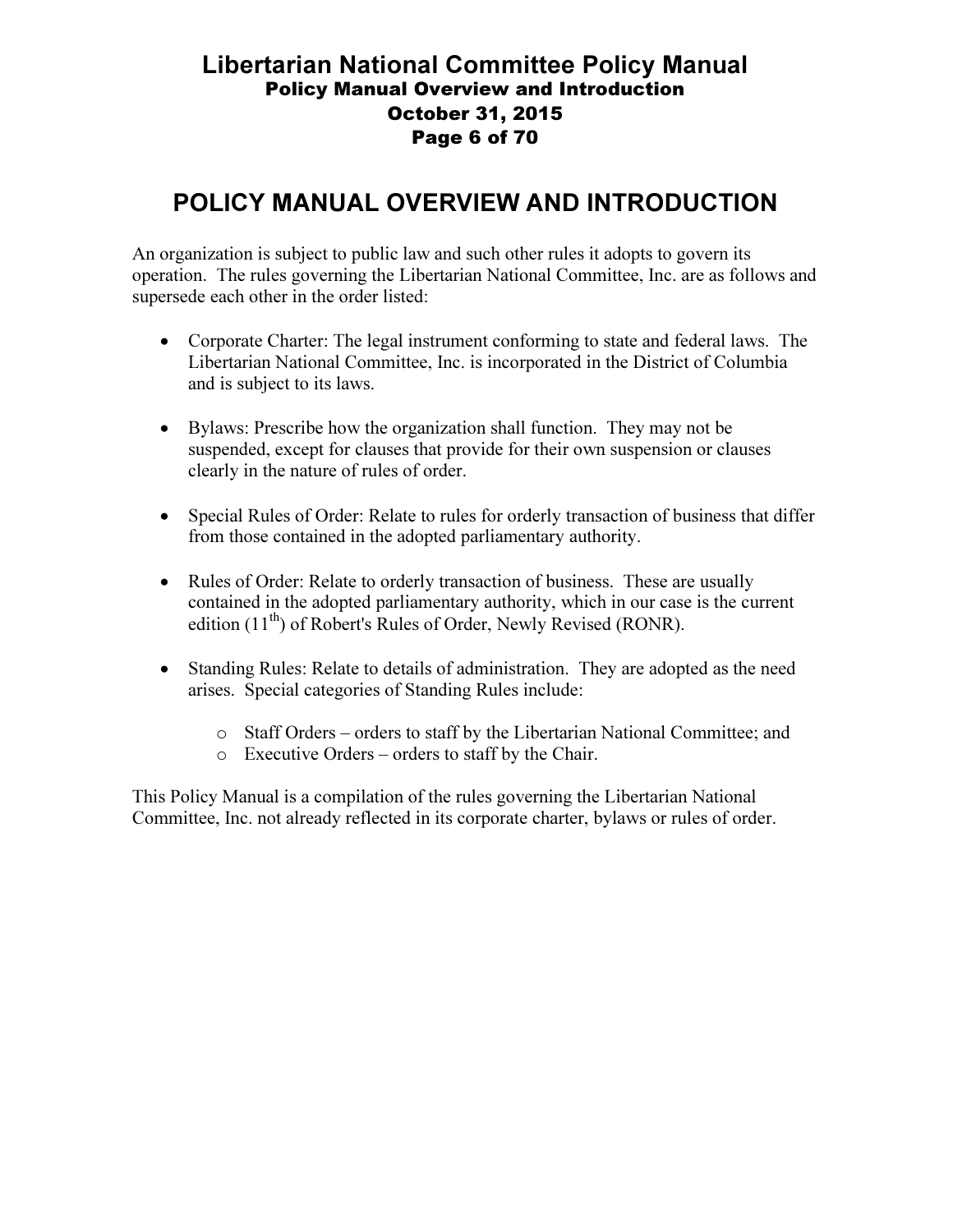## Libertarian National Committee Policy Manual Terms and Definitions October 31, 2015 Page 7 of 70

# TERMS AND DEFINITIONS

The following terms may be used throughout this document<sup>1</sup>:

"Constituent" is anyone who has paid money to the LNC in the past, regardless of whether he or she signed the certification, along with all individuals who have requested information from the national party (aka inquiries).

"ED" is Executive Director

"LNC" is Libertarian National Committee

"LNC Members" are Officers, At-Large members, and Regional Representatives

"LPHQ" is Libertarian Party Headquarters

"LP News" is Libertarian Party News

"Party Platform" or "Platform" is the Platform of the Libertarian Party

"Project" is any activity that is neither a core activity nor required to perform a core activity. The categories of such projects are:

- Perpetual, such as candidate support;
- Long-term (i.e. without a clear end date), such as branding;
- Short-term (i.e. with a distinct completion date), such as implementation of an accounting system; or
- Intermittent (i.e. occurring periodically), such as acquiring lists of registered voters

"Renewal Period" for an individual is the period commencing with the first membership renewal appeal sent to that individual until the receipt of a contribution sufficient to extend that individual's benefits lapse date.

 "Reserve" is calculated as the total cash balance less the sum of all restricted funds and accounts payable at month end.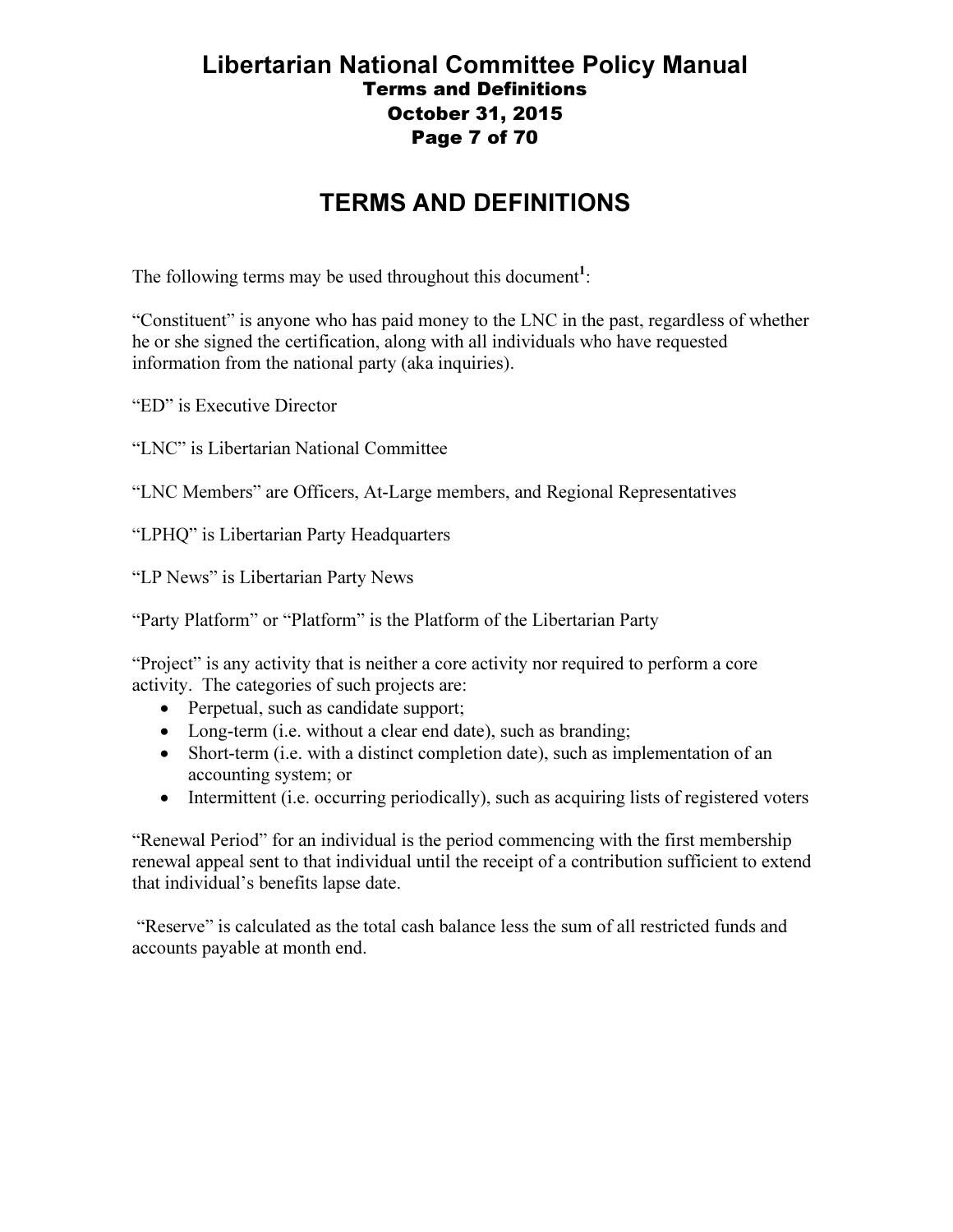#### Libertarian National Committee Policy Manual Special Rules of Order October 31, 2015 Page 8 of 70

# Article I. SPECIAL RULES OF ORDER

Special Rules of Order are rules for orderly transaction of business (i.e. relating to parliamentary procedure) that differ from those contained in the adopted parliamentary authority. They are superseded only by the Bylaws, the Corporate Charter and any applicable procedural rule prescribed by federal, state or local law, unless the rules in such documents specifically provide for their own suspension.

A special rule of order may be adopted, amended, rescinded or suspended. Adoption, amendment, or rescission requires either (a) a two-thirds vote with previous notice or (b) a vote of a majority of the entire membership of the Libertarian National Committee. Suspension requires a two-thirds vote of the Libertarian National Committee. Rules that have their application outside of the session which is in progress cannot be suspended, but can be rescinded or amended.<sup>2</sup>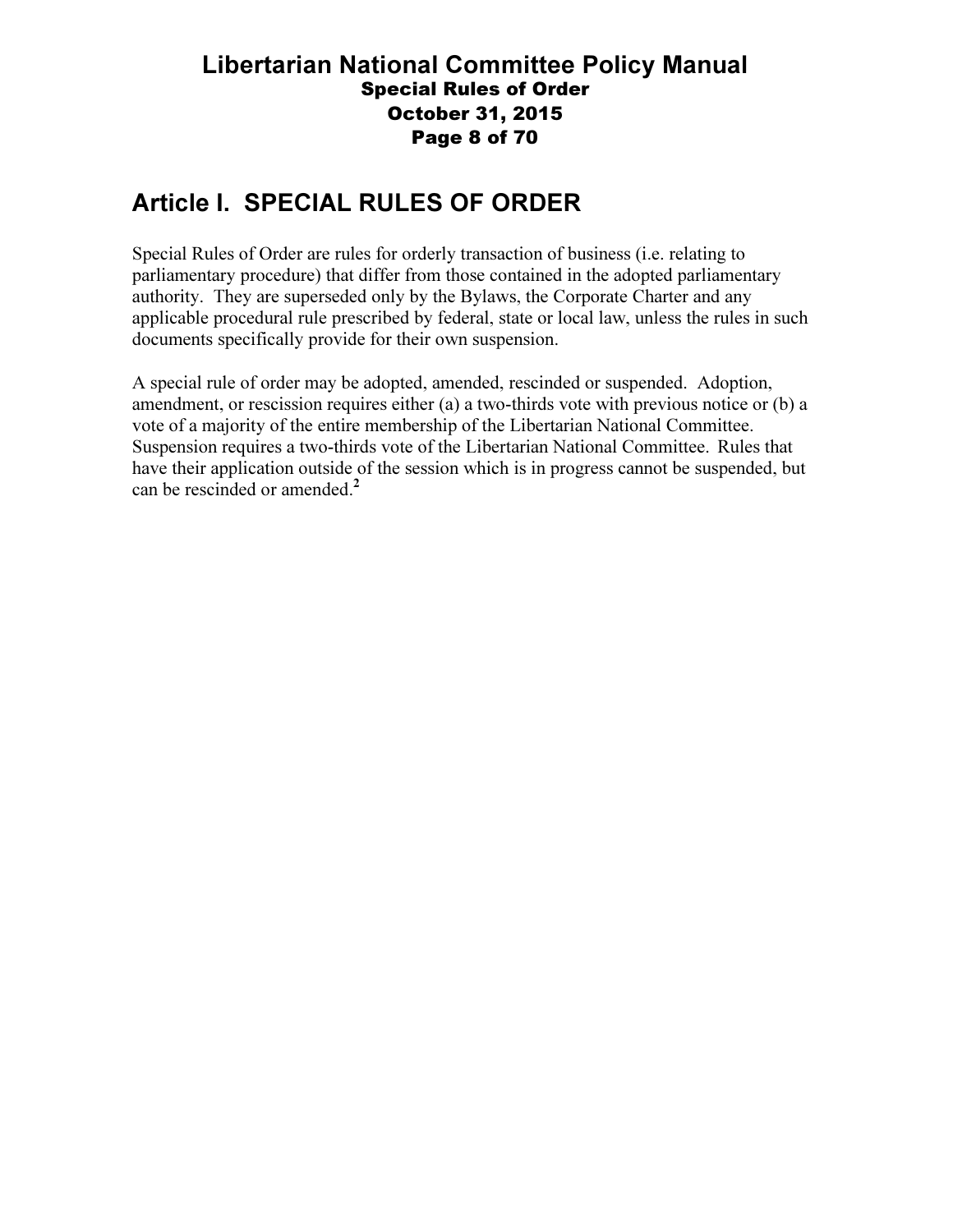## Libertarian National Committee Policy Manual Special Rules of Order October 31, 2015 Page 9 of 70

## Section 1.01 GENERAL DELEGATION OF AUTHORITY

#### 1) Participation by LNC Alternates at Meetings

Free substitution of Alternates for Regional Representatives at LNC meetings is permitted.<sup>3</sup>

#### 2) Proposed Agenda

The Chair shall propose an agenda for each session of the LNC.<sup>4</sup>

#### 3) Executive Committee

The Executive Committee shall exercise all powers of the LNC between LNC meetings except for the addition, deletion, or amendment of the LNC policy manual or amendment of the budget beyond the limits specified elsewhere in this Policy Manual. Notwithstanding, the LNC reserves the right to exercise its authority through electronic mail ballots.<sup>5</sup>

#### 4) Document Maintenance

The Secretary shall maintain a complete copy of this Policy Manual.

The Secretary is authorized to propose corrections to formatting, spelling, grammar, capitalization, punctuation, article and section designations, cross-references, and such other technical and conforming changes as may be necessary to the Policy Manual, provided such changes would have no effect on the meaning of the adopted Terms, Definitions, Rules, and Orders.

The Secretary may propose adding or amending annotations in the form of endnotes and introductory language to provide relevant references to authoritative statutes, the Party's Corporate Charter and Bylaws, the parliamentary authority, and explanations as to how Special Rules of Order differ from the parliamentary authority.

The Secretary shall promptly submit such proposals to the LNC, along with any written opinions provided by the Party's parliamentarian. These proposals shall be considered adopted thirty days thereafter or upon the close of the next LNC meeting, whichever is sooner. The LNC may veto such proposals by majority vote prior to adoption.

The LNC reserves the right to also propose and adopt non-substantive, as well as substantive, changes. $<sup>6</sup>$ </sup>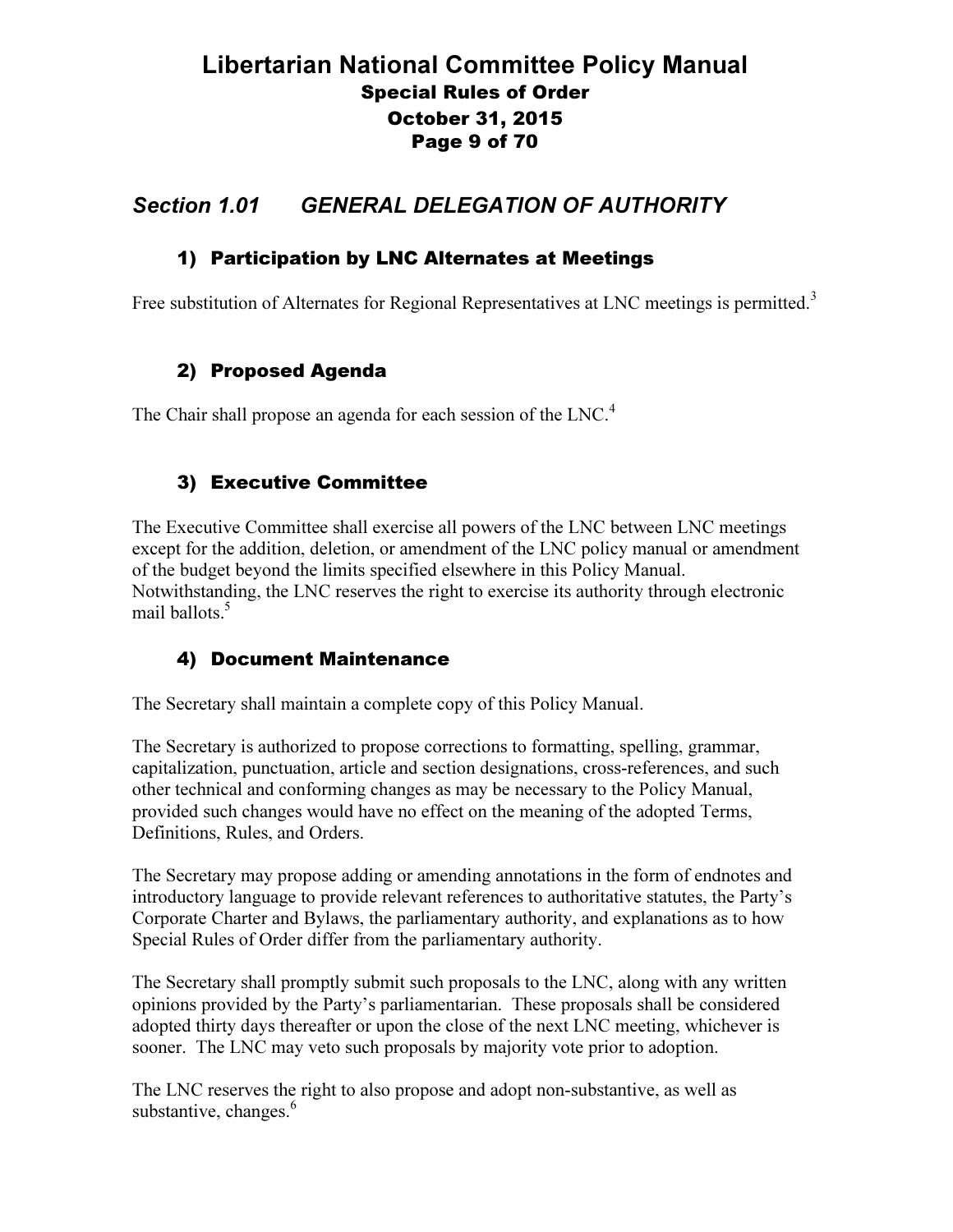## Libertarian National Committee Policy Manual Special Rules of Order October 31, 2015 Page 10 of 70

## Section 1.02 MEETINGS

#### 1) Previous Notice

An LNC Member may satisfy by either one of two methods the requirement of giving previous notice of his or her intention to introduce an original main motion<sup>7</sup> at the next session:

- announcing this intention at the previous session in the presence of a quorum, providing an accurate and complete statement of purport, such notice to be taken note of in the minutes; or
- send the complete language of the motion to the entire LNC by e-mail at least 14 days prior to the session.<sup>8</sup>

#### 2) Format of Proposed Agenda

The proposed agenda shall be in the following format<sup>9</sup>:

- Opening Ceremony
	- o Call to Order
	- o Opportunity for Public Comment
- Housekeeping
	- o Credentials Report and Paperwork Check
	- o Adoption of Agenda
	- o Report of Potential Conflicts of Interest
- Officer Reports
	- o Chair's Report
	- o Treasurer's Report
	- o Secretary's Report
- Staff Reports
- Counsel's Report
- Regional Reports (supplements to printed reports)
- Committee Reports
	- o Reports of Standing Committees
	- o Reports of Special Committees
- Unfinished Business and Items Postponed from Previous Meeting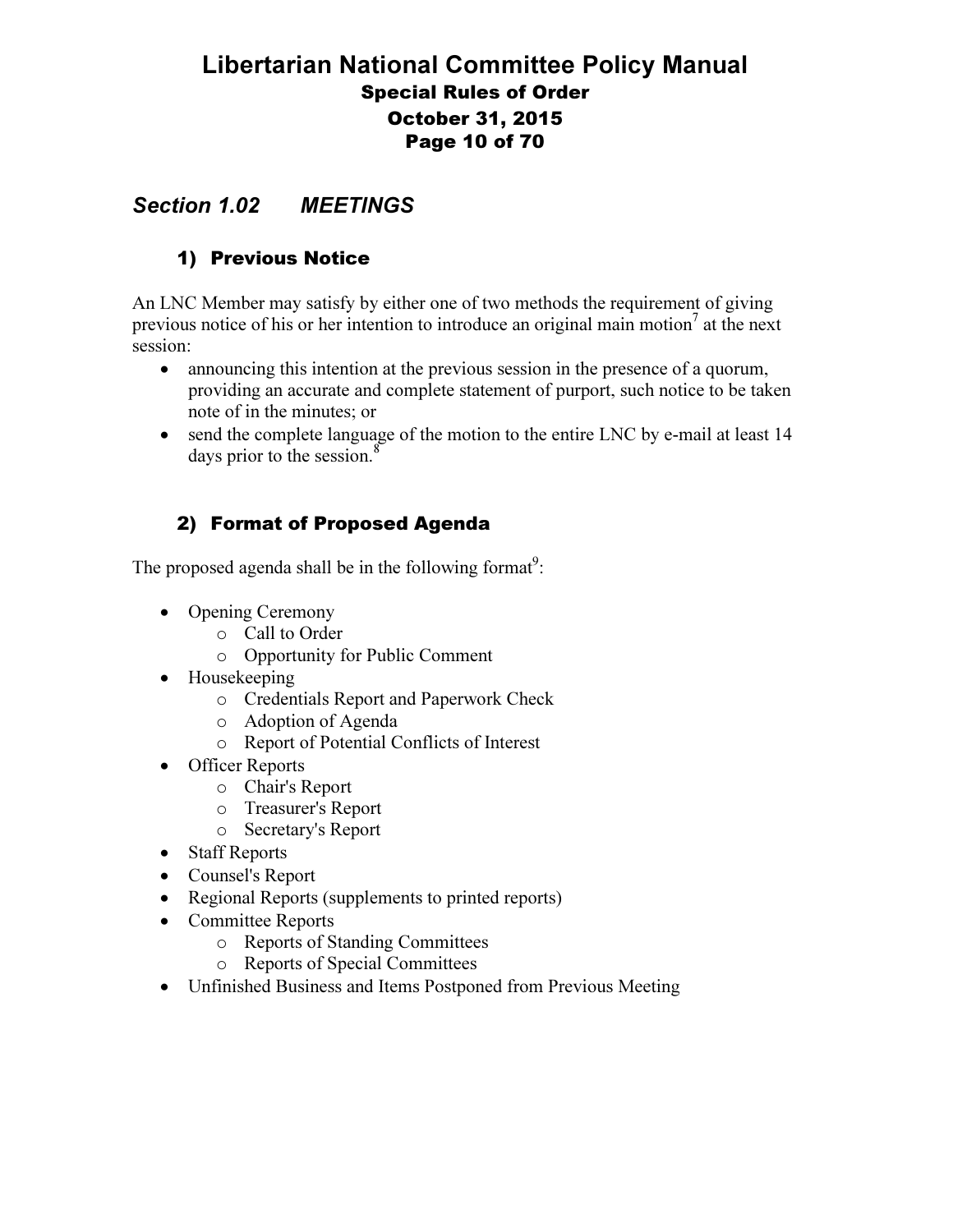## Libertarian National Committee Policy Manual Special Rules of Order October 31, 2015 Page 11 of 70

- New Business
	- o with Previous Notice
	- o without Previous Notice
- Closing Ceremony
	- o Announcements
	- o Opportunity for Public Comment

## 3) Agenda Changes

Changes in the placement of items on the agenda may be made by majority vote; this includes those items placed on the agenda by two-thirds approval.<sup>10</sup>

#### 4) Open Meetings

LNC meetings are open to Party members, except while in Executive Session. However, participation is not permitted except by majority vote of the committee.<sup>11</sup>

## 5) Executive Sessions  $12$

The LNC may enter into Executive Session only in compliance with this special rule of order.<sup>13</sup>

The motion to enter Executive Session must list all reasons for doing so. If the list of reasons is solely comprised of the identified topics listed below, a majority of LNC Members voting is required for passage.

- Legal matters (potential, pending, or past)
- Regulatory and compliance matters (potential, pending, or past)
- Contractual compliance
- Personnel matters (including evaluation, compensation, hiring, or dismissal)
- Board self-evaluation
- Strategic issues (only those requiring confidentiality)
- Negotiations (potential, pending, or past)

Other topics require a two-thirds vote of LNC.<sup>14</sup>

No action can be taken while in Executive Session.<sup>15</sup> Discussion of action which may be taken in Open Session can occur.<sup>16</sup>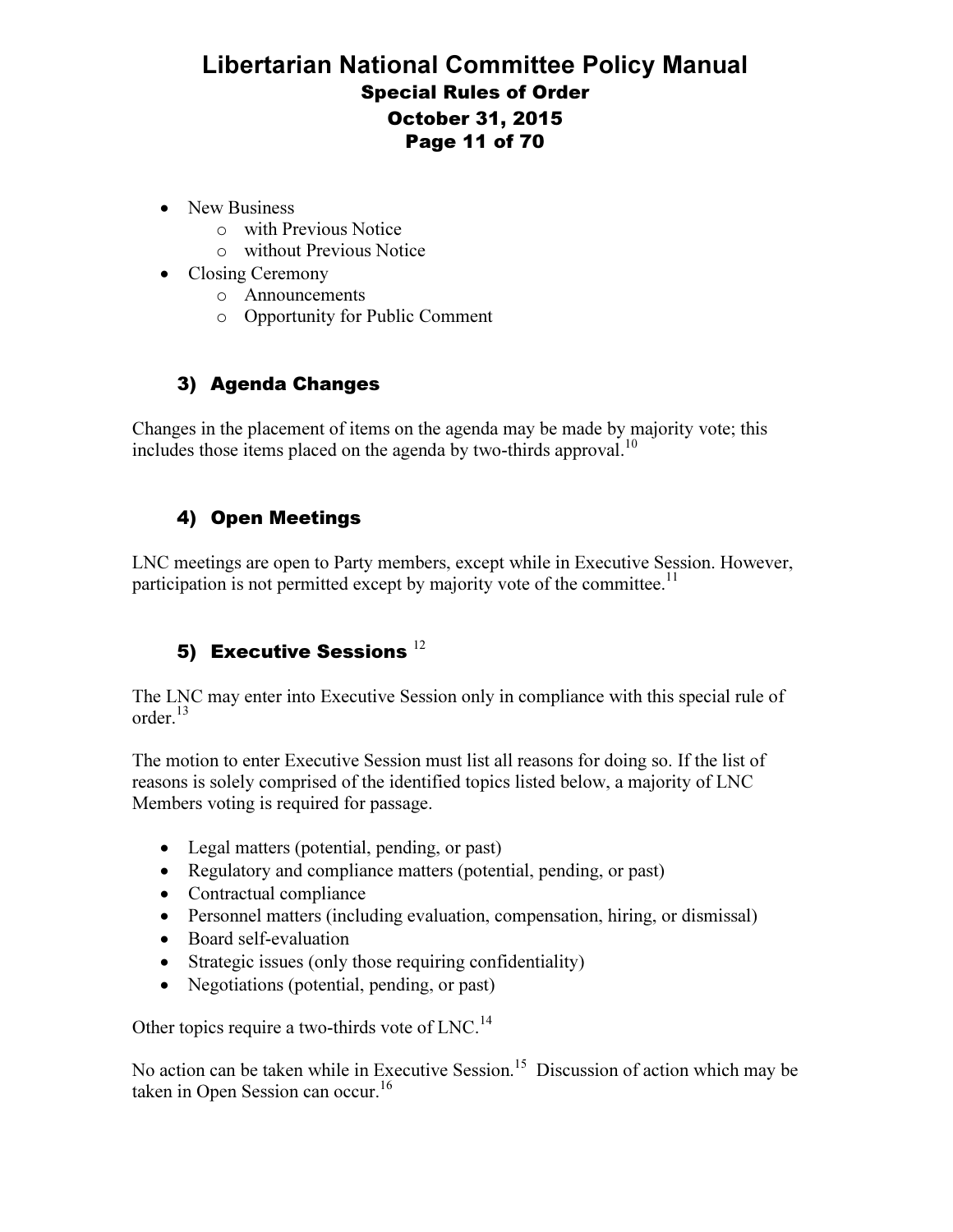## Libertarian National Committee Policy Manual Special Rules of Order October 31, 2015 Page 12 of 70

No recording shall be made or minutes taken of the following topics:

- Legal matters (potential, pending, or past)
- Regulatory and compliance matters (potential, pending, or past)
- Contractual compliance
- Personnel matters (including evaluation, compensation, hiring, or dismissal)
- Board self-evaluation

Recordings shall be made and minutes taken of the following topics. However, such recordings and minutes shall only be made available to members of the LNC until such time as the LNC – by a two-thirds vote – incorporates such recordings and minutes into its public records. Nothing in this section shall require the LNC to ever make these records public:

- Strategic issues (only those requiring confidentiality)
- Negotiations (potential, pending, or past)

Recordings shall be made and minutes shall be taken on any other topic. Immediately upon return to Open Session, the LNC may by a majority vote order its destruction or – by a twothirds vote – incorporate such recordings and minutes into its public records. Nothing in this section shall require the LNC to ever make these records public.<sup>17</sup>

Any LNC Member who is unwilling to commit to maintaining confidentiality regarding any particular Executive Session is obligated to excuse himself or herself from the entire Executive Session and to request that the Secretary note his or her absence from the Executive Session in the minutes of the meeting.<sup>18</sup>

A participant in an Executive Session may publicly disclose information discussed in Executive Session, if the same information is publicly available from other sources, not as the result of a participant's misconduct, and the participant does not reveal that it was discussed in Executive Session; $^{19}$  or the LNC, and all the participants in the Executive Session,  $2<sup>0</sup>$  first consent to its release.

#### 6) Meeting Minutes

In addition to the requirements articulated by RONR, the meeting minutes shall include the following:

• Any disclosure of a conflict of interest by an LNC Member shall be noted in the minutes of the subsequent LNC meeting, citing the individual and pertinent details needed to identify the conflict of interest $^{21}$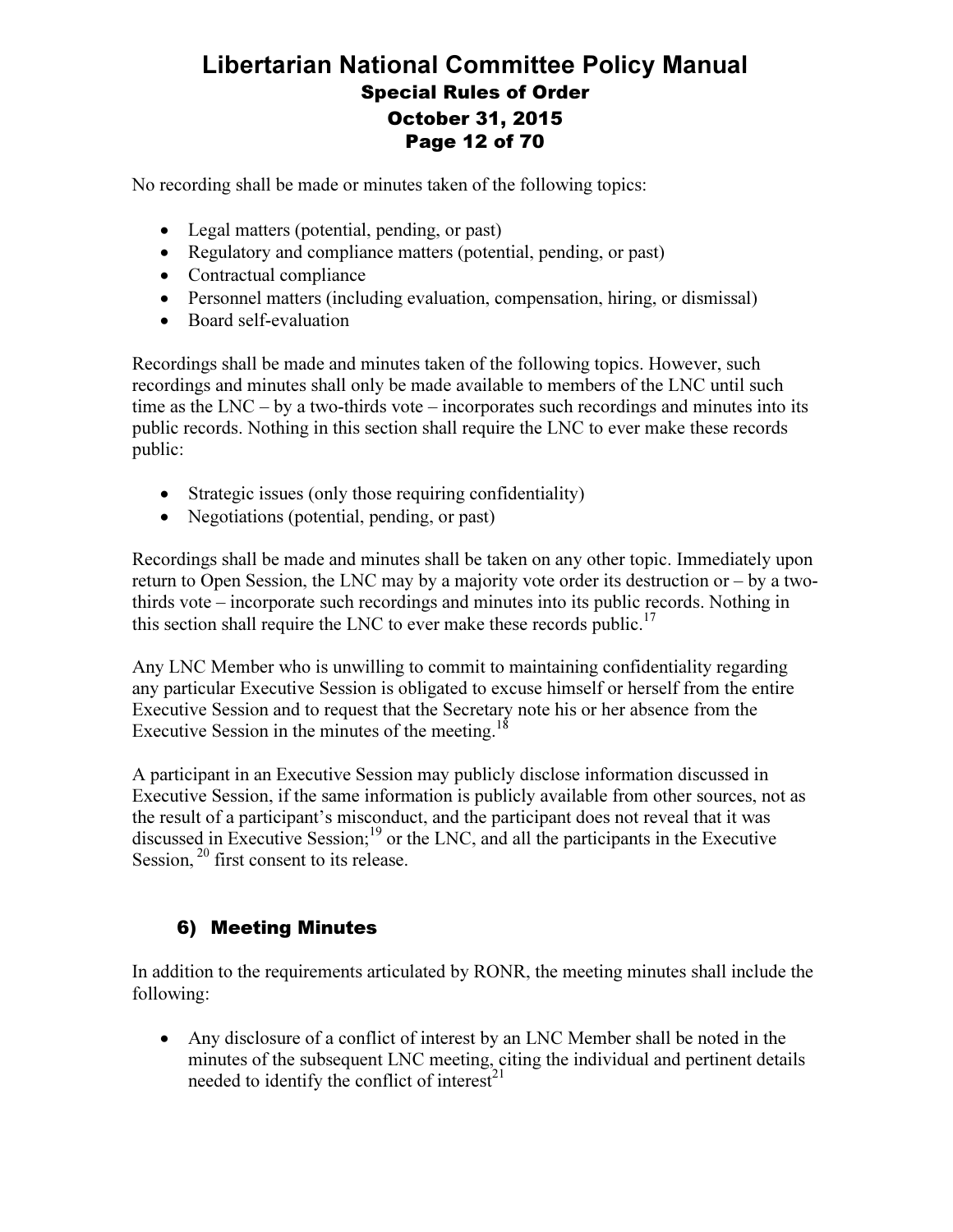## Libertarian National Committee Policy Manual Special Rules of Order October 31, 2015 Page 13 of 70

- The following aspects of each mail ballot conducted since the prior meeting and reported by the Secretary at that meeting:
	- o the complete text of the motion,
	- o the names of the co-sponsors,
	- o the dates of the initiation and completion of the balloting, and
	- $\circ$  the roll of those voting on the motion.<sup>22</sup>

Meeting minutes for LNC electronic meetings or face-to-face meetings involving travel to a single site may be promoted from draft status to official during the time between LNC meetings as follows<sup>23</sup>:

- Draft minutes shall be mailed or emailed to all LNC Members not more than 15 days after each meeting.
- Attendees may submit corrections, clarifications and changes to the draft minutes for the Secretary's consideration for a period of 15 days following the distribution of the draft minutes. The Secretary shall distribute an updated version of the draft minutes not later than 7 days following the end of that submission period.
- The updated version shall be deemed official if no LNC Member challenges the content to the Secretary within 7 days of the distribution of the updated version. These provisions are void if the Secretary fails to distribute the draft minutes of a meeting within 15 days after that meeting, or fails to distribute an updated version as described above.
- The Secretary shall send an official copy of meeting minutes to staff within 7 days of the promotion of those minutes from draft to official status.

Meeting minutes for Executive Committee meetings may be promoted from draft status to official during the time between Executive Committee meetings as follows:

- Draft minutes for Executive Committee meetings shall be emailed to all LNC Members not more than 7 days after each meeting.<sup>24</sup>
- Absent objection from an Executive Committee member who attended the meeting, the minutes shall be deemed to be approved 14 days after their distribution.<sup>25</sup>
- Executive Committee minutes shall be distributed to all LNC Members and alternates within 7 days of such approval.
- The Secretary shall send an official copy of meeting minutes to staff within 7 days of the promotion of those minutes from draft to official status.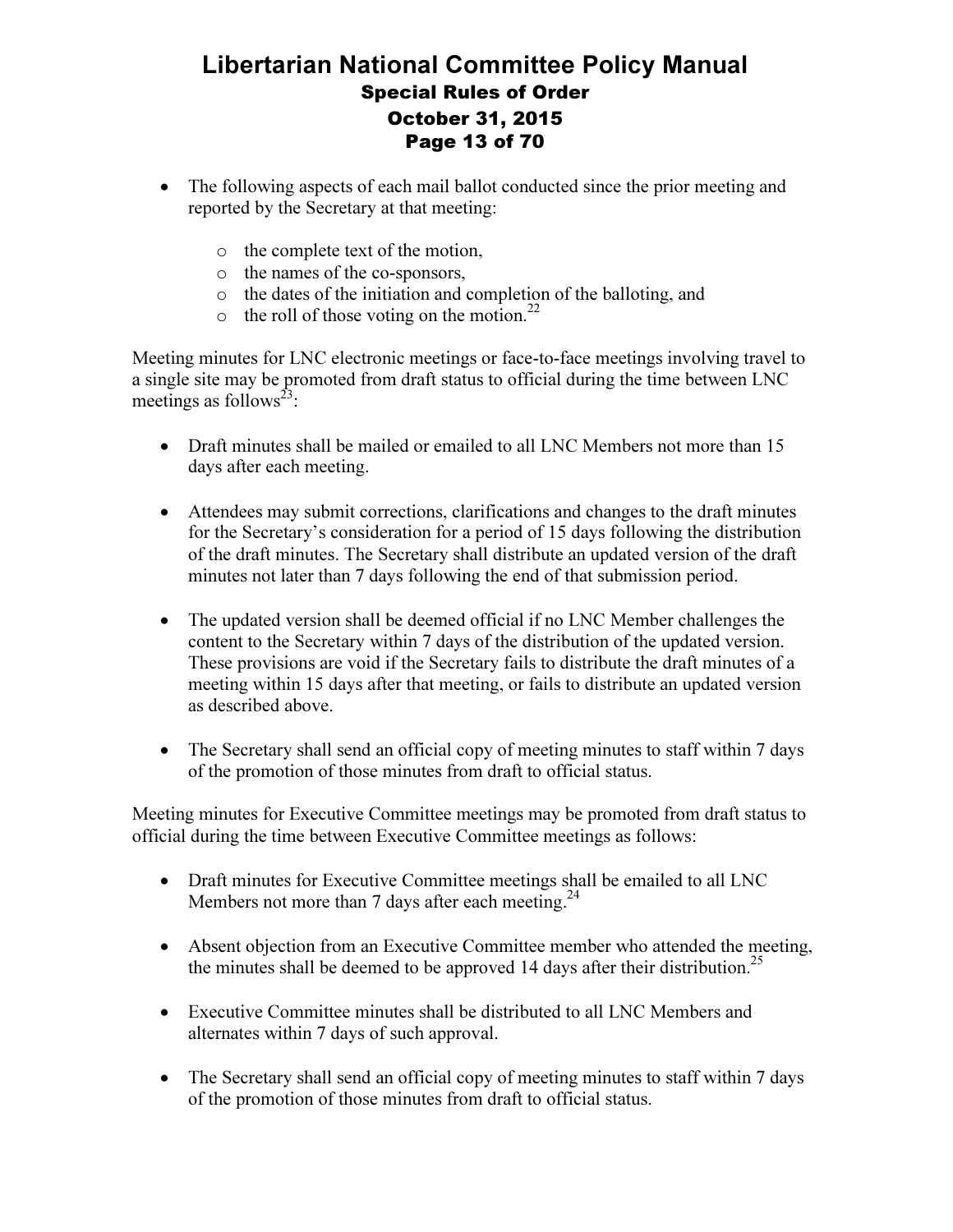## Libertarian National Committee Policy Manual Special Rules of Order October 31, 2015 Page 14 of 70

#### 7) Electronic Meetings

- a) The term "electronic meeting" within these electronic meeting rules shall be construed to include teleconferences and videoconferences.
- b) The term "committee" within these electronic meeting rules shall be construed to include both the LNC (as the board of the Libertarian Party) as well as committees.
- c) All videoconferences will be conducted via the Adobe Connect (Citrix) service, hereinafter referred to as Adobe Connect.
- d) Electronic meetings may be called by either:
	- The committee Chair, or

• 1/3 of the committee members or 2 committee members, whichever is greater. However, the call of an electronic meeting can be canceled if a majority of the committee members email a cancellation request to the entire committee prior to the scheduled time of the meeting.

- e) Each committee member calling for an electronic meeting must do so by emailing the entire committee and specifying the date of the meeting, time of the meeting, and the topic(s) to be addressed. Meetings must be so called no fewer than 2 days in advance for committees with fewer than 10 members, or 7 days in advance for committees with 10 or more members. These time limits do not apply to the LNC's Executive Committee, the LNC's Advertising and Publications Review Committee, or the Judicial Committee.
- f) For electronic LNC meetings, messages calling or vetoing a meeting must be sent on the LNC-Business email list.
- g) When a sufficient number of people have issued a call for an electronic meeting, the committee Chair or Secretary shall issue a notice of the meeting to each member and alternate of the committee. In addition to the standard notice content, the meeting notice shall describe how to participate in the meeting.
- h) Each participant must provide his own equipment and connectivity, including but not limited to any computer, internet access, web camera, microphone, earphones, or telephone. Members and alternates have the right to participate in an electronic meeting by telephone, however they should use a computer connection if feasible so as to be able to more fully use the Adobe Connect features. The organization is not responsible for providing a central location for physical attendance of an electronic meeting. For face-to-face meetings, electronic participation is not allowed.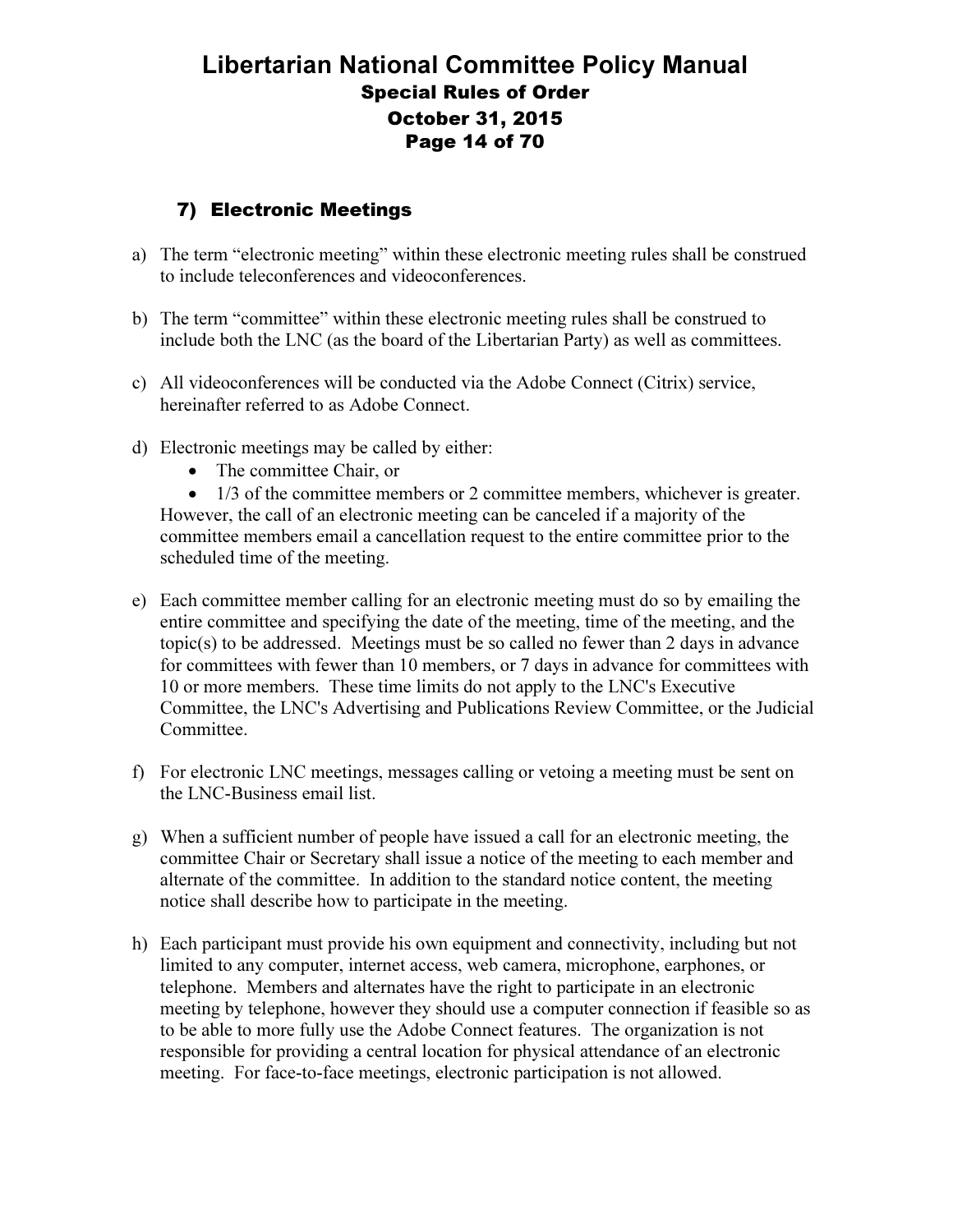## Libertarian National Committee Policy Manual Special Rules of Order October 31, 2015 Page 15 of 70

- i) Each participant must accurately identify himself by name when joining the meeting. Videoconference participants other than members or alternates of the committee must precede their sign-in name with "zz" so as to group them at the end of the alphabetical participant list.
- j) Electronic meeting participants must try to eliminate, as much as possible, background noise, echoes, and call waiting interruptions. Participants shall not place their telephone connection on hold if the system has music or messages playing while in that mode.
- k) All participants legally consent to having the meetings recorded, should the committee opt to do so.
- l) Electronic meetings are special meetings such that only the topics listed in the call of the meeting may be considered during the meeting.
- m) For original main motions, the committee Chair or Secretary shall document the time at which the vote tally was announced. A person eligible to vote who was present during the debate of the motion but who lost his connection to the meeting may still reconnect to the meeting and cast his vote on the motion no more than 5 minutes after the announcement of the vote tally.
- n) If the committee permits, participants other than members or alternates of the committee may observe videoconferences using Adobe Connect (and not by a toll-free number) with their web cameras off and their microphones muted.
- o) The LNC Secretary shall promulgate these rules to all members/alternates of each committee upon notice of their election or appointment.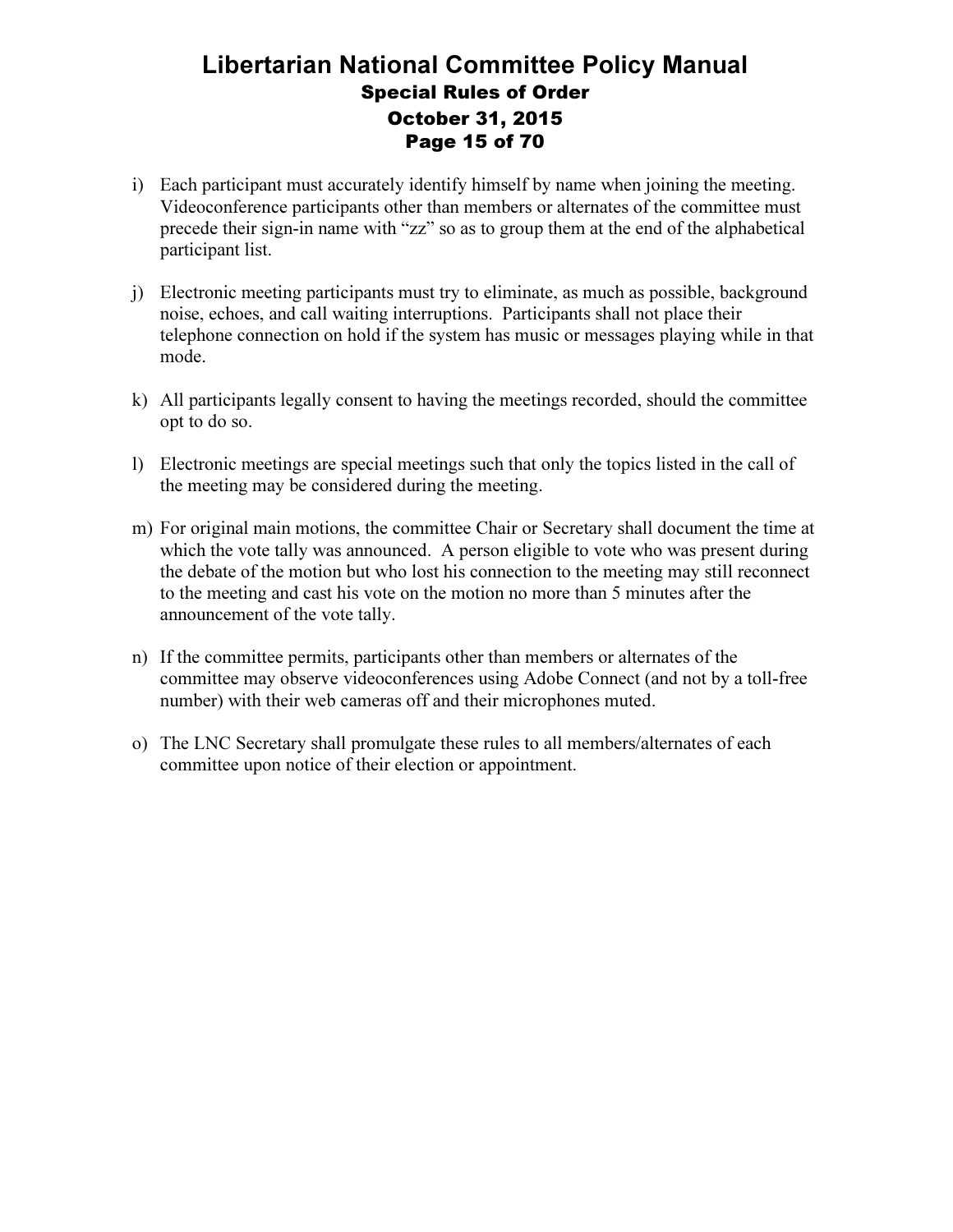## Libertarian National Committee Policy Manual Special Rules of Order October 31, 2015 Page 16 of 70

## Section 1.03 COMMITTEE APPOINTMENTS AND TERMS OF **OFFICE**

## 1) Committee Appointments  $^{26}$

| Committee            | <b>Size</b>                      | <b>Member Selection</b>         | <b>Chair Selection</b>    |
|----------------------|----------------------------------|---------------------------------|---------------------------|
| Name                 |                                  |                                 |                           |
| Advertising $\&$     | No more than five, all LNC       | <b>LNC</b>                      | * Committee Selected      |
| Publication          | <b>Members or Alternates</b>     |                                 |                           |
| Review               |                                  |                                 |                           |
| Affiliate            | Seven members                    | Committee Chair selected        | LNC Chair selects         |
| Support              |                                  | by LNC Chair; three LNC         | from pool of LNC          |
| Committee            |                                  | <b>Regional Representatives</b> | At-Large, LNC             |
|                      |                                  | or Alternates selected by       | Regional                  |
|                      |                                  | the Committee Chair; three      | Representatives, and      |
|                      |                                  | members selected by             | the LNC Vice-Chair        |
|                      |                                  | Libertarian State               |                           |
|                      |                                  | Leadership Alliance             |                           |
| Audit $^{27}$        | One non-officer LNC Member       | Non-officer LNC members         | * Committee Selected      |
|                      | and two non-LNC Members          |                                 |                           |
| Awards               | Five members, including up to    | $LNC$ – Each cycle strive to    | * Committee Selected      |
|                      | 2 non-LNC members                | keep 2 members of past          |                           |
|                      |                                  | <b>Awards Committee</b>         |                           |
| <b>Ballot Access</b> | Five party members, no less      | LNC Members or                  | <b>LNC</b> Chair          |
|                      | than three of which shall be     | Alternates selected by LNC      |                           |
|                      | <b>LNC Members or Alternates</b> | using approval voting, non-     |                           |
|                      |                                  | LNC members selected by         |                           |
|                      |                                  | the LNC Chair                   |                           |
| Convention           | Four LNC Members or              | LNC members selected by         | <b>LNC Chair Selected</b> |
| Oversight            | Alternates, plus 3 non-LNC       | the LNC, non-LNC                |                           |
|                      | members who are                  | members selected by the         |                           |
|                      | recommended by the               | <b>LNC</b> Chair                |                           |
|                      | <b>Convention Oversight</b>      |                                 |                           |
|                      | Committee                        |                                 |                           |
| Employment           | Three LNC Members or             | <b>LNC</b>                      | * Committee Selected      |
| Policy and           | Alternates other than the LNC    |                                 |                           |
| Compensation         | Chair                            |                                 |                           |
| Executive            | Four Officers + Any $\#$ of LNC  | <b>LNC</b>                      | <b>LNC Chair Selected</b> |
|                      | Members                          |                                 |                           |

These committees have special appointment procedures as follows: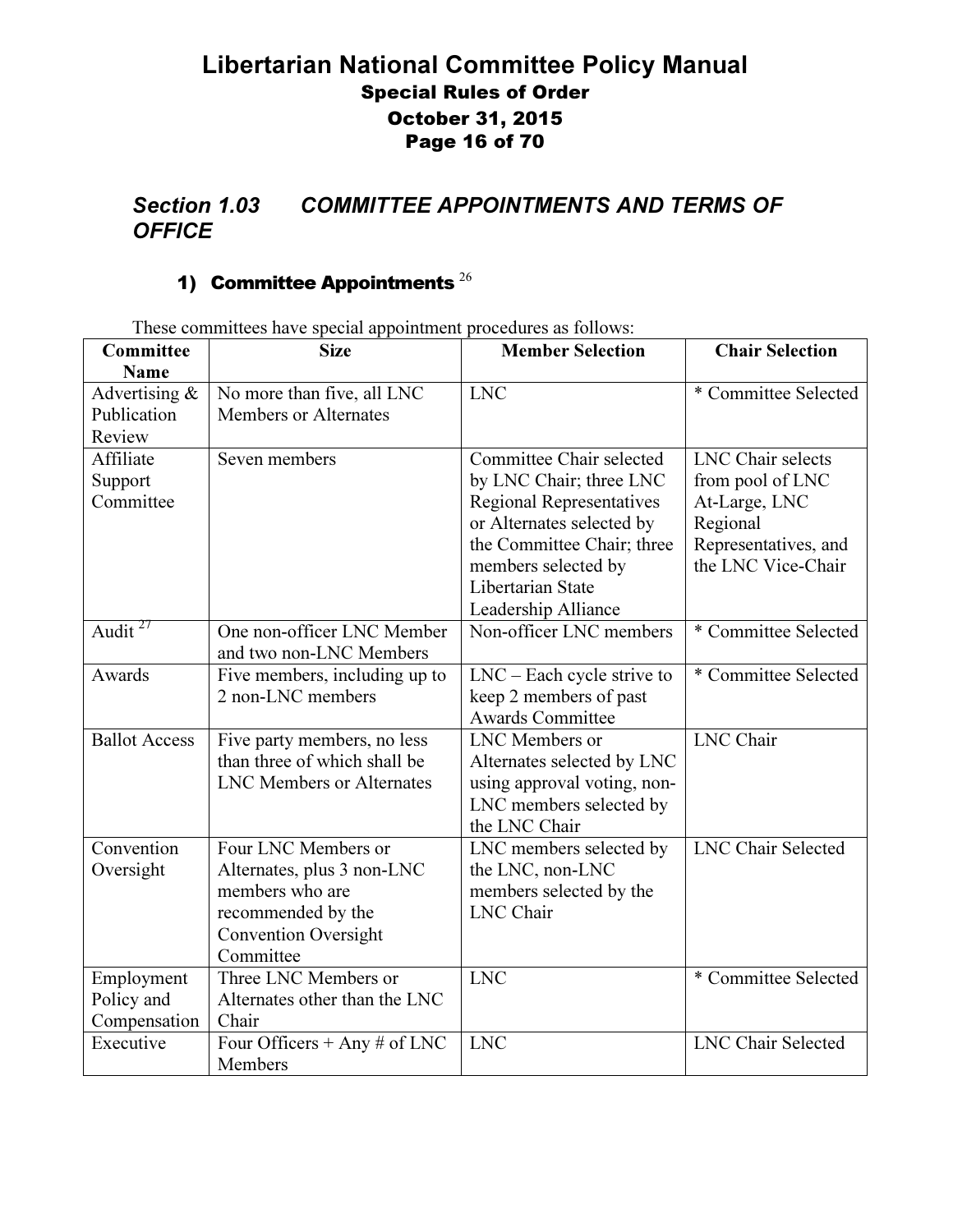## Libertarian National Committee Policy Manual Special Rules of Order October 31, 2015 Page 17 of 70

| Information | Two LNC Members or            | LNC Chair | * Committee Selected |
|-------------|-------------------------------|-----------|----------------------|
| Technology  | Alternates, plus up to 5 non- |           |                      |
| Committee   | LNC members who are           |           |                      |
|             | recommended by the IT         |           |                      |
|             | Committee                     |           |                      |

\* See Section 1.03.4 below regarding interim chairs

## 2) Committee Terms of Office

With the exception of the Convention Oversight Committee, the terms of office of all project managers, committee chairs, and committee members shall expire with the administration that appoints them, or when their successors are chosen, whichever occurs first. The term of office for the Convention Oversight Committee shall expire 90 days following the close of the convention.<sup>28</sup>

## 3) Chair as Nonvoting Member of Committees

The Chair shall serve as a nonvoting member of all LNC created committees, except where specifically appointed to the committee as a voting member.<sup>29</sup>

#### 4) Interim Committee Chairs

The Chair shall have the authority to appoint an interim chair for all non-standing committees of the LNC which select their own permanent chair. The interim chair shall serve until a permanent chair is chosen by the committee.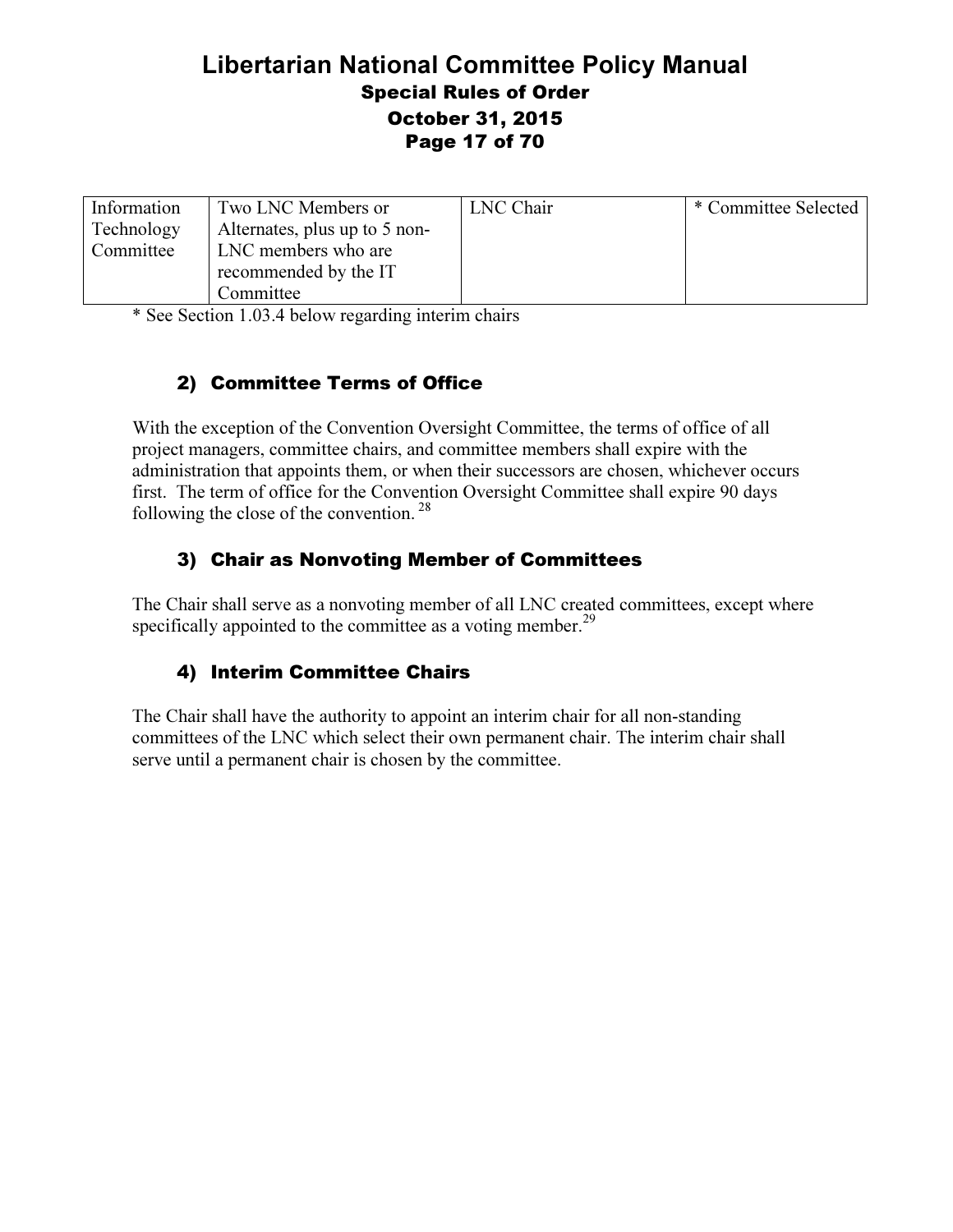## Libertarian National Committee Policy Manual Special Rules of Order October 31, 2015 Page 18 of 70

## Section 1.04 ELECTRONIC MAIL BALLOT PROCEDURES

#### 1) Electronic Mail Ballots  $30$

Electronic mail ballots shall not include an accompanying argument for or against passage of the motion. Notification of an electronic mail ballot shall be made by the Secretary by electronic mail. An LNC Member may change his or her vote on an electronic mail ballot, provided that the change is received by the Secretary by the deadline for return of ballots.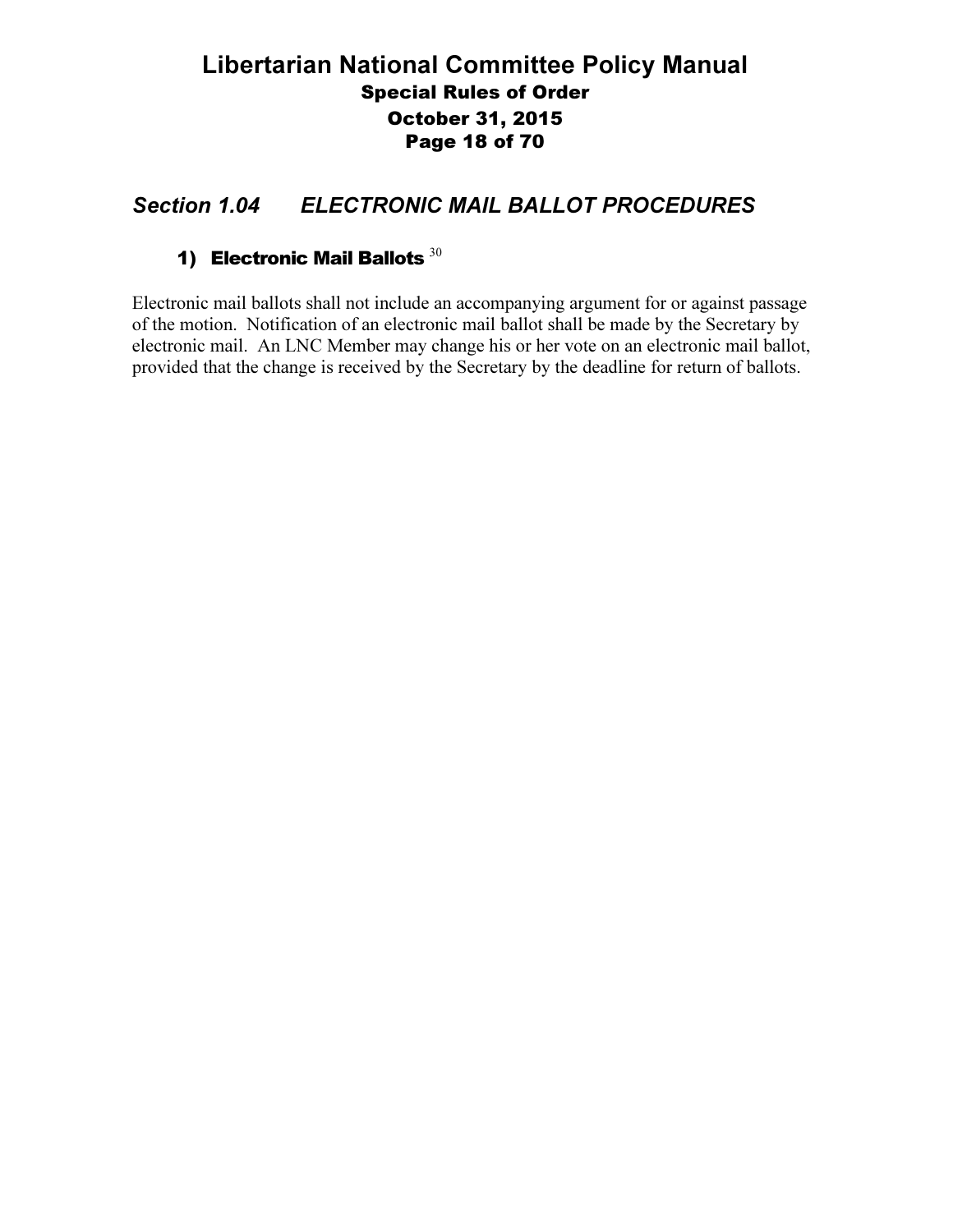## Libertarian National Committee Policy Manual Special Rules of Order October 31, 2015 Page 19 of 70

## Section 1.05 OTHER SPECIAL APPROVAL PROCEDURES

#### 1) Budget

The budget may be amended at any time by a majority vote of the LNC.<sup>31</sup> However, the Executive Committee is authorized to amend expense items within one budget area, as long as the total expense for that budget area is not increased. $32$ 

The Chair, with the consent of the Executive Committee, is authorized to make the following budget adjustments without LNC approval:  $33$ 

- Addition of lines for previously unbudgeted expenses, the total of which shall not exceed 1% of budgeted revenues
- An increase in a line for budgeted expense provided there is a corresponding reduction from the contingency fund.

The Chair, without the consent of the Executive Committee, is authorized to expend up to \$1,000 in discretionary funds within any (rolling) three month period, the total of which shall not exceed \$5,000 per term unless those expenditures are later ratified by the LNC.<sup>34</sup>

#### 2) Honorary Life Memberships

Honorary life memberships may be granted by a two-thirds vote of the LNC.<sup>35</sup>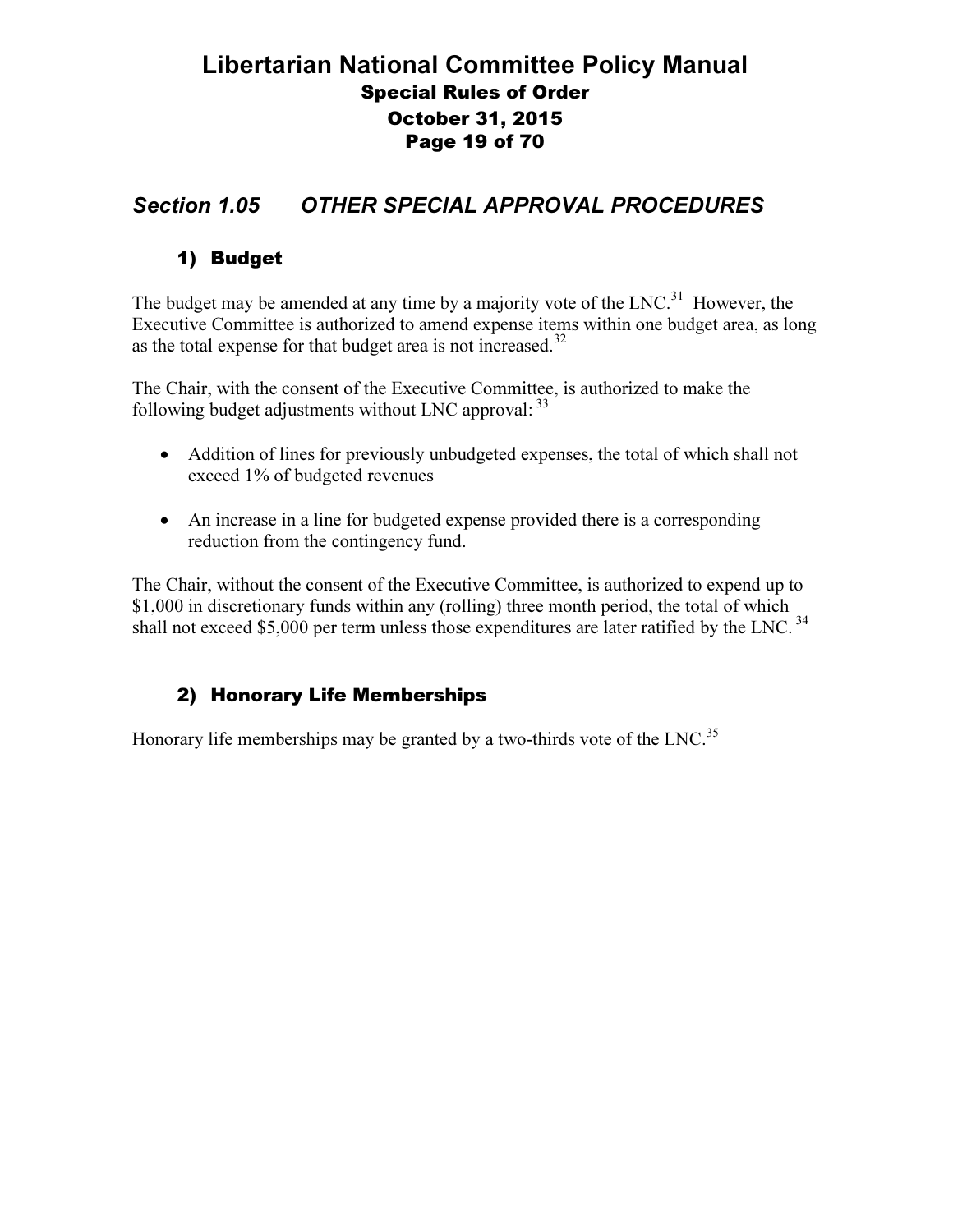#### Libertarian National Committee Policy Manual Standing Rules October 31, 2015 Page 20 of 70

## Article II. STANDING RULES

Standing Rules relate to details of administration. They are superseded only by the parliamentary authority, Special Rules of Order, Bylaws, the Corporate Charter and any applicable procedural rule prescribed by federal, state or local law, unless the rules in such documents specifically provide for their own suspension.

A standing rule may be adopted, amended, rescinded or suspended. Adoption requires a majority vote. Amendment or rescission requires either (a) a majority vote with previous notice or (b) without notice a two-thirds vote, or (c) a majority of the entire membership of the Libertarian National Committee. Suspension requires a majority vote of the Libertarian National Committee, but rules which have their application outside of the session which is in progress cannot be suspended. $36$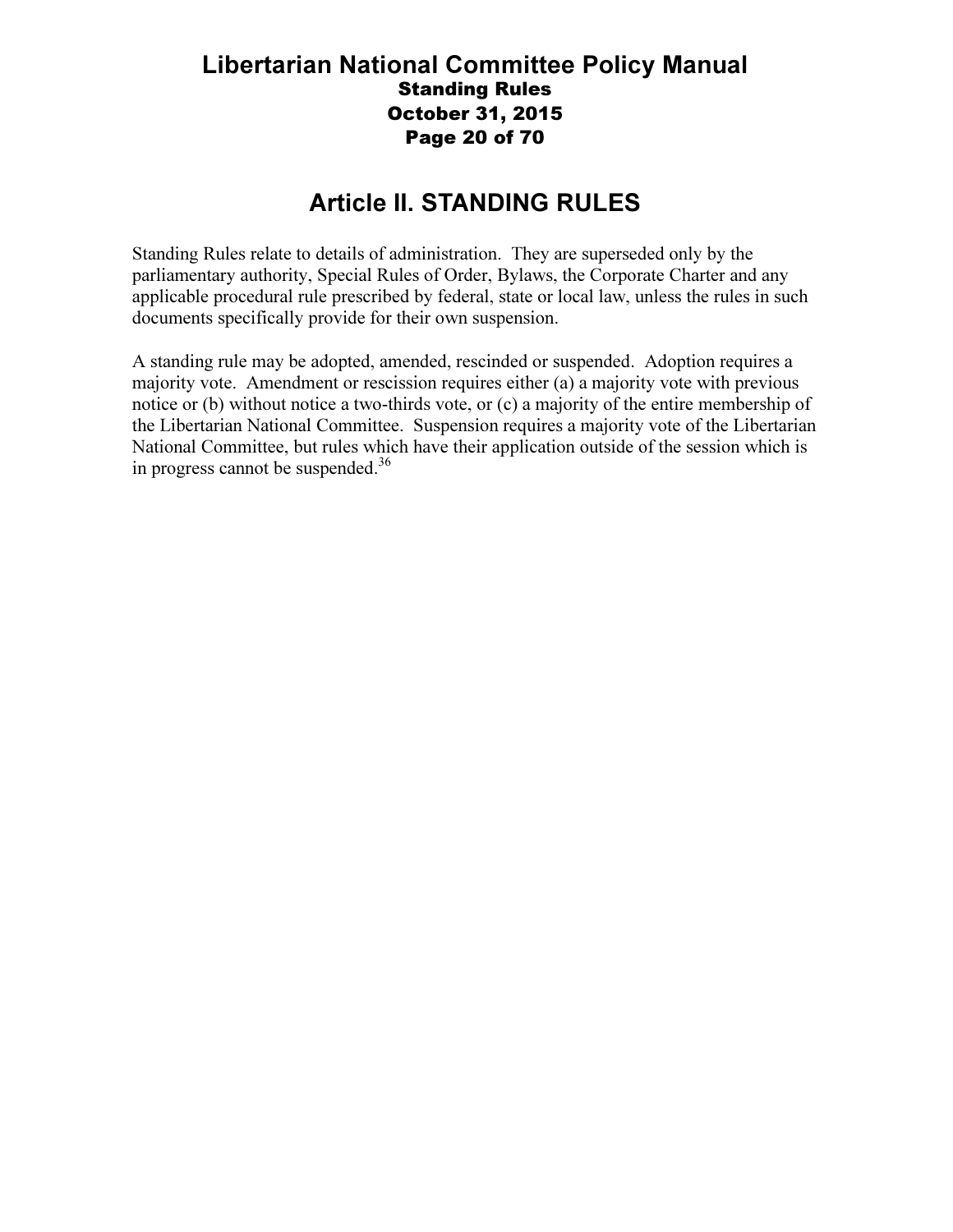## Libertarian National Committee Policy Manual Standing Rules October 31, 2015 Page 21 of 70

## Section 2.01 OBLIGATIONS AMONG BOARD MEMBERS AND **STAFF**

#### 1) Confidentiality

The officers, employees, agents, and members of the LNC shall not be personally liable for any debt, liability, or obligation of the Party, unless caused by his or her breach of confidentiality.

#### 2) Conflict of Interest

Each LNC Member and each Party officer or employee shall disclose to the LNC situations in which such person's own economic or other interests, or duties to others, might conflict with the interests of the Party in the discharge of his/her duties. Any such disclosure shall be made at the earliest opportune moment, prior to the discharge of such duties and clearly set forth the details of the conflict of interest, in a written disclosure statement provided to the Secretary. No LNC Member, Party officer or employee shall: (a) transact business with the Party unless the transaction is fair and equitable to the Party; or (b) use information gained in the discharge of Party duties to the disadvantage of the Party.

The Secretary shall maintain a register of all declared potential conflicts of interest by LNC members. This register will be presented and distributed to all LNC members at each regular LNC meeting.

#### 3) Employment Terms

Employment agreements shall require adherence to the Bylaws and policies adopted by the LNC as a condition of employment.

Employment agreements shall specify in writing that registering as delegate to any national party convention constitutes an immediate resignation of employment.

No employee of the Party shall be a member or alternate of the LNC or any Bylawsspecified committee. $37$  Any person employed by the Party shall be terminated immediately upon his or her acceptance of election or appointment to the LNC or any Bylaws-specified committee.

Except as otherwise authorized in this Policy Manual, no employee of the Party shall endorse, support, or contribute any money, use his or her title or position, or work as a volunteer, employee, or contractor to aid: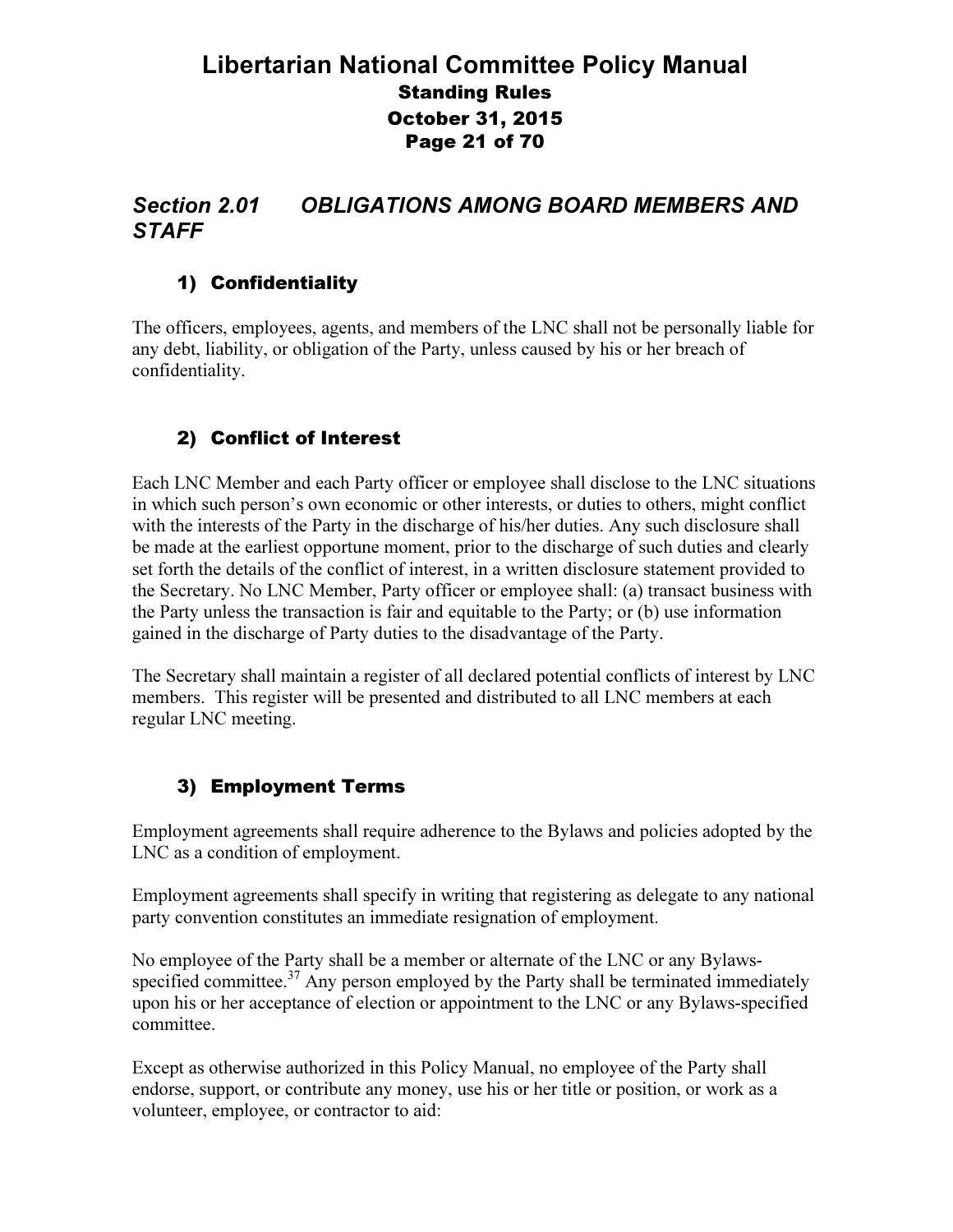## Libertarian National Committee Policy Manual Standing Rules October 31, 2015 Page 22 of 70

- any candidate for public office prior to nomination, or
- any candidate for Party office

This shall not preclude any Party employee from being a candidate for public office.

#### 4) Harassment and Offensive Behavior Prohibition

The Libertarian Party is founded on the key principles of liberty, responsibility, and respect. With that foundation, it is to be expected that libertarians treat each other with professional respect, thoughtful consideration, and fundamental decency. Violation of this expectation by members of the Party not only risks substantial legal penalties, it also undermines the very legitimacy of the Party and the honor of its members. Violation of this expectation by members of the LNC, whether towards other LNC Members or HQ staff, is therefore especially egregious. To prevent such inappropriate behavior, the following standards must be observed:

- All collective deprecation, whether alluding to sex, race, color, national origin, disability, age, religion, or any other protected category, must be avoided. Every person is a unique individual, and as the Libertarian Party is the Party of Individual Liberty, this injunction should doubly apply.
- Sexual harassment, like other forms of harassment, is prohibited. Sexual harassment includes unwelcome sexual advances, requests for sexual favors or any other conduct of a sexual nature when: (1) submission to the conduct is made either implicitly or explicitly a condition of employment; (2) submission to or rejection of the conduct is used as the basis for an employment decision affecting the harassed employee; or (3) the harassment has the purpose or effect of unreasonably interfering with the employee's work performance or creating an environment that is intimidating, hostile or offensive to the employee.
- Any behavior, whether verbal or physical, that clearly offends a reasonable person libertarian or not – must be avoided. Libertarianism is a philosophy of respect for the individual, and must not be presented as being in harmony with behavior generally regarded as offensive.
- Any interaction which might be interpreted as abusing the apparent employeremployee relationship must be avoided. This applies to interactions of LNC Members with staff, and is to be extended to interactions with any consultant hired by the LNC.

You must exercise your own good judgment to avoid any conduct that may be perceived by others as harassment. The following conduct could constitute harassment: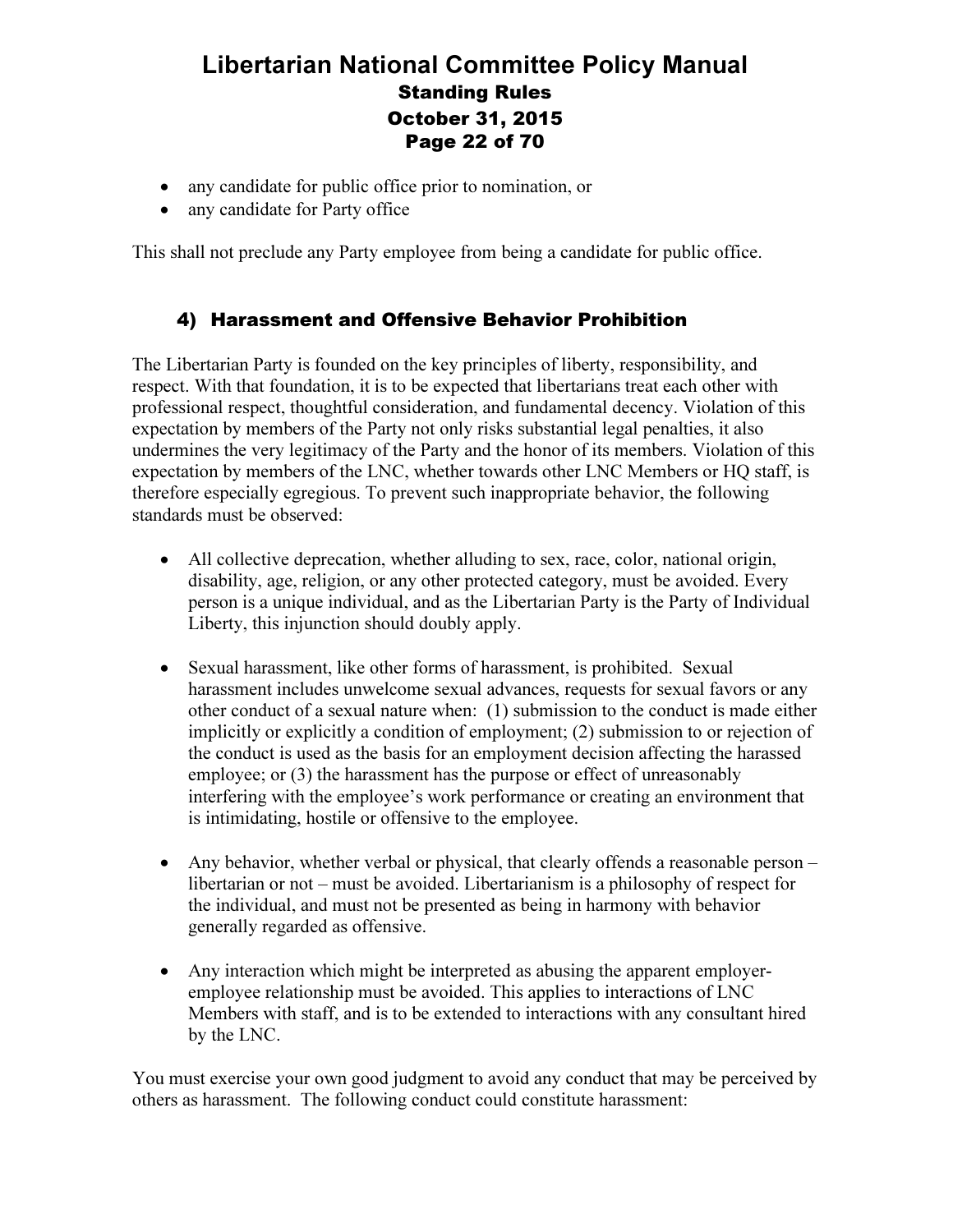## Libertarian National Committee Policy Manual Standing Rules October 31, 2015 Page 23 of 70

- unwanted physical contact
- racial or sexual
- epithets
- derogatory slurs
- off-color jokes
- sexual innuendoes
- unwelcome comments about a person's body
- propositions
- leering
- unwanted prying into a person's private life
- graphic discussions about sexual matters
- suggestive behavior, sounds, gestures or objects
- threats
- derogatory posters, pictures, cartoons or drawings

As a rule of thumb, if you think it might be offensive, it probably is.

Toward ensuring that all LNC Members are thoroughly familiar not only with this policy but also the ramifications of it, they must participate in a standard program of exposure to the issues raised by these concerns. The Chair is responsible to select the content of this training program, in consultation with Counsel, and participation should be arranged at the earliest practicable opportunity after the person becomes an LNC Member.

Any agreement that the LNC enters into with an affiliate must stipulate that the affiliate incorporate the principles set forth in the policy.

Any violation of this policy should be brought to the attention of the Chair, or the Chairman of the Judicial Committee. In response to every complaint, LNC will take prompt and necessary steps to investigate the matter and will protect the individual's confidentiality, as much as possible, recognizing the need to thoroughly investigate all complaints. LNC will take corrective and preventative actions where necessary. LNC will not retaliate against any individual who in good faith brings a complaint to the attention of LNC or participates in an investigation regarding a complaint. Any employee who violates this policy is subject to discipline, up to and including discharge.

Violations of this policy may result in disciplinary action against the perpetrator.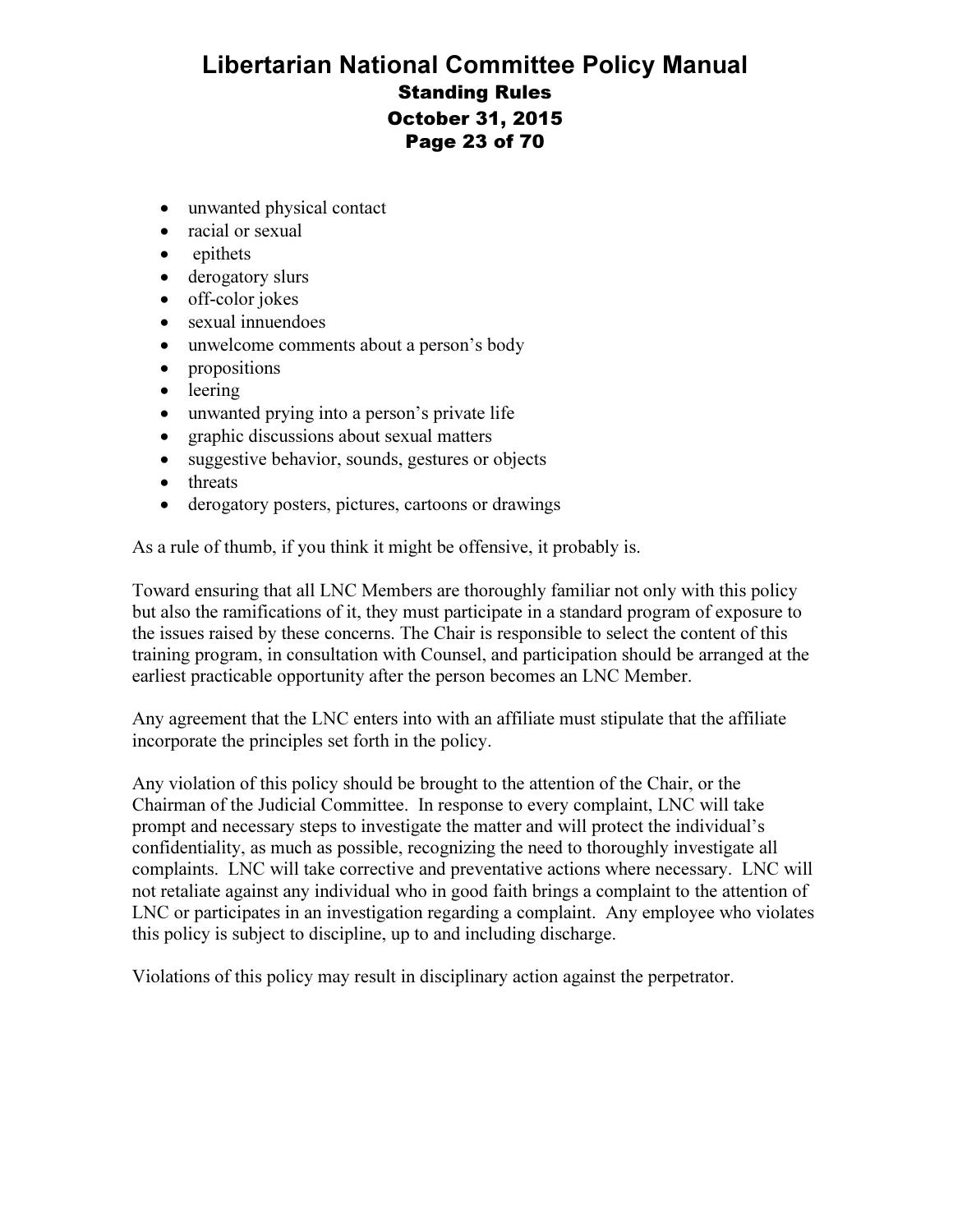## Libertarian National Committee Policy Manual Standing Rules October 31, 2015 Page 24 of 70

## Section 2.02 COMMITTEE SCOPE AND RESPONSIBILITIES

#### 1) Committee Reports

At each regular LNC meeting, each committee created by the LNC will at minimum provide a written report noting the dates and attendance rosters for each of their meetings since the previous regular LNC meeting.

#### 2) Advertising & Publication Review Committee

The APRC shall review and advise whether public communications of the Party violate our bylaws, Policy Manual or advocate moving public policy in a different direction other than a libertarian direction, as delineated by the Party Platform.

Public communications may be defined in either of two categories: time-sensitive or enduring.

- Public communications that are of a time-sensitive nature, namely mass e-mails, news releases, twitter posts and blog entries, shall be made available to the APRC upon their publication.
- Public communications that are of a more enduring nature, such as LP News, Liberty Pledge News, self-published party literature and fundraising letters, shall be made available to the APRC before the final proof is approved for printing and distribution.

Staff may seek advance advice from the APRC on any proposed communication.

Staff may reasonably conclude that the failure of the APRC to provide advice in a timely manner is tantamount to the committee's approval.

- In the case of public communications that are of a time-sensitive nature, a response is considered timely if made within six hours of staff's submission of the subject matter to the committee, if submitted prior to its publication; and within forty-eight hours, if submitted after its publication.
- In the case of public communications that are of a more enduring nature, a response is considered timely if made within twenty-four hours of staff's submission of the subject matter to the committee.

If a majority of the committee concludes that a public communication violates the bylaws, Policy Manual, or advocates moving public policy in a different direction other than a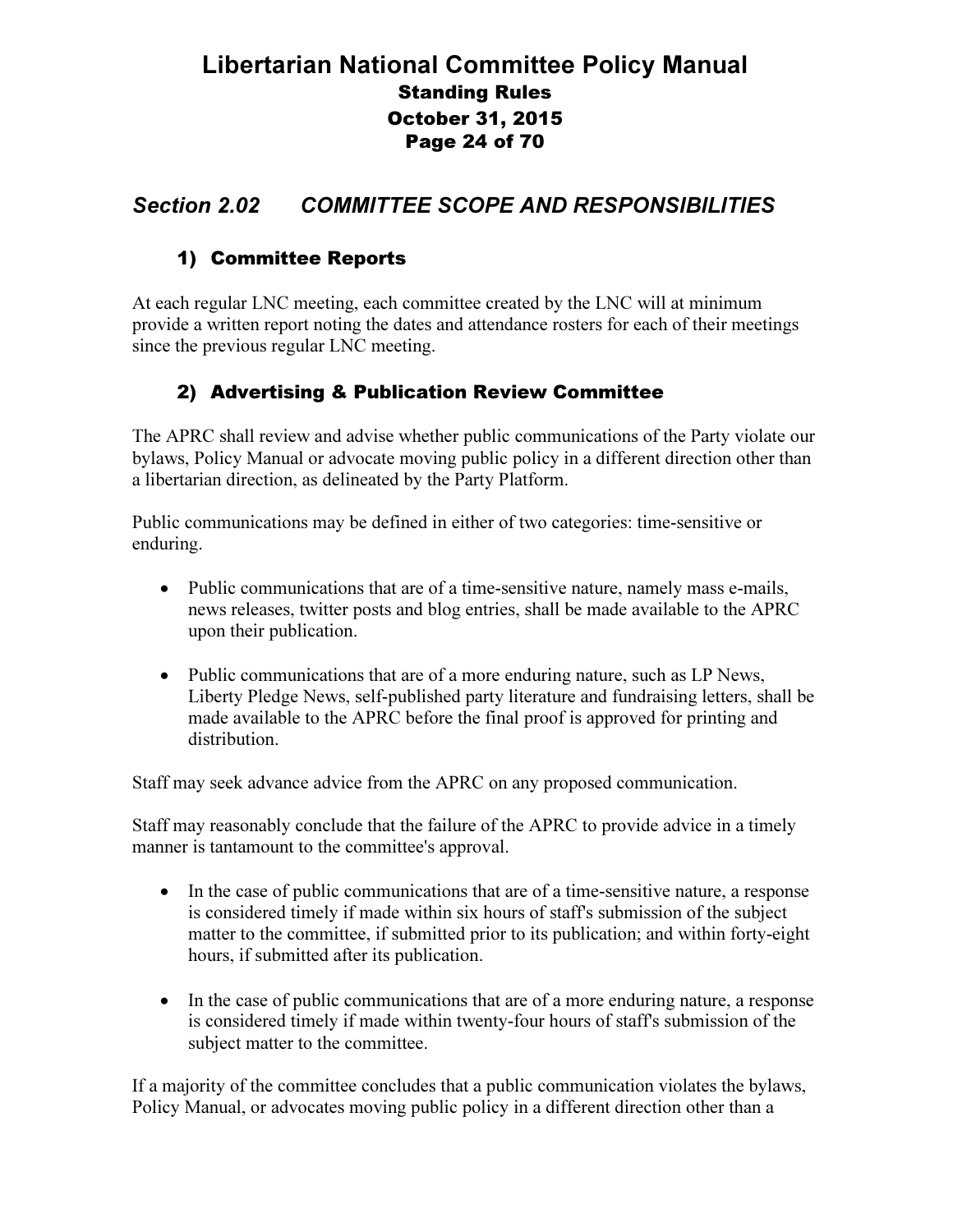## Libertarian National Committee Policy Manual Standing Rules October 31, 2015 Page 25 of 70

libertarian direction, as delineated by the Party Platform, the committee chair shall report such to the Executive Director and the LNC Chair, citing the specific platform plank, bylaw or Policy Manual section. Official decisions of the APRC which are overridden shall be promptly reported to the LNC without revealing confidential employer-employee matters.

Communications between the APRC, staff, and the LNC Chair are in the nature of confidential employer-employee communications. However, the APRC may by majority vote agree to consult with other relevant individuals about matters which come before it, conditioned upon the prior agreement by such individuals to maintain confidentiality of the discussions. The LNC Chair in his bylaws-defined role as Chief Executive Officer of the Party retains the sole right to discipline and discharge employees who repeatedly contravene official party positions.

#### 3) Affiliate Support Committee

For any affiliate not in a region, the Vice-Chair will serve the same intermediary role that Regional Representatives serve for the affiliates in their respective regions.

The Affiliate Support Committee (ASC) shall identify the needs and interests of the various affiliates. In addition, the ASC shall identify those affiliates that are in particular need of assistance that the LNC can provide.

The ASC shall deliver a report to the LNC for the last LNC meeting of each calendar year, identifying and prioritizing those needs and interests of the various affiliates. This ranked list shall be taken into consideration when drawing up the following year's budget, and throughout the year as needed. This list will also assist the Executive Director in deciding how to assign tasks to staff, by identifying those services that staff provides to the affiliates that are the most desired.

The ASC shall also, as and when needed, recommend to the LNC measures that will address the particular affiliates that need assistance from the LNC.

The ASC will also establish a process for tracking the progress in meeting those needs.

## 4) Audit Committee 38

The Audit Committee's tasks are to select an independent audit company and to direct the scale and scope of standard annual audits of the Party's accounting records and processes. Following receipt of the audit company's report, the Committee shall help the LNC interpret the audit results and assist the latter in preparing any action plans that might be needed to alleviate deficiencies.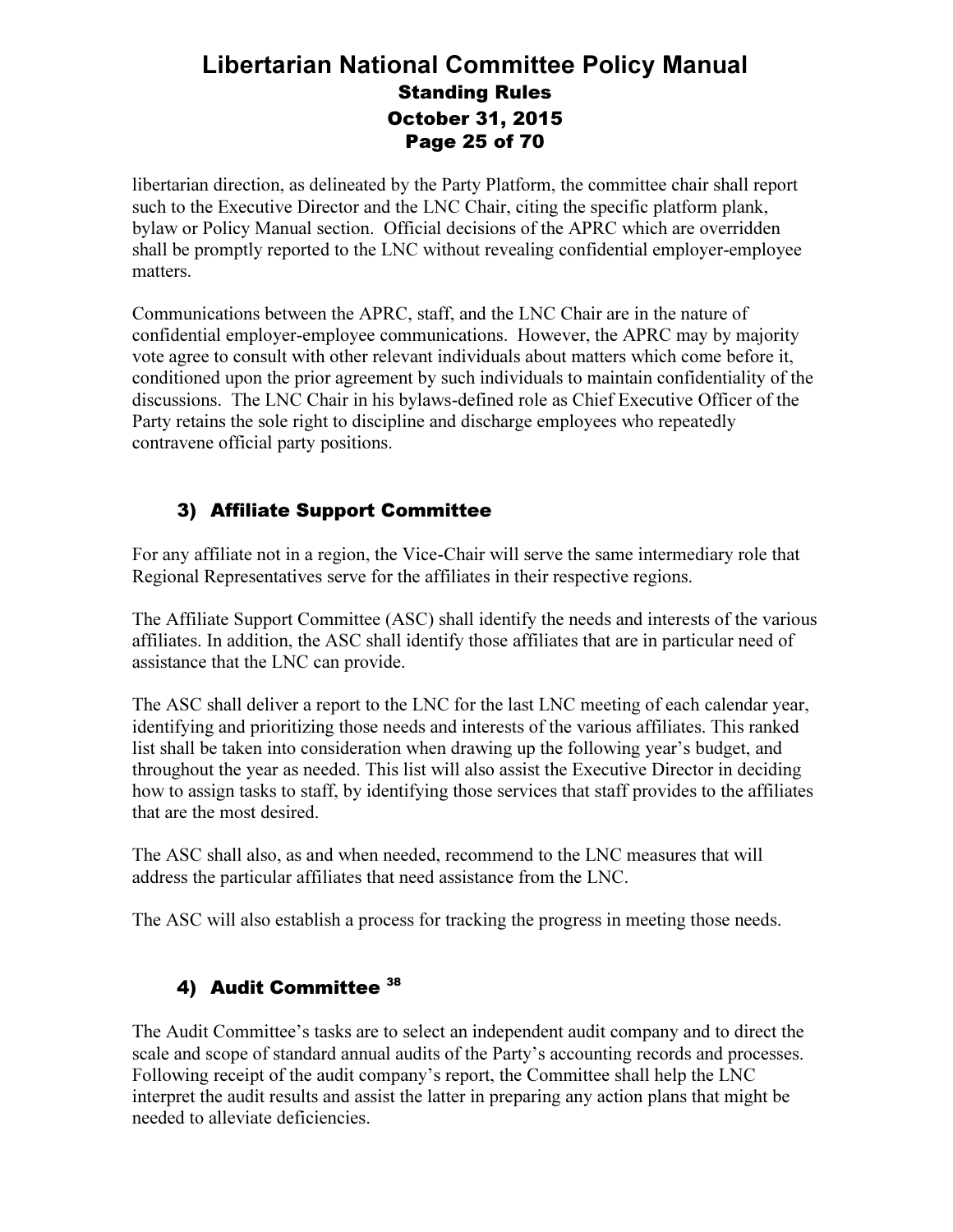## Libertarian National Committee Policy Manual Standing Rules October 31, 2015 Page 26 of 70

#### 5) Awards Committee

For the convention awards described below, the Awards Committee shall set the budget, manage the nomination process, select the award winners by committee vote, secure the awards, and present the awards at the convention.

The award descriptions are:

**Thomas Jefferson Leadership Award** with recognition of outstanding leadership, high character, and dedication to the principles and goals of the Party.

**Patrick Henry Candidate Award** with recognition of a very effective campaign for public office at the state or federal level, while communicating Libertarian ideas, principles, and values.

**Thomas Paine Communication Award** with recognition of outstanding communication of Libertarian ideas, principles, and values through written, published, or spoken communication.

**Samuel Adams Activism Award** with recognition of effective activism by building Party membership, organizing community outreach, or communicating Libertarian principles.

The Hall of Liberty induction is to honor lifetime or significant achievement that has made a lasting impact on the Libertarian Party and/or libertarian movement.

With a majority vote the committee may select recipients of the Thomas Jefferson, Samuel Adams, Thomas Paine, and Patrick Henry awards. While the committee has discretion as to the frequency of such convention awards, it is hoped that at least one recipient will be found worthy for each award at each regular convention.

With a unanimous vote the committee may select recipients of the Hall of Liberty award, with up to 3 inductees per convention. While the committee has discretion as to the frequency of this convention award, it is hoped that at least one recipient will be found worthy for each presidential nominating convention.

## 6) Convention Oversight Committee

The Convention Oversight Committee shall make recommendations for convention sites to the LNC, but the LNC shall choose the site. On other matters concerning the Party's conventions, the committee shall act on behalf of the LNC, including:

• conveying requirements to convention planners.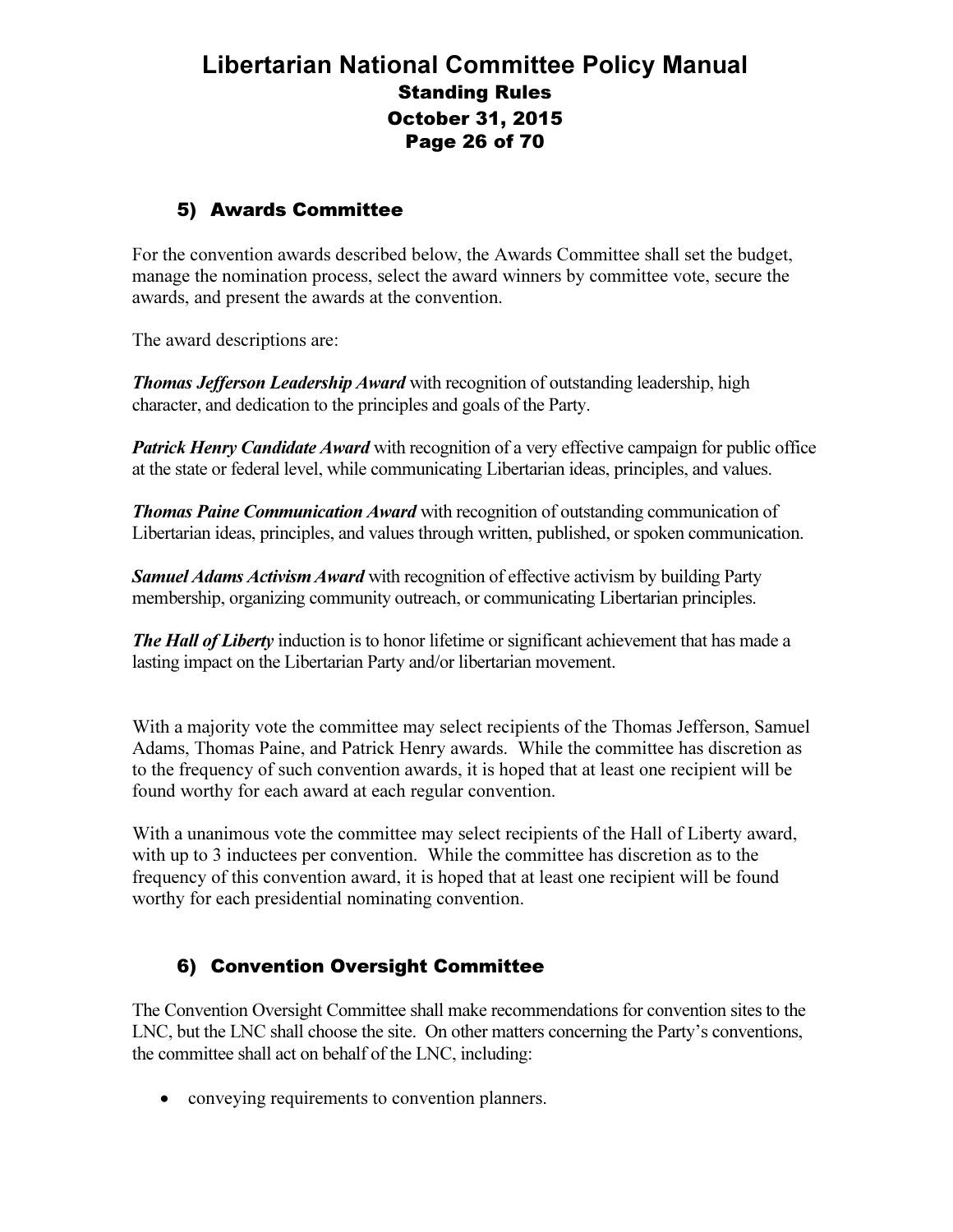## Libertarian National Committee Policy Manual Standing Rules October 31, 2015 Page 27 of 70

- ensuring the convention meets the Party's needs.
- reviewing and approving in a timely manner major elements, such as contracts, the convention budget and the convention program.

The committee shall periodically report its decisions and actions to the LNC. The committee may begin its work as soon as its members from the LNC are appointed.<sup>39</sup>

During the 90 days following a convention, the committee shall make a final report to the LNC of actual versus expected convention performance, and the committee shall update the online convention archive with information comparable to what the archive contains for past conventions.

## 7) Employment Policy and Compensation Committee (EPCC)

The Employment Policy and Compensation Committee shall develop documents, procedures, and guidelines for the effective administration, supervision and development of Staff, including but not limited to job descriptions, compensation ranges, hiring, training, performance reviews, promotion, progressive discipline and termination. The LNC may supersede any such documents, procedures and guidelines by adopting a replacement.

The Employment Policy and Compensation Committee shall also be available to Staff to discuss on a confidential basis the working environment or observed violations of the Policy Manual.

Following General Counsel's review of a director-level employment contract, the EPCC shall review the proposed contract and any related advice from General Counsel. No such contract may be signed by the Chair without having first obtained either EPCC approval of the contract at least 10 days prior, or an affirmative vote from a majority of the fixed membership<sup>40</sup> of the LNC.

#### 8) Information Technology Committee

The IT Committee shall

- Work with staff and state chairs to identify the Information Technology needs of the LP;
- Discuss with staff and state chairs the anticipated IT needs and how to meet those needs;
- Survey the list of possible vendors and solutions to those needs, and reduce the list to a small number;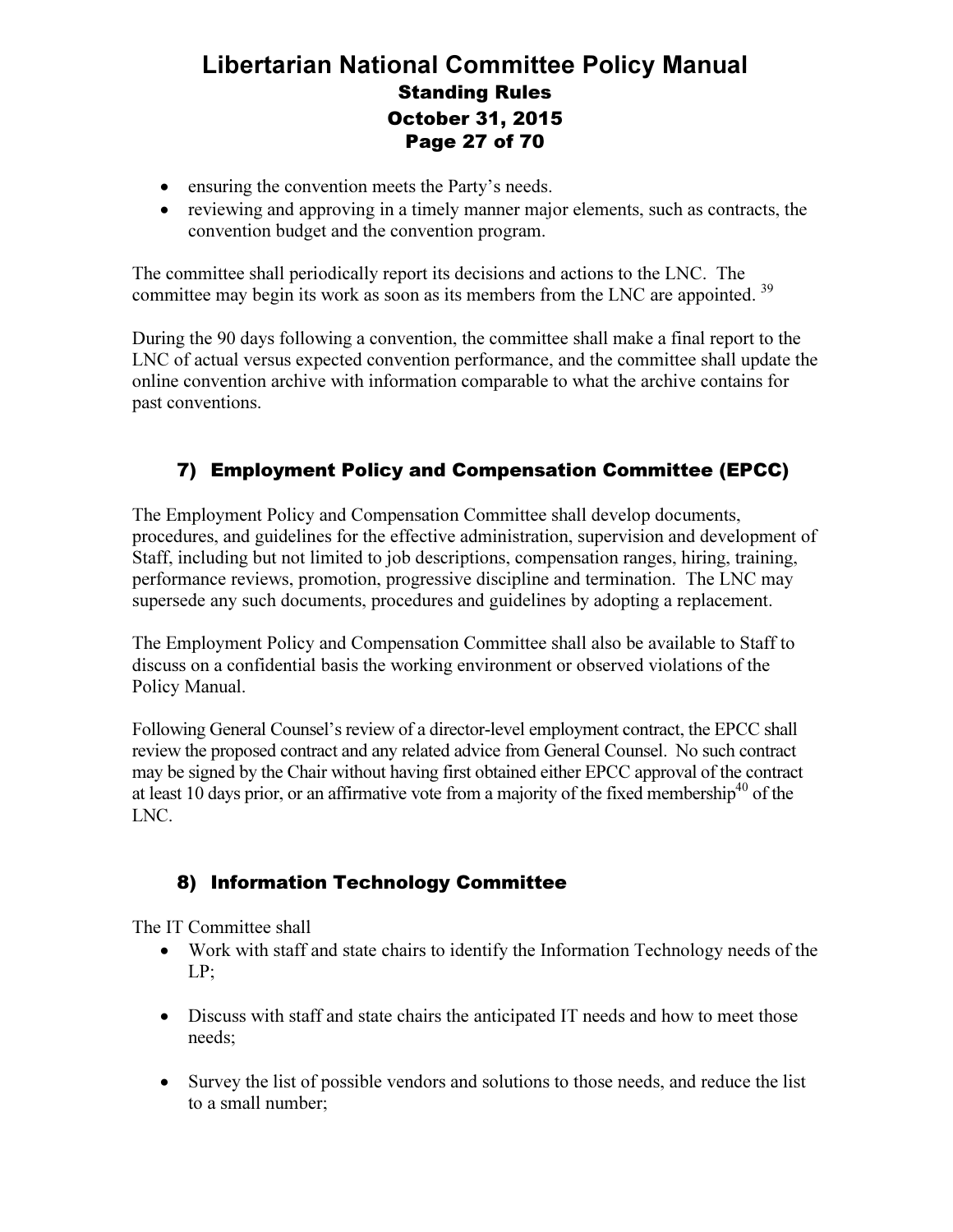## Libertarian National Committee Policy Manual Standing Rules October 31, 2015 Page 28 of 70

- By the LNC meeting following the convention, the committee will recommend to the LNC an implementation of the IT tools that will best satisfy those needs within the budgetary constraints of the Party;
- Monitor progress in the transition and implementation to that solution as it pertains to HQ;
- Monitor progress in the transition and implementation to that solution as it pertains to relations with the various affiliates; and
- Propose standards for transfer of data between HQ and the affiliates.

Nothing in this policy should be construed as requiring staff to consult with this Committee for routine changes or any changes that are not expected to have an effect on the way HQ deals with any affiliate. Any change to the Information Technology at HQ that will affect the way finances are handled or the way FEC reports are generated must be approved by the Treasurer.

## 9) Ballot Access Committee

The Ballot Access Committee shall:

- 1. With the assistance of staff, collect and analyze information of all affiliates concerning ballot access needs.
- 2. Recommend to the committee as a whole the implementation of specific strategies and projects consistent with current budget allocations for ballot access.
- 3. Proposed strategies and/or projects shall represent the best use of budgeted funds allocated among the various acceptable ballot access techniques such as, but not limited to, petitioning, lobbying, litigation, public awareness, and collaboration with other organizations which are pursuing the goal of liberalizing ballot access laws.
- 4. With the assistance of staff, prepare and present ballot access reports at each general LNC meeting in a spreadsheet form which will include:
	- a. The specific affiliate(s) which is intended to benefit from the effort
	- b. Funds allocated to the effort
	- c. Expenses already incurred
	- d. Brief description of the progress of the effort in terms of specific statistics related to the effort
	- e. The specific individual(s) or organization(s) to which any funds were disbursed and/or which use of the any LP trademark, service mark, or logo were approved.
- 5. With the assistance of staff, and prior to the second general LNC meeting following the completion of the bi-annual election cycle ending in November of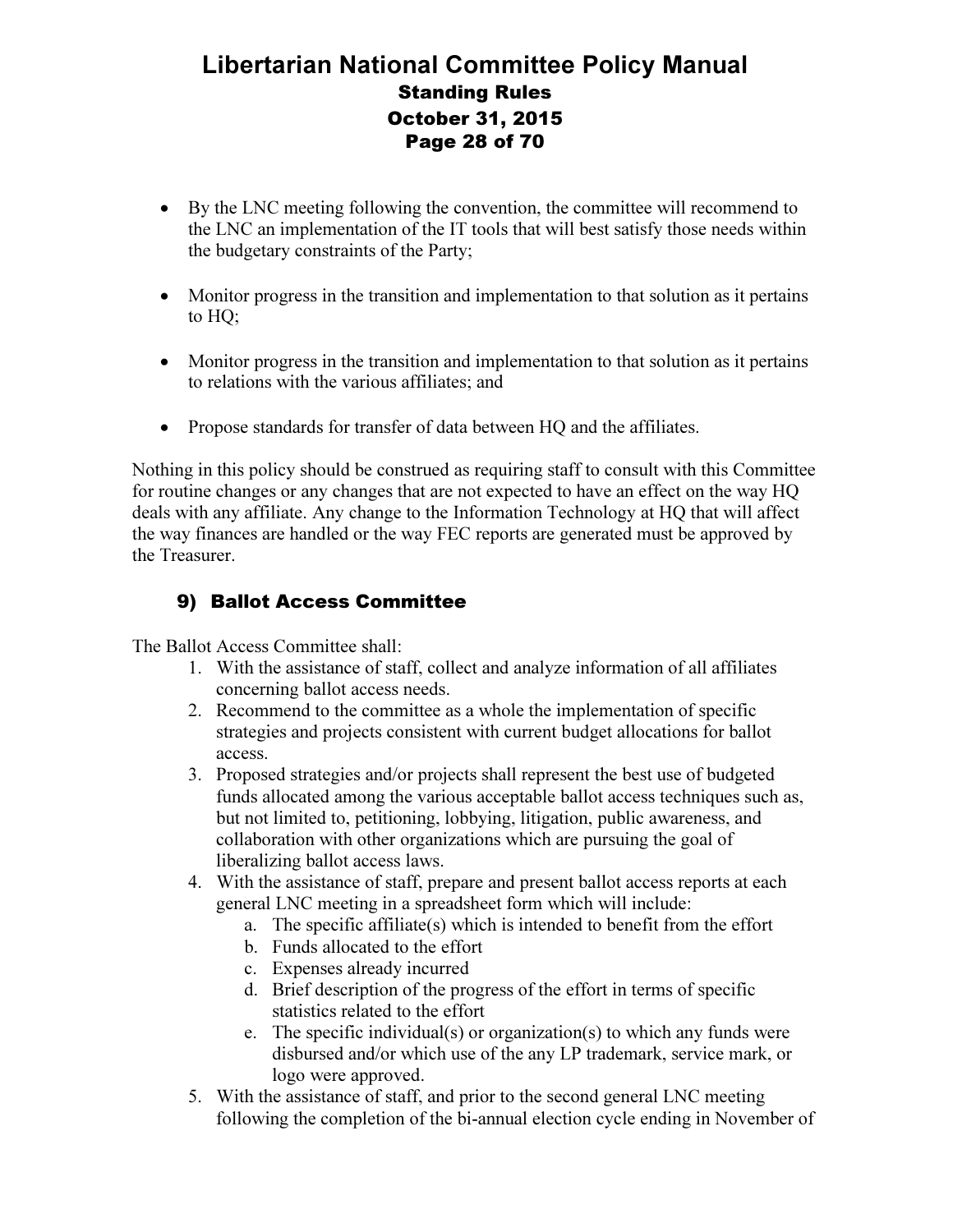## Libertarian National Committee Policy Manual Standing Rules October 31, 2015 Page 29 of 70

even numbered years, prepare and present a report which supplies the details of the entire election cycle ballot access effort with regard to:

- a. Initial estimated expenses
- b. Expenses actually incurred
- c. Actual ballot access results
- d. If appropriate, ballot access retention results
- e. Significant problems encountered in the effort
- f. Significant unexpected successes of the effort
- g. FEC regulation issues encountered
- h. Evaluation of the individual(s) and/or organization(s) which were directly contracted/interacted with.
- 6. Develop procedures and policies as reasonably appropriate to spread institutional knowledge of ballot access issues within the committee, LNC staff, officers of LNC affiliates, and future holders of these positions.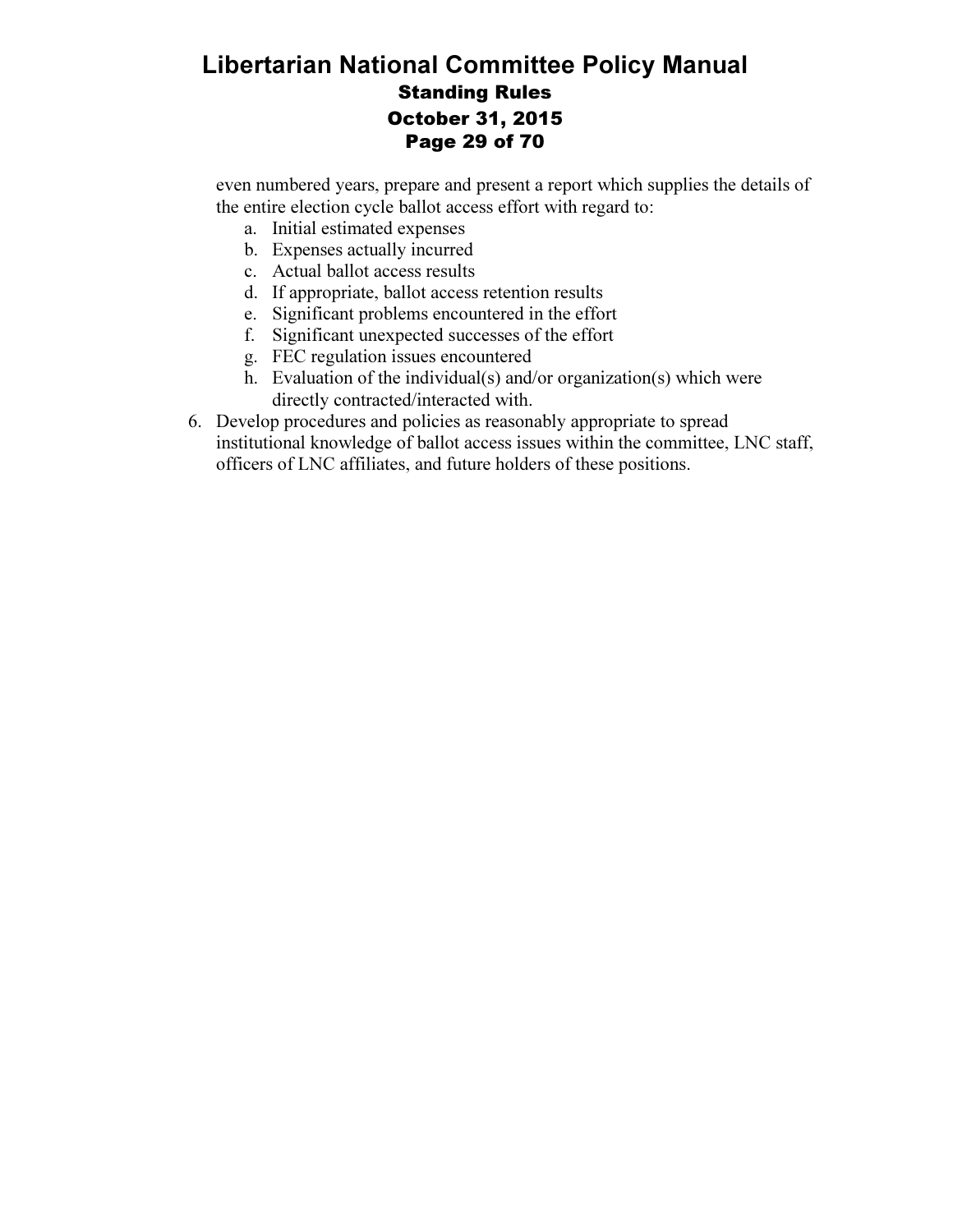## Libertarian National Committee Policy Manual Standing Rules October 31, 2015 Page 30 of 70

## Section 2.03 FINANCIAL MATTERS

## 1) Bad Debt Write-Off

A receivable shall be eligible for write-off if documentation of timely and reasonable efforts to collect the debt consistent with existing accounts receivable policy is presented and there is no likelihood of collecting the debt through a collection process.

Writing off any amount less than \$1,000 requires approval of the Chair; greater amounts require approval of the LNC.

Any debtor with a written off balance shall be denied any trade relationship with the LP.

## 2) Banking Relationships

The Treasurer shall develop and maintain appropriate banking relationships. The Treasurer is authorized to set up checking accounts, with the approval of the Chair, in order to carry out the business of the LNC.<sup>41</sup> Persons permitted to sign will include only the officers, the Executive Director, and those LPHQ staff members to be agreed upon by the joint decision of the Chair and the Treasurer.<sup>42</sup>

## 3) Budget

The Executive Committee, in consultation with the Executive Director, shall develop an annual operating budget and present it to the LNC for approval prior to the start of each fiscal year. This budget shall include a statement of anticipated revenue and expenditures in sufficient detail to adequately outline specific activities and plans, including those for raising funds, and to outline the major categories of expense required to implement each activity or plan.<sup>43</sup>

Sufficient details shall be provided that (at a minimum) include underlying assumptions and amounts for the following major categories:

- Support and Revenue
	- o Membership Dues
	- o Donations
	- o Recurring Gifts
	- o Board Member Solicitations
	- o Executive Director/Chair Solicitations
	- o Conventions and Events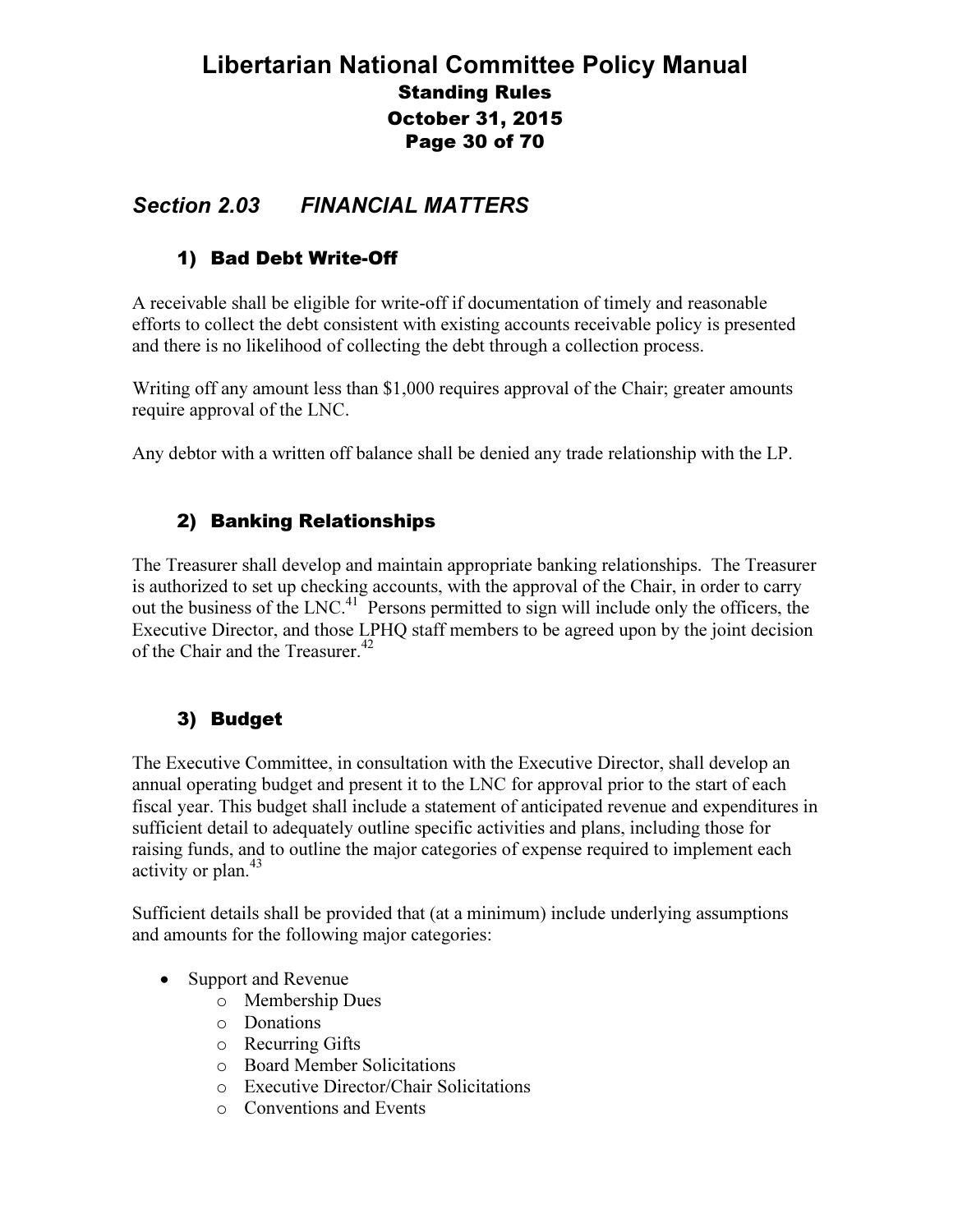## Libertarian National Committee Policy Manual Standing Rules October 31, 2015 Page 31 of 70

- o Publications, Materials and Other Sales
- o Donor Restricted Funds (e.g. Ballot Access and Campus Outreach)
- Cost of Support and Revenue
	- o General Fundraising Costs
	- o Membership Fundraising Costs
	- o Convention and Event Costs
	- o Direct Costs Related to Other Sales
- Compensation and Administration
	- o Compensation Salaries, wages, benefits, taxes and related expenses
	- o Administration Rent and utilities, accounting, bad debts, bank charges, depreciation, equipment leases & maintenance, insurance, legal, office supplies, postage  $\&$  shipping, printing, software  $\&$  other information technology, telephone, travel and other administrative expenses
- Program Expenses
	- o Affiliate Support Develop and support state and county affiliate parties
	- o Ballot Access Getting candidates on ballots, including required lawsuits
	- o Branding Develop and maintain a positive image in the minds of voters
	- o Campus Outreach Recruiting and supporting on campus groups
	- o Candidate Support Recruiting and supporting candidates
	- o Litigation Lawsuits to change public policy, excluding ballot access
	- o Lobbying Efforts to change laws, including ballot access laws
	- o Media Relations Direct communication with the media
	- o Member Communications LP News and other member communications
	- o Outreach Initiatives to reach the general public and outside groups
	- o Voter Registration Voter registration campaign efforts
- Capital Expenditures

No budget shall be submitted to the LNC for approval that exceeds 110% of the actual revenue over the immediate past 12 months prior to the date of the budget approval.

Year-end closing positive or negative fund balances for restricted funds shall be reflected in the next year's budget as incremental budgeted expenses or revenues.

Funds shall not be disbursed for any budget line that exceeds the total budgeted expense amount by 10% or \$100, whichever is more. Funds shall not be disbursed for any expense which is not in the budget, unless otherwise authorized in this Policy Manual.

The exact levels of financial support provided by the Party for LP News shall be established annually in the approved budget for the Party or in other LNC resolutions.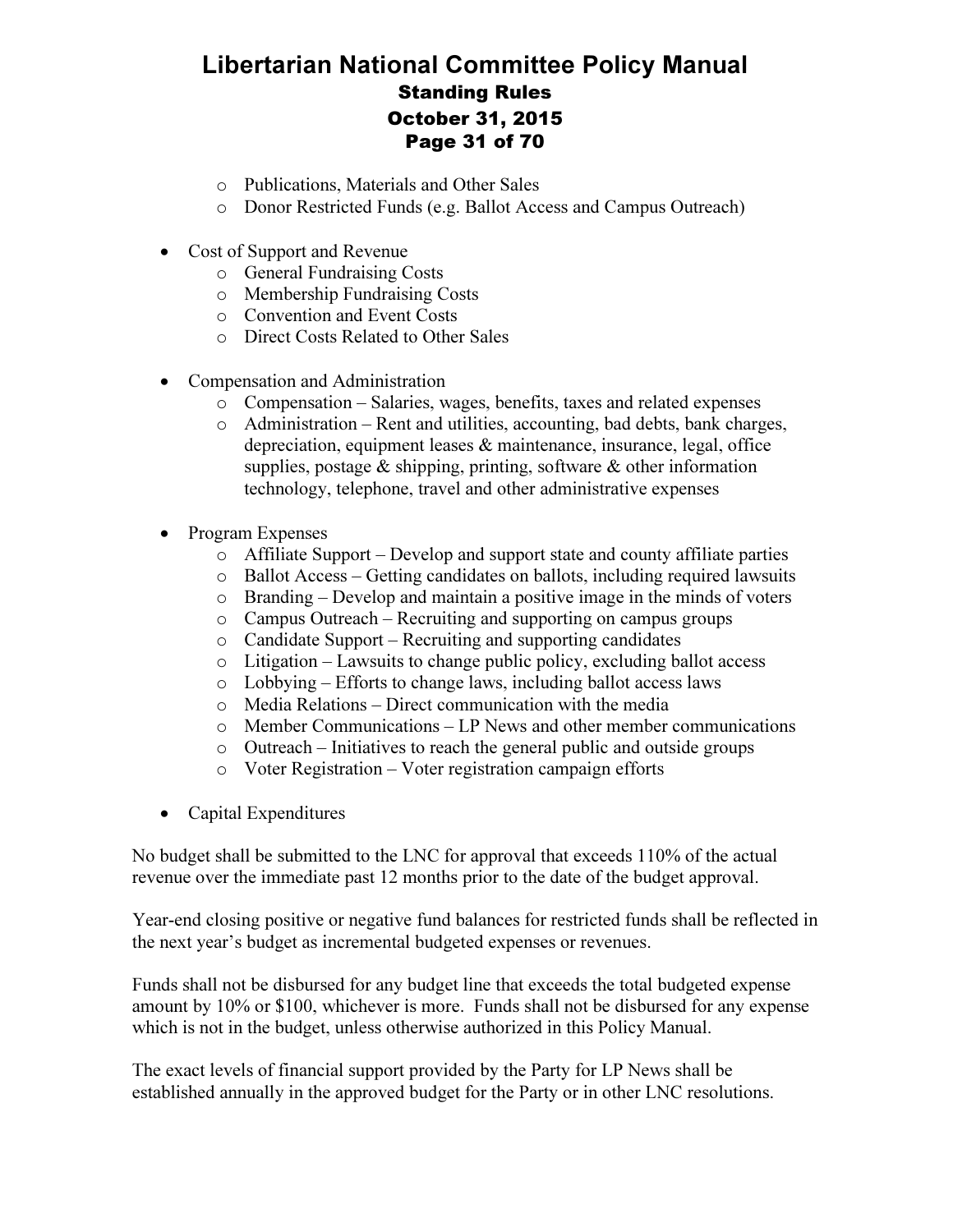## Libertarian National Committee Policy Manual Standing Rules October 31, 2015 Page 32 of 70

The Treasurer shall report any unauthorized expenses to the LNC.

#### 4) Conventions

The Party shall not directly or indirectly compensate or otherwise underwrite or subsidize the convention travel, lodging (excepting room upgrades which the Party received at no cost), entertainment costs or speaker fees/honorariums of any Convention delegates. This policy shall not prohibit the Party from underwriting organized convention events offered to all donors of a particular level. Nor shall it prohibit delegates from receiving complementary meals or access to convention events in rough proportion to their level of volunteer work. All volunteer compensation must be approved by the Convention Oversight Committee, and contemporaneously published when actual compensation is received.

#### 5) Credit Cards and Expense Reimbursements

All expenditures shall be evidenced by receipts. The Chair or Treasurer shall be required to approve (and evidence by signing or initialing) all expenses and expense account reimbursements in excess of \$200 made to the Executive Director or LNC members prior to payment or within thirty days of payment if the expenditure is incurred with a Party issued credit card. No advance shall be made. No officer shall approve his or her own expenses.

Travel expenses incurred by officers for the explicit purpose of conducting Party business (excluding those incurred for the purpose of attending LNC meetings) may be reimbursed. Business travel expenses not pre-authorized by the LNC must be deemed necessary and approved in writing by the Chair to qualify for reimbursement. All travel expense reports are to be audited by the Treasurer, and approved by the Treasurer and the Chair.

#### 6) Fixed Assets

Staff shall maintain a listing of fixed assets and update it monthly to record any additions or disposals. Depreciation shall be recorded monthly on a straight-line basis over the estimated useful lives of the related assets.

#### 7) Time Sheets and Expense Allocation

Each employee shall submit a timesheet at least once per pay period to reflect the number of hours worked, allocating such time to corresponding categories specified in the annual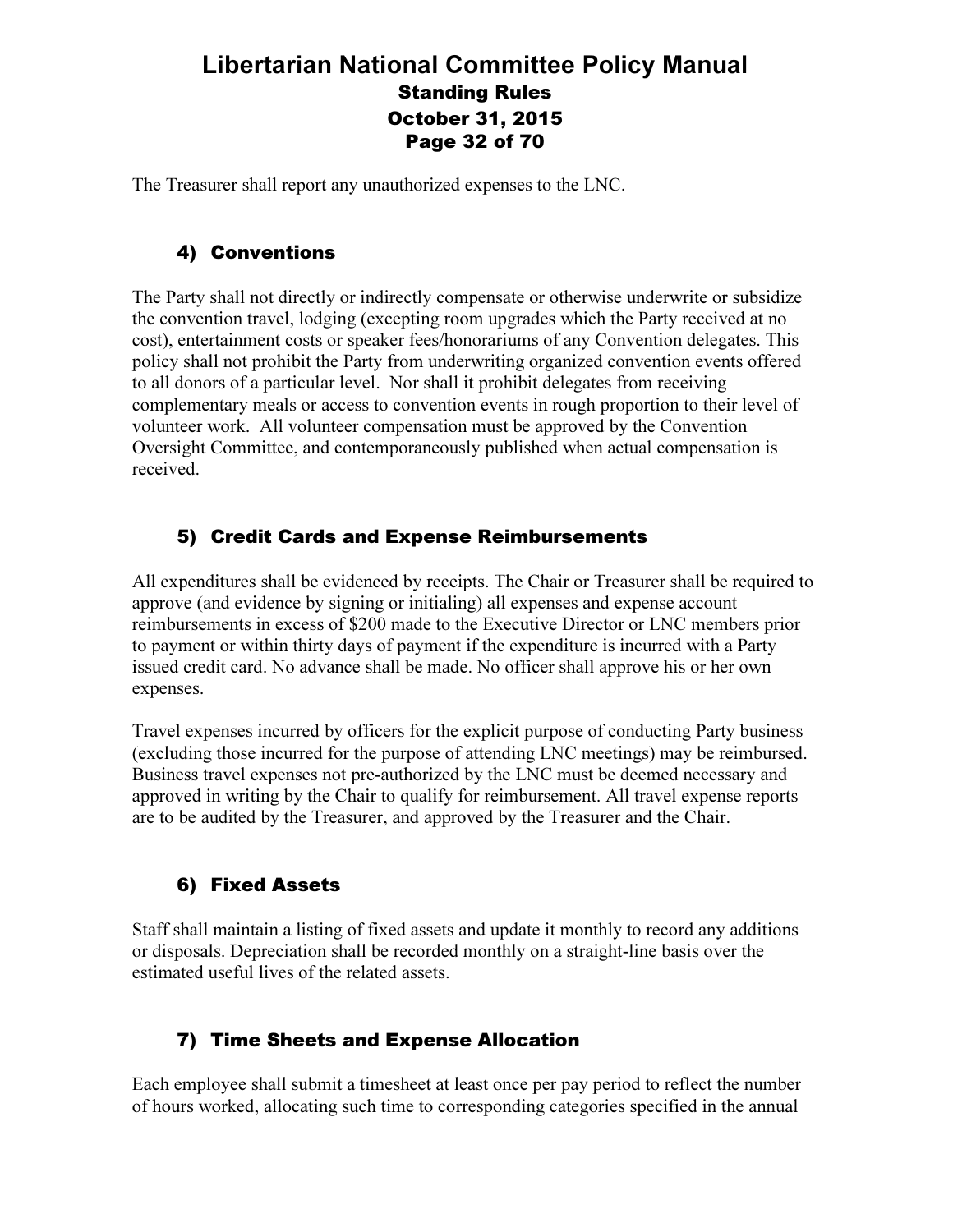## Libertarian National Committee Policy Manual Standing Rules October 31, 2015 Page 33 of 70

budget. Time sheets shall be reviewed and approved prior to employee time being entered in the payroll system. Payroll costs for each employee shall be allocated to expense categories in proportion with approved time. Separate general ledger accounts shall be used for allocated payroll costs.

Where appropriate, an expense shall be allocated to one category. Expenses that benefit more than one category or that are general administrative in nature shall be allocated to a general administrative account in the general ledger. Those expenses shall then be allocated on a monthly basis to expense categories in proportion to the allocation of payroll costs. Separate general ledger accounts shall be used for allocated general administrative costs.

Monthly financial statements shall separately report allocations of payroll and overhead to corresponding categories.

#### 8) Inventories

Staff shall maintain an inventory listing of promotional and other inventoried items, costing units on a first-in, first-out basis. The list shall be updated periodically and an inventory count shall at a minimum be conducted annually at year-end. The results of each count shall be reconciled to the general ledger and accounting entries shall be made to ensure accurate presentation of ending inventory on the financial statements.

#### 9) Related Party Reporting

For each related party engaging in one or more financial transactions with the Party, all interim financial statements shall include a report of the status, nature and current and yearto-date amounts with respect to such transactions, including contributions, expenses, loans, commitments, guarantees or any other transaction.

#### 10)Financial Exigency

The Chair or Treasurer is authorized to execute up to \$100,000 in promissory notes while the LNC has specifically declared that a state of financial exigency exists and the only reasonable method of forestalling legal action is to execute promissory notes.

The Chair must approve all negotiated terms with the goal being a schedule that the Party can successfully meet to extinguish its debts within six months. Such promissory notes shall only be executed with the following terms:

• Only for a legitimate trade payable in an amount not to exceed \$25,000 per vendor, and then only to each specific creditor or vendor involved.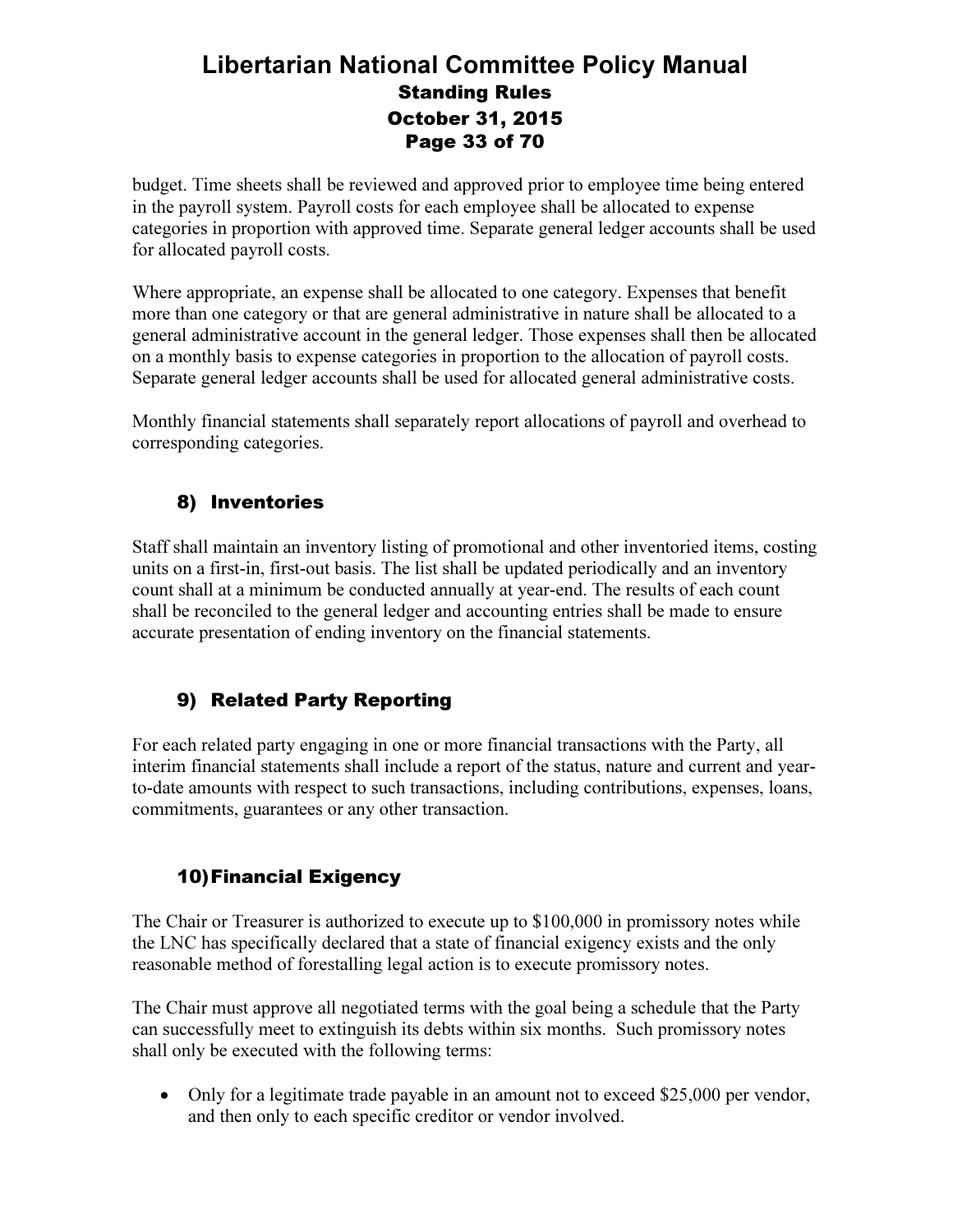## Libertarian National Committee Policy Manual Standing Rules October 31, 2015 Page 34 of 70

- Vendor agrees in writing not to assign the note to any third party.
- A rate of interest no greater than 12% per annum from date of note execution.
- A duration not exceeding six months from note execution. If debt extinguishment is not possible in that time frame, no note shall be executed.

#### 11)Fundraising and Contributor Relationships

The Treasurer shall develop and maintain appropriate contributor relationships. The Chair shall approve all fundraising letters.

#### 12)Special Events

The LNC or the Executive Committee may designate certain Party efforts as "special events". All revenues for special events must be directly deposited into "Special Events" accounts dedicated for that purpose. All disbursements for special events must be made from these same accounts to the extent their balances permit. Other party funds shall not be dispensed for these events without prior approval of the Chair, nor shall special events funds be used for other purposes until all obligations relating to that event have been discharged.

#### 13)Project Funding

Projects shall be self funding and shall expend or obligate only money which has been received unless such expenditures or obligations are approved in advance by the LNC.

#### 14)Targeted Reserve

The targeted Reserve shall be equal to the sum of all monthly occupancy, labor and governance expenses.

#### 15)Treasurer's Reports

No later than 45 days after each calendar quarter, the Treasurer shall prepare a quarterly Treasurer's Report to be mailed to any sustaining member who either was a delegate at the most recent regular convention or requests such report.<sup>44</sup>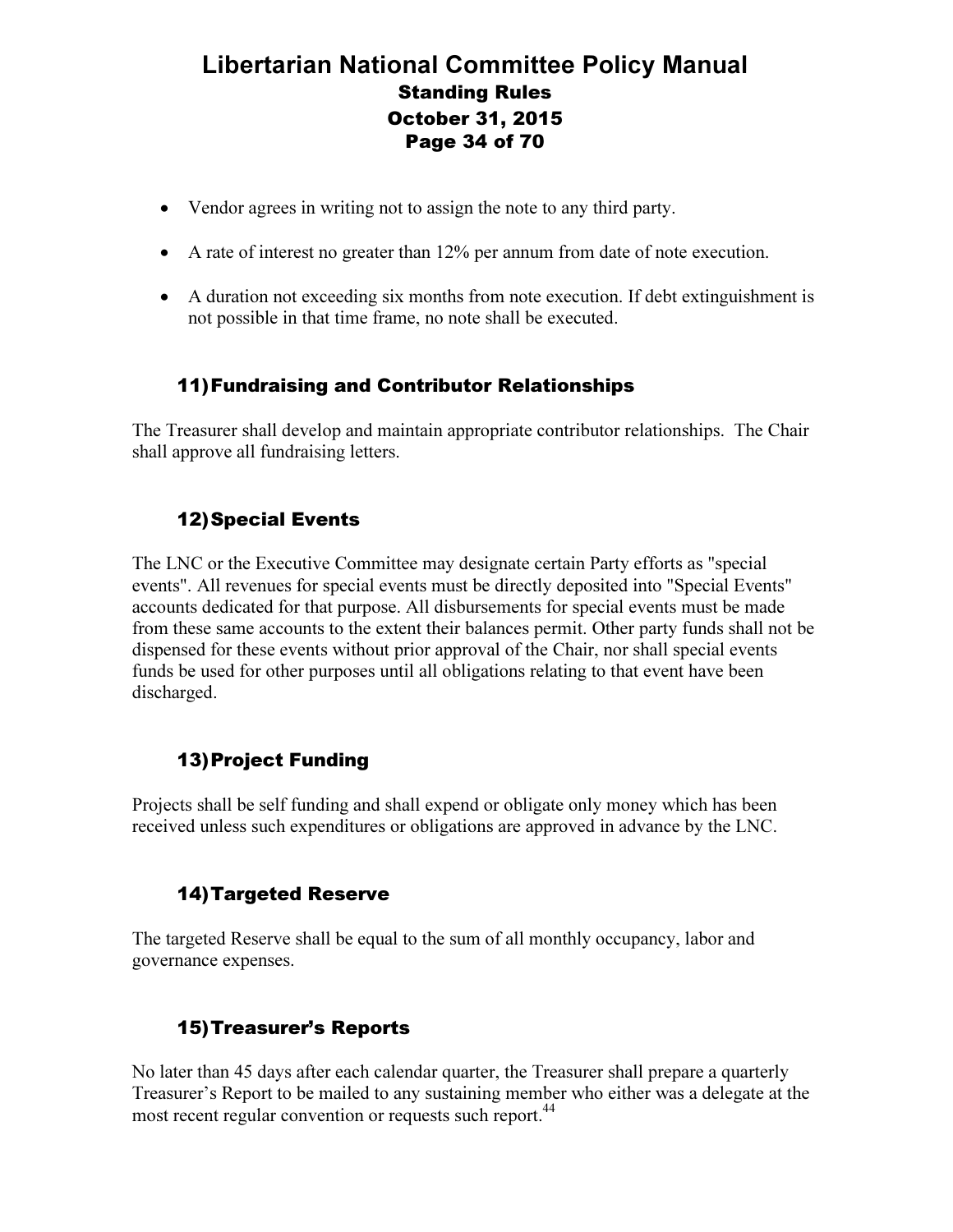## Libertarian National Committee Policy Manual Standing Rules October 31, 2015 Page 35 of 70

No later than the end of each calendar month, the Treasurer shall prepare a monthly Treasurer's Report to the LNC reflecting the Party's financial position and the results of its operations through the previous calendar month.<sup>45</sup>

#### 16)Presidential Campaign Support Fund

There is established a Libertarian Party Presidential Campaign Support Fund. This fund shall consist of dedicated contributions and optional allocations by the LNC for the express purpose of supporting the LP Presidential ticket. Fundraising appeals for these encumbered funds may be made at any time. Money from this fund may only be spent after the adjournment of a presidential nominating convention and before December 1st of the year of the following general election. Any money unspent by the general election shall remain in the fund. Funds may be spent on any lawful activity that directly benefits the LP presidential campaign, including but not limited to: advertising, press releases, LP support staff expenses, printed materials, signs, websites, direct mail, email, events, get out the vote efforts, and legal matters.

#### 17)Office Mortgage

It shall be the goal of the LNC to completely pay off the office mortgage as quickly as possible, and in any case prior to the due date of the 10-year balloon payment. Towards that end the LNC shall budget a minimum of \$60,000 in each odd-numbered year to pay down the principal until the mortgage balance is zero. Fundraising for this specific purpose shall be made a high priority. This provision does not preclude additional fundraising and pre-payments in even-numbered years.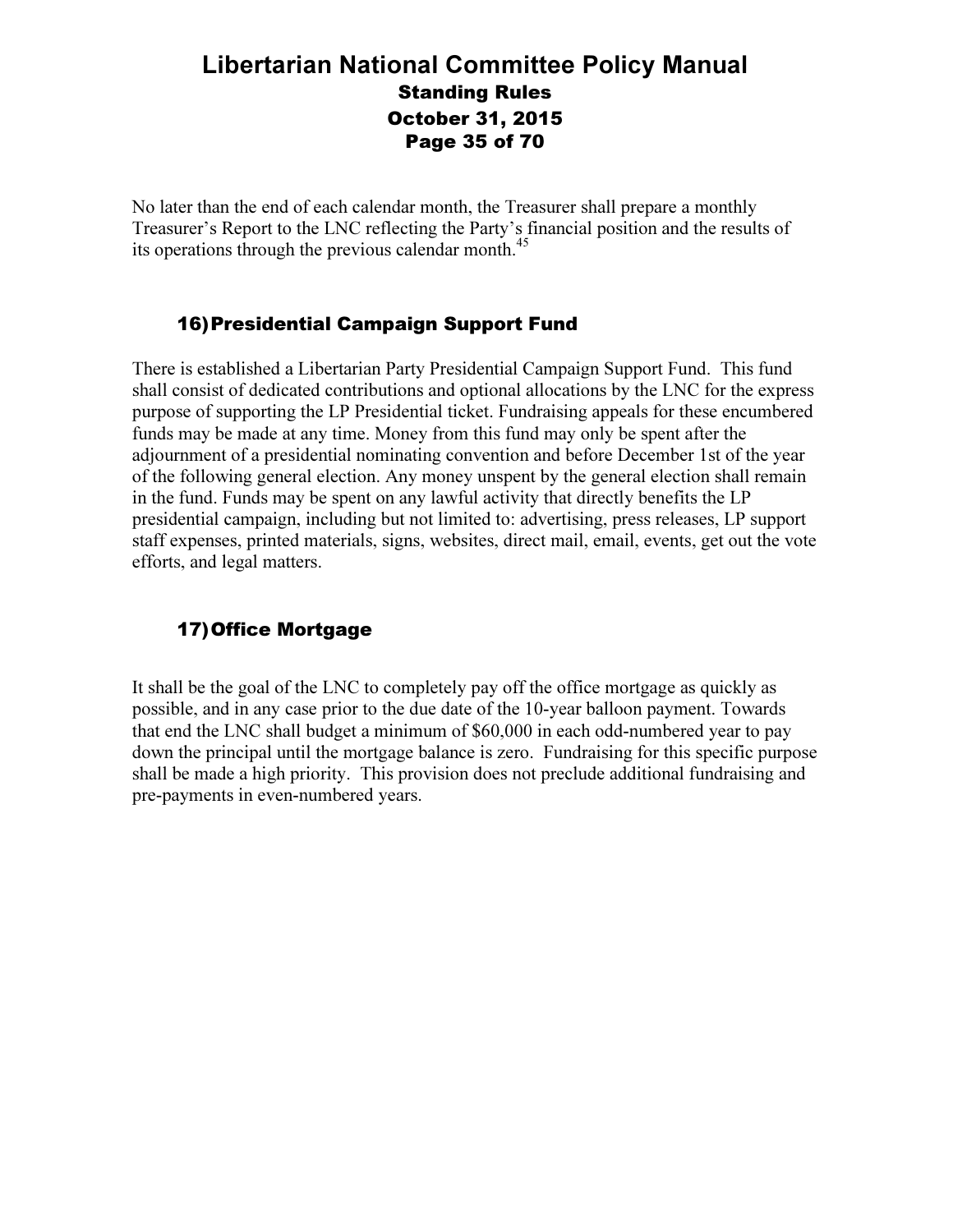## Libertarian National Committee Policy Manual Standing Rules October 31, 2015 Page 36 of 70

## Section 2.04 LEGAL MATTERS

#### 1) General Counsel

The LNC shall appoint an attorney to serve as the Party's General Counsel.

#### 2) Authorization of Lawsuits

Prior to the filing of a lawsuit, or the joining of a lawsuit filed in any court, in which the LNC or the national Libertarian Party is proposed to be a named plaintiff, to the preparation and filing of a friend of the court brief, or to providing material (costing in excess of \$1,000) financial support for the litigation, the Chair shall:

- Advise all LNC Members (including alternates) of the proposed lawsuit, its purpose, and its estimated cost;
- Confirm, or seek and obtain approval for, the budgetary authority for the expenses of the lawsuit as provided elsewhere in this Policy Manual; and
- Seek and obtain approval of the Executive Committee for participation in the lawsuit.

#### 3) Contracts and Contract Approval

All contracts or modifications thereto shall be in writing and shall document the nature of the products or services to be provided and the terms and conditions with respect to the amount of compensation/reimbursement or other consideration to be paid.

The Chair shall approve any contract in excess of \$7,500.

All contracts of more than one year in duration or for more than \$25,000 shall be reviewed and approved by General Counsel prior to signing by the Chair.

No agreement involving a financial transaction with a related party shall be executed unless first approved by the LNC. Any such agreement shall be disclosed in a conflict of interest statement.

Independent contractors doing business with the LNC are required to sign formal contracts that clearly set forth the parties' intention that they be treated as independent contractors.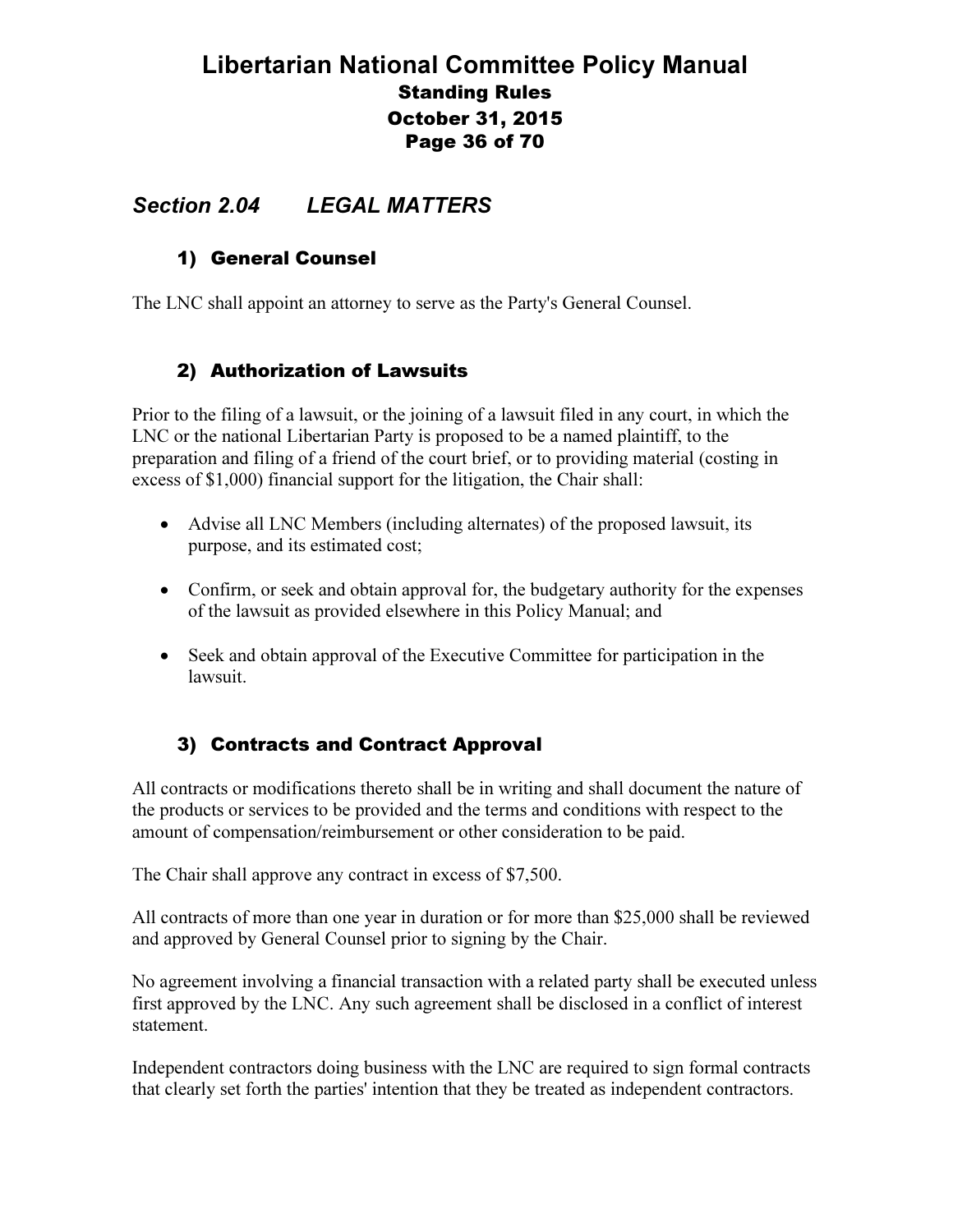## Libertarian National Committee Policy Manual Standing Rules October 31, 2015 Page 37 of 70

Each contract for director-level employment and any related advice from General Counsel must be circulated to the LNC on a strictly confidential basis following EPCC approval and no later than 10 days prior to the Chair signing the contract.

## 4) Indemnification

- The LNC shall retain sufficient Director's and Officer's liability coverage for board members and employees.
- Any officer, employee, or agent of the Libertarian Party who, acting on behalf of or as an authorized representative of the Libertarian Party, was or is a party to or has notice of becoming a party to any contemplated, pending, or seemingly completed legal proceedings, may be defended and shall be indemnified for all expenses and liabilities actually and reasonably incurred by such individual in connection therewith to the extent permitted by applicable law of the jurisdiction in which the Libertarian National Committee is incorporated.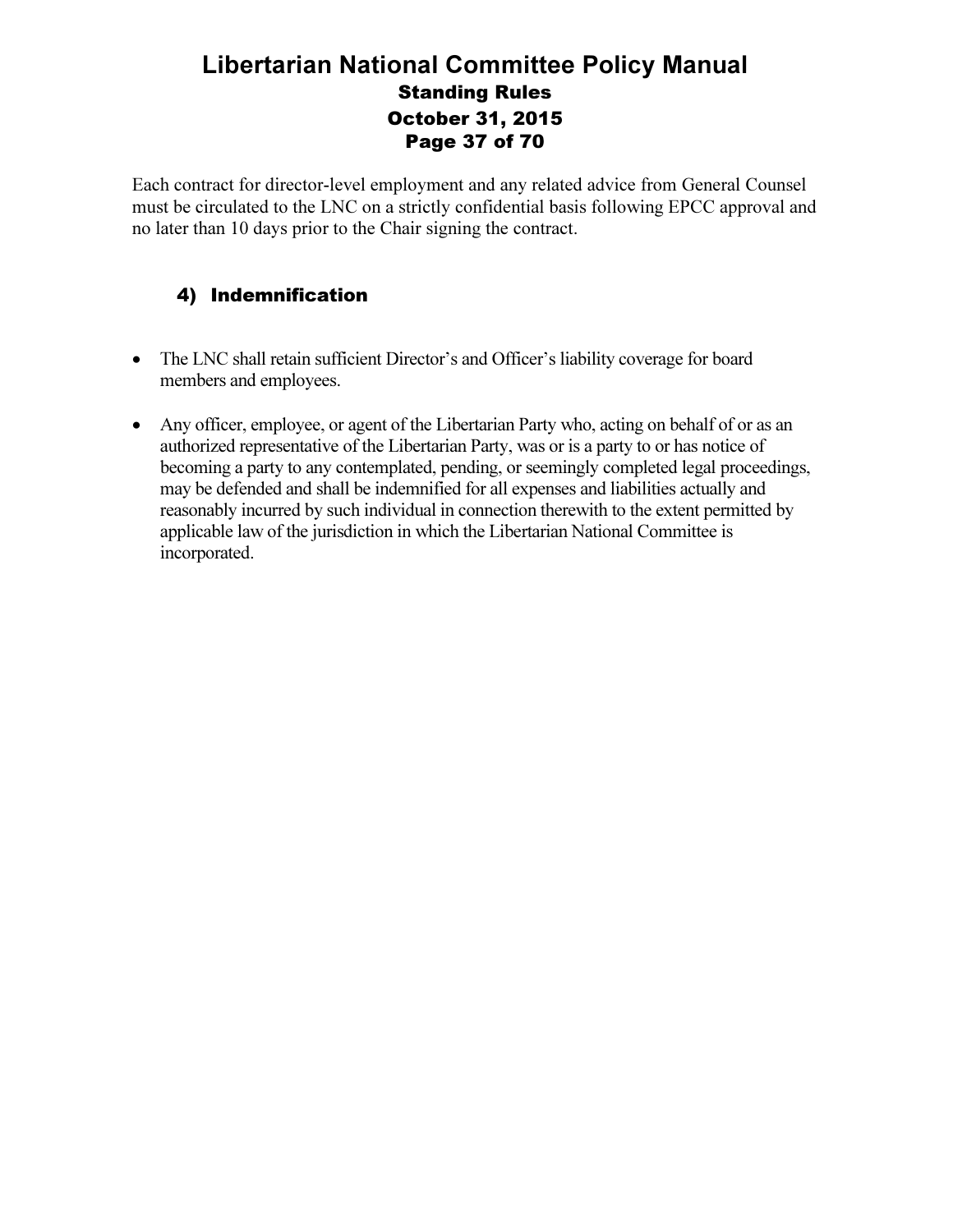## Libertarian National Committee Policy Manual Standing Rules October 31, 2015 Page 38 of 70

## Section 2.05 MEMBERSHIP POLICIES

#### 1) Membership Forms

Membership forms produced by the LNC shall include a membership statement that meets the requirements of Article 5, Section 1 of the Party Bylaws. Any new wording for the membership statement shall be subject to the same review process as all other Party Literature.

#### 2) Association Levels

The following levels of association are recognized by the Party:

- Chairman's Circle\* \$25,000 annually or \$2500 monthly in dues or contributions
- Select Benefactor\* \$15,000 annually or \$1500 monthly in dues or contributions
- Beacon of Liberty\* \$5,000 annually or \$500 monthly in dues or contributions
- Pioneer of Freedom<sup>\*</sup> \$2,500 annually or \$250 monthly in dues or contributions
- Lifetime Founder\* \$1,500 annually or \$150 monthly in dues or contributions
- Patriot \$500 annually or \$50 monthly
- Minuteman \$250 annually or \$25 monthly
- Advocate \$150 annually or \$15 monthly
- Supporter \$50 annually
- Foundation Member \$25 annually

Convention registration does not count towards contribution levels.

#### 3) Life Membership Status

A member who contributes at least \$1,500 during any twelve-month period shall be granted life-membership in the Party.<sup>46</sup>

#### 4) Benefits

Non-member contributors shall be provided all benefits provided to member contributors, except for those rights specifically granted only to members or sustaining members by the Party Bylaws or this Policy Manual.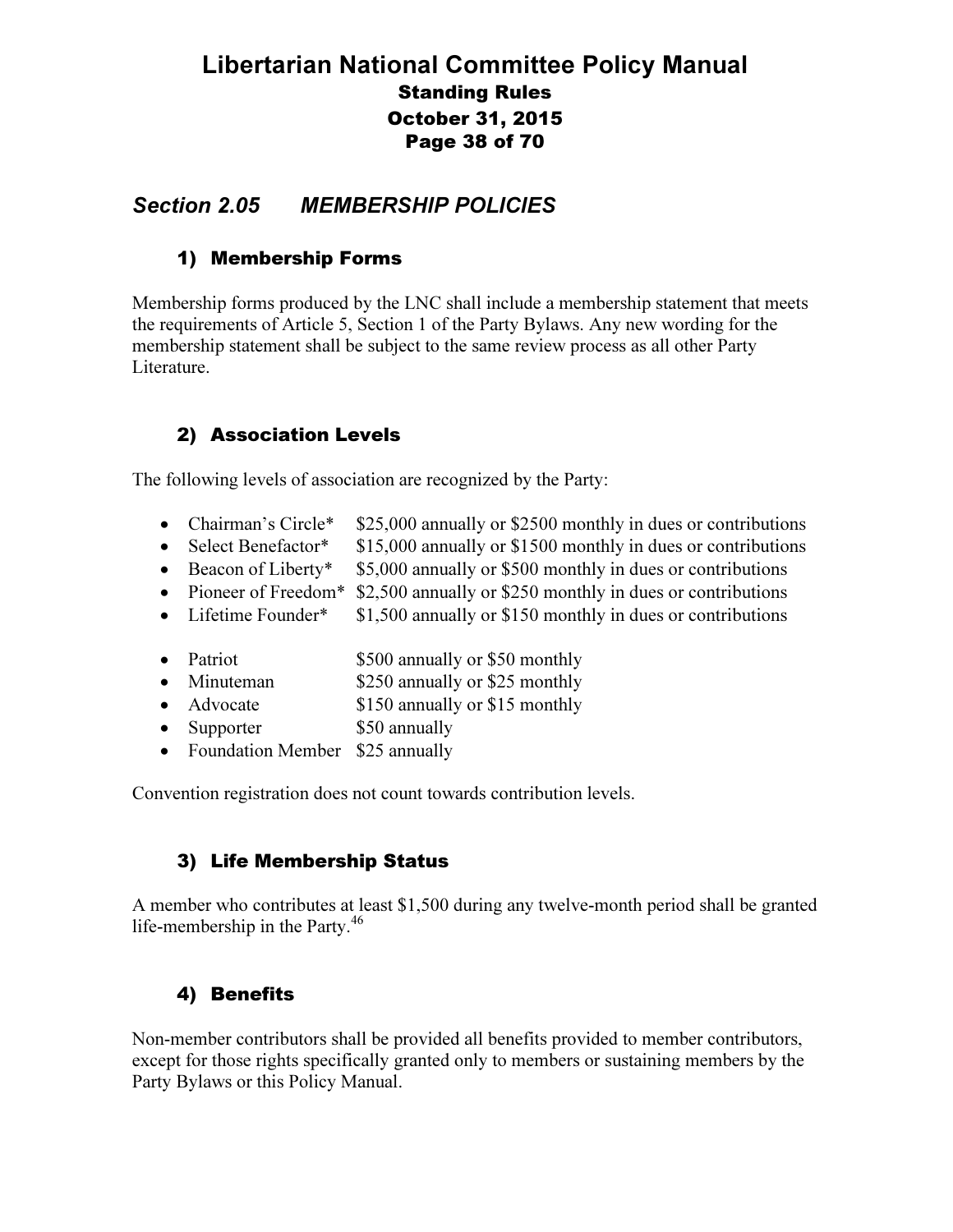## Libertarian National Committee Policy Manual Standing Rules October 31, 2015 Page 39 of 70

A contributor (member or non-member) shall be entitled to the following basic benefit:

• 1-Year subscription to LP News

A member with a future benefits lapse date shall also be entitled to the following basic benefit:

• Customized Party membership card, updated annually, identifying the individual's level of association and lapse date.

A Lifetime Founder shall be entitled to the following benefits: \$1,500 level (Convention benefits are based on giving at least one annual contribution or equivalent pledges, from the start of the previous convention and prior to the next convention)

- Special Name badge with Life Ribbon (Torch Club)
- Lifetime Pin
- Mention in program at National Convention
- Mention in LP News
- Mention on LP website

A Pioneer of Freedom shall be entitled to the following benefits: \$2,500 level (Convention benefits are based on giving at least one annual contribution or equivalent pledges, from the start of the previous convention and prior to the next convention)

- Special name badge with Life Ribbon (Torch Club)
- Lifetime Pin
- Special mention on signage and programs at National Convention
- VIP seating at National Convention banquet<sup>\*\*</sup>
- Mention in LP News
- Mention on LP website

A Beacon of Liberty shall be entitled to the following benefits: \$5,000 level (Convention benefits are based on giving at least one annual contribution or equivalent pledges, from the start of the previous convention and prior to the next convention)

- Special name badge with Life Ribbon (Torch Club)
- Lifetime Pin
- Special mention on signage and programs at National Convention
- VIP Seating with LNC member at National convention banquet\*\*
- Mention and photo in LP News, with the permission of contributor
- Mention and photo on LP Website, with the permission of contributor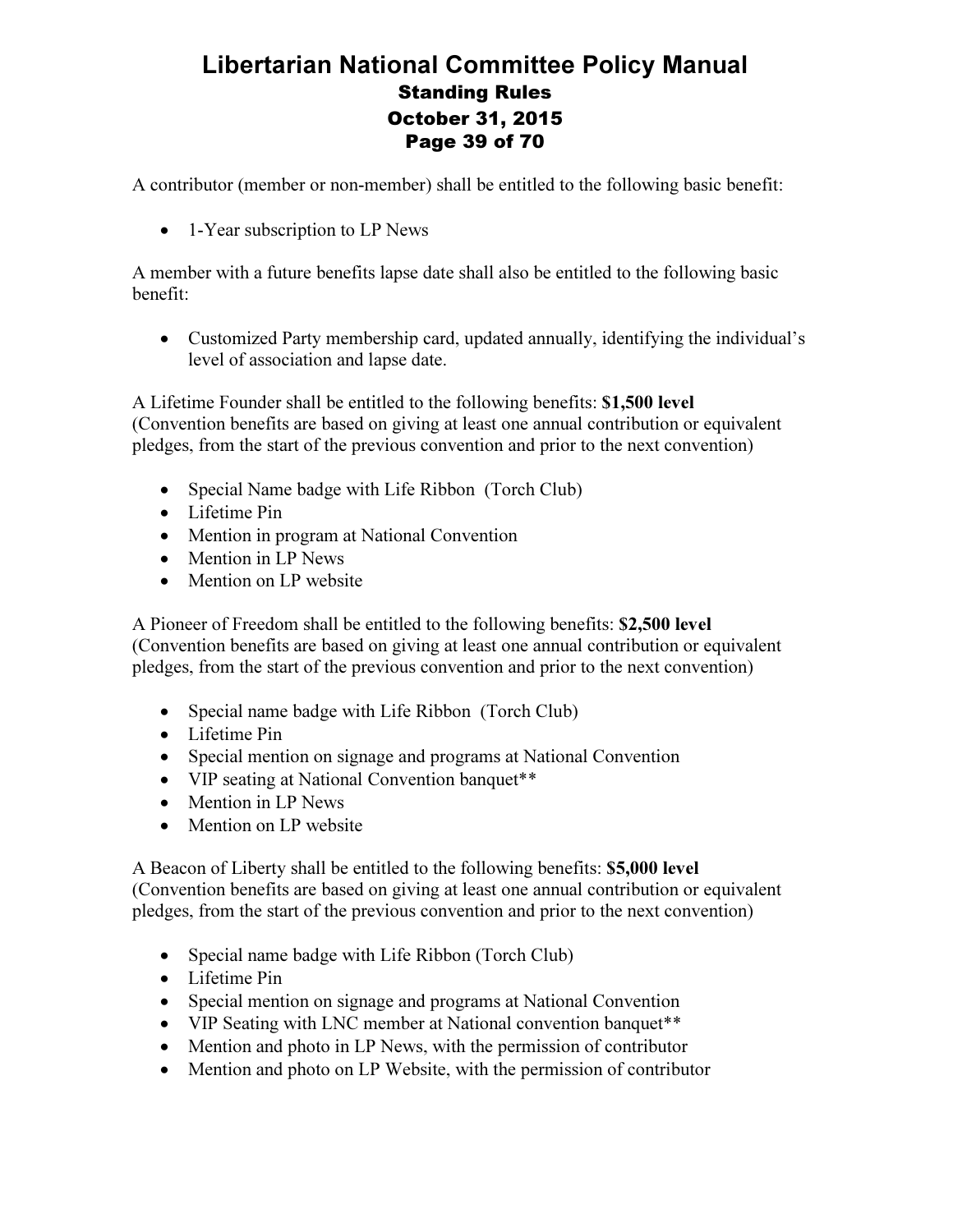## Libertarian National Committee Policy Manual Standing Rules October 31, 2015 Page 40 of 70

A Select Benefactor shall be entitled to the following benefits: \$15,000 level (Convention benefits are based on giving at least one annual contribution or equivalent pledges, from the start of the previous convention and prior to the next convention)

- Special name badge with Life Ribbon (Torch Club)
- Lifetime Pin
- Special mention on signage and programs at National Convention
- VIP Seating with National Chair or LNC officer at National Convention banquet or other events\*\*
- Mention and photo in LP News, with the permission of contributor
- Mention and photo on LP Website, with the permission of contributor

A Chairman's Circle member shall be entitled to the following benefits: \$25,000 level (Convention benefits are based on giving at least one annual contribution or equivalent pledges, from the start of the previous convention and prior to the next convention)

- Special name badge with Life Ribbon (Torch Club)
- Lifetime Pin
- Special mention on signage and programs at National Convention
- VIP Seating (includes guest if requested) with National Chair, LNC officer, special guest, or POTUS nominee at National Convention banquet or other events\*\*
- Naming of an event\*\*
- Direct contact with National Chair, POTUS nominee, or significant LP candidate during campaign season\*\*
- Mention and photo in LP News, with the permission of contributor
- Mention and photo on LP Website, with the permission of contributor

Those maintaining Torch Club status shall also be entitled to the following benefits:

- Special mailings
- Invitation to the Torch Club event at the convention

Maintaining the Torch Club membership is based on contributions from the start of the previous national convention to the END of the next national convention and shall consist of all those in the highest 5 levels (denoted by \*). For monthly pledges at the Lifetime Founder and higher levels, membership at that level begins at the beginning of the fourth month of the pledge.

Those benefits designated with \*\* will be subject to availability on a first-come basis, to address the HIGHLY WELCOMED possibility that there will be too many qualifying people for a single table.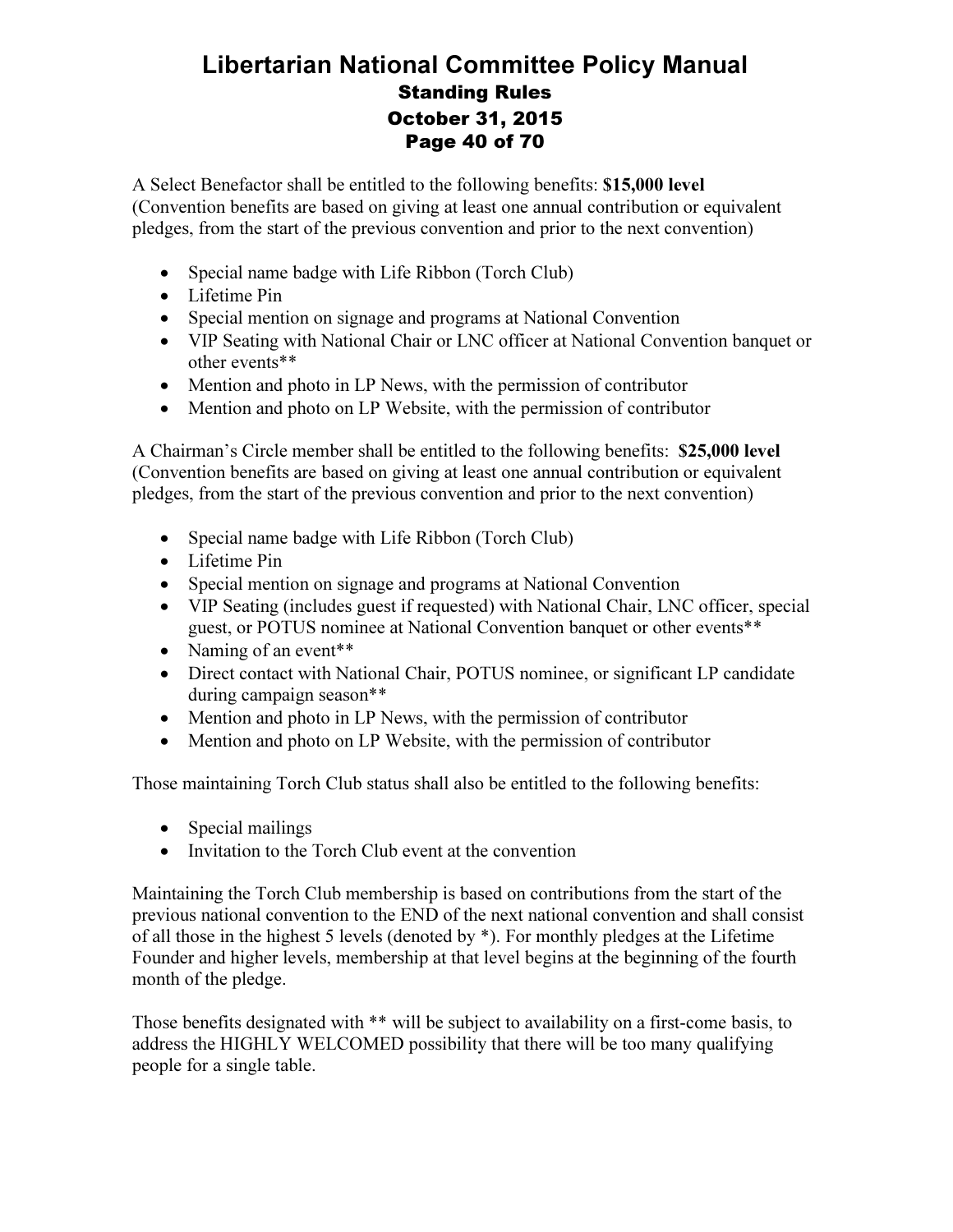## Libertarian National Committee Policy Manual Standing Rules October 31, 2015 Page 41 of 70

National Convention VIP seating, signage, and programs, will be determined prior to the start of the event.

Staff shall have the discretion to create and bestow additional benefits.

## 5) Benefits Lapse Date

An individual's benefits lapse date is independent of the sustaining membership lapse date defined by the Party's Bylaws.<sup>47</sup>

Individuals making a first contribution shall have a benefits lapse date established one year from the date of receipt. Individuals who remit the required amount of dues in response to a membership renewal request shall have the benefits lapse date extended by one year from the existing lapse date or one year from the date of receipt, whichever is later.

Individuals who remit the required amount other than dues during the Renewal Period shall have the benefits lapse date extended by one year from the existing lapse date or one year from the date of receipt, whichever is later.

Individuals pledging at least \$10 per month using an automated recurring payment method, such as a valid credit card or ACH debit, shall have their benefits lapse dates extended to the last day of the following December.

Other contributions in response to other than a membership renewal appeal shall not as a policy extend the benefits lapse date, however Staff shall have the discretion on a case-bycase basis to extend a contributor's benefits lapse date up to one year from the last contribution date, if failure to do so would damage donor relations.

Notwithstanding the above, an individual who has contributed an amount sufficient to have qualified for life membership status shall be entitled to lifetime basic benefits.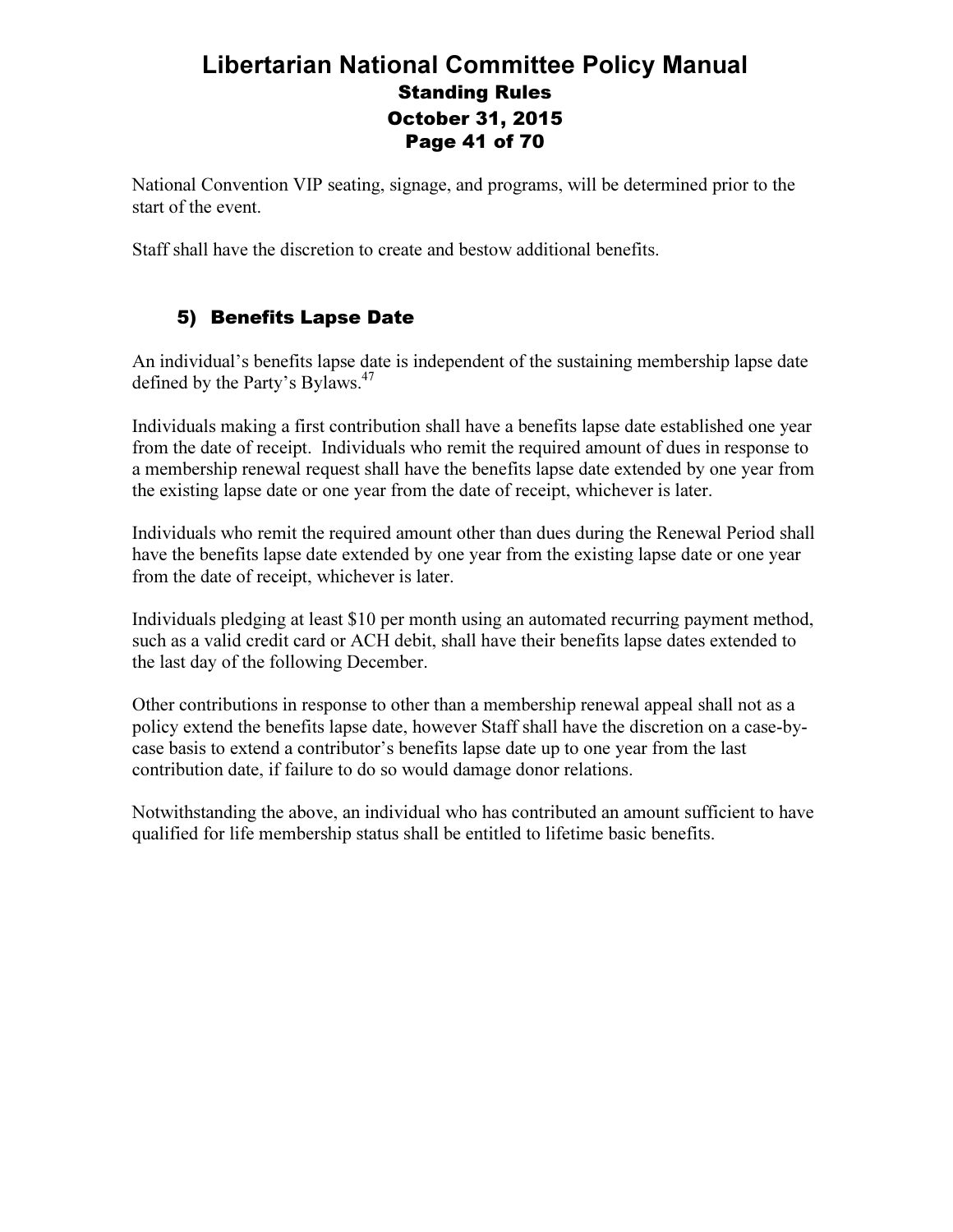## Libertarian National Committee Policy Manual Standing Rules October 31, 2015 Page 42 of 70

## Section 2.06 PARTY COMMUNICATIONS

#### 1) Official Spokesperson

The Chair represents and serves as the chief spokesman of the Party as appropriate, including:

- representing the Party to the public, including the business community, media, other political and educational organizations, government agencies, and elected officials;
- planning and directing all investigations and negotiations pertaining to cooperative efforts of the Party with non-libertarian political organizations and the acquisition or sale of major assets;
- maintaining systems of internal and external communication, including providing a quarterly chair's report to all LNC Members.

#### 2) Graphic Symbols

The Statue of Liberty graphic and the Torch Eagle graphic are considered the appropriate graphic symbols to be used on Party materials.

#### 3) Literature

All reprints of Party literature shall be required to show credit to the author if such credit is given on the original. All wording on material produced by the Party shall be regarded as integral to the piece, and no wording shall be added to materials after approval of their form and content by the LNC. This requirement shall not apply to copyrights, addresses, etc. All materials for public distribution will carry the designation "Libertarian Party."

#### 4) LP News

LP News is the name of the Party's newsletter and as such is the principal regularly issued publication of the Party. It is the major communications medium of the party. It conveys the Party's message and self-image to all who receive it. It serves as the one unifying publication for the political views within the Party.

The LP News shall be published in a tabloid format. The frequency of publication shall be at least bimonthly unless the Chair decides that frequency is inconsistent with the approved budget or the Party's current financial condition. The number of pages per issue and the circulation per issue shall be the responsibility of the Chair consistent with the approved budget and the Party's current financial condition.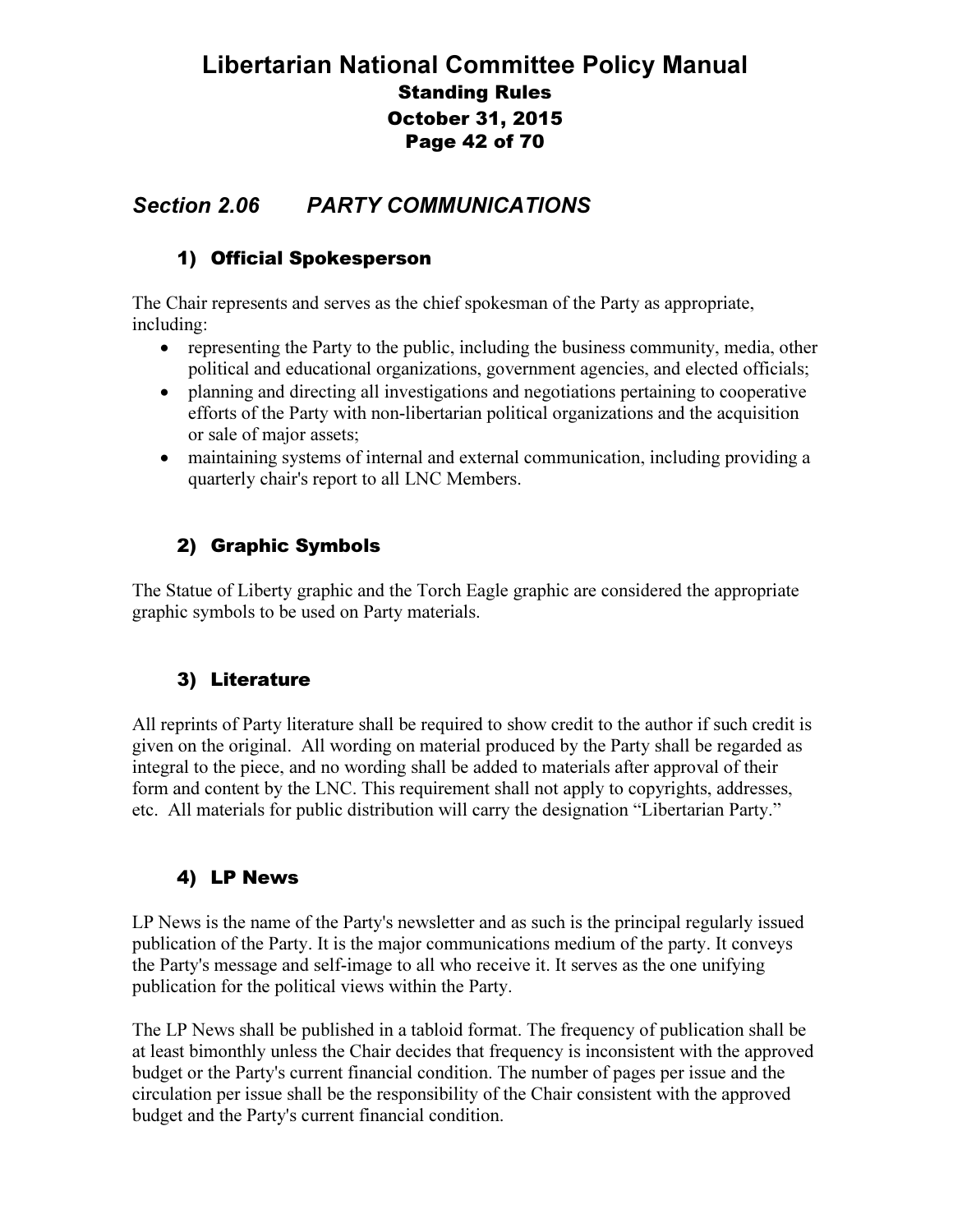## Libertarian National Committee Policy Manual Standing Rules October 31, 2015 Page 43 of 70

The selection of articles, their layout and the graphics for LP News, the relative amount of space assigned to articles, advertisements, Party announcements, and regular features shall be the responsibility of the Chair except as detailed in this Policy Manual.

The LP News is distributed to three major groups: Party members and contributors, media representatives, and prospective members. The LP News shall address itself primarily to Party members and its role shall be complementary to other publications within the libertarian movement.

The LP News shall focus on three types of articles:

- those providing a libertarian perspective on current issues along with how and why this perspective differs from that of other political parties;
- those providing information on libertarian, libertarian oriented and Party activities around the U.S. and the world; and
- those discussing the tactics and strategy of Party political activities.

This leaves to other publications the areas of scholarly articles, in-depth analysis of current issues, regular coverage of the arts (book and film reviews), analysis of libertarian movement (as opposed to Party) tactics and strategy, in-depth debate of questions on which there is no libertarian consensus, critique of individuals within the libertarian movement, and reporting of routine state and local activities and personalities.

The proper tone for all articles is factual and even-handed. "Mainstream" political rhetoric shall be used to present "radical" libertarian ideas. "Buzz words" and "libertarian jargon" shall be avoided in order to make the LP News appealing to the broadest possible readership. Personal attacks on persons and institutions within the libertarian movement are to be avoided.

The articles in LP News shall, on the whole, represent the core ideas of agreement in the Party. No articles shall be published which contradict the Party Platform. Articles which address areas where the Platform is silent may be published provided that they are noted as representing the opinions of the author only and not those of the Party.

Recommendations appearing in the LP News for the study of Internal Education material not produced by the Party shall be accompanied by a disclaimer to the effect that they may contain material inconsistent with the Platform. The only authoritative statement of Party positions is contained in the Platform.

No classified advertising shall be accepted. All advertisements will be clearly labeled as such.

A directory of state and Party contacts shall be included at least once each year. Information on where to find a directory of contacts online shall be published monthly.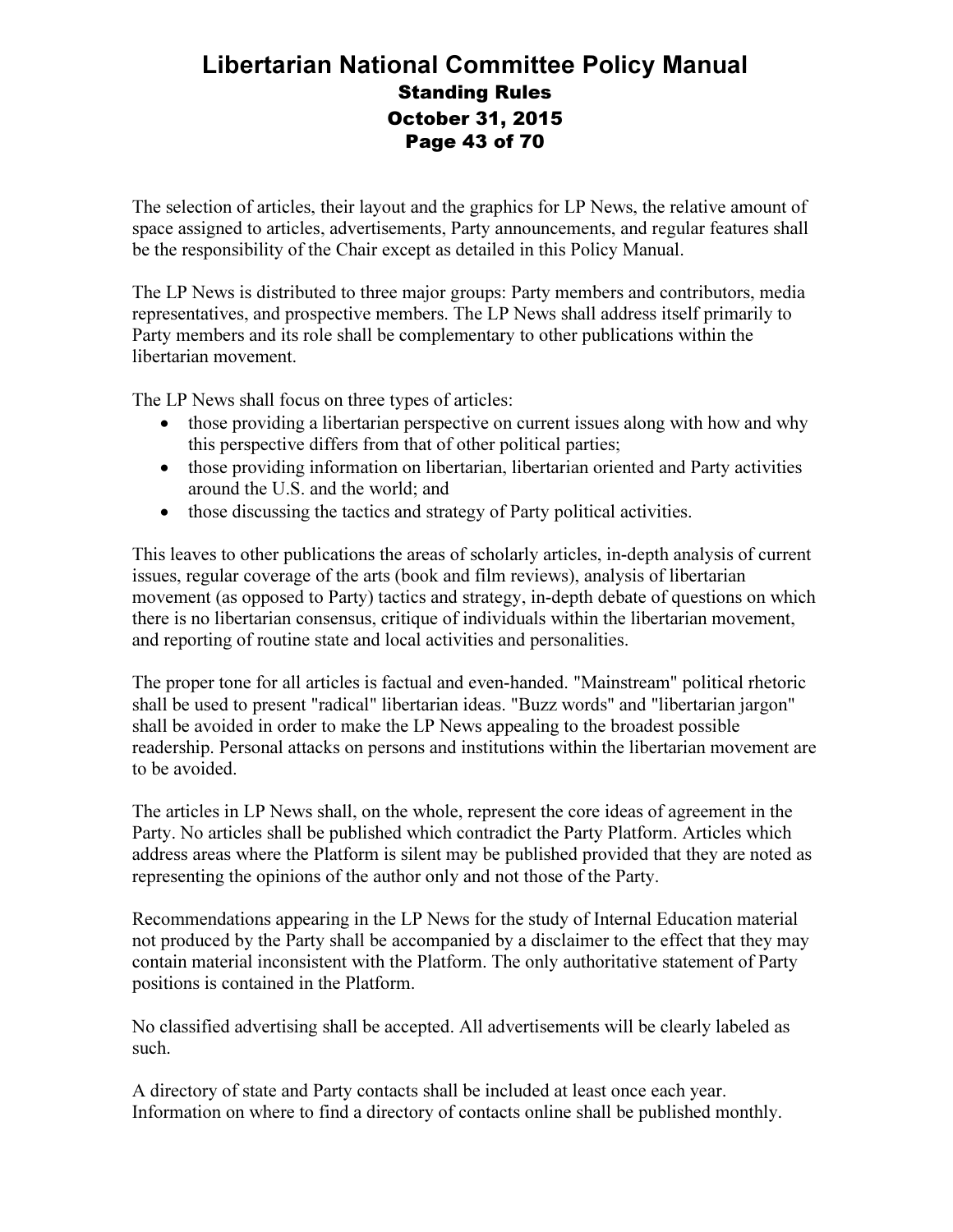## Libertarian National Committee Policy Manual Standing Rules October 31, 2015 Page 44 of 70

#### 5) Assuring Quality Communications

If a majority of all LNC members notify the Secretary of their belief that a proposed or actual public communication is detrimental to the image of the Party, such notification to occur no later than 72 hours after the public communication is published, the Secretary shall inform the Executive Director and Chair of this finding, and such communication shall not be further disseminated, and to the extent possible, already-disseminated material shall be promptly removed from the public sphere.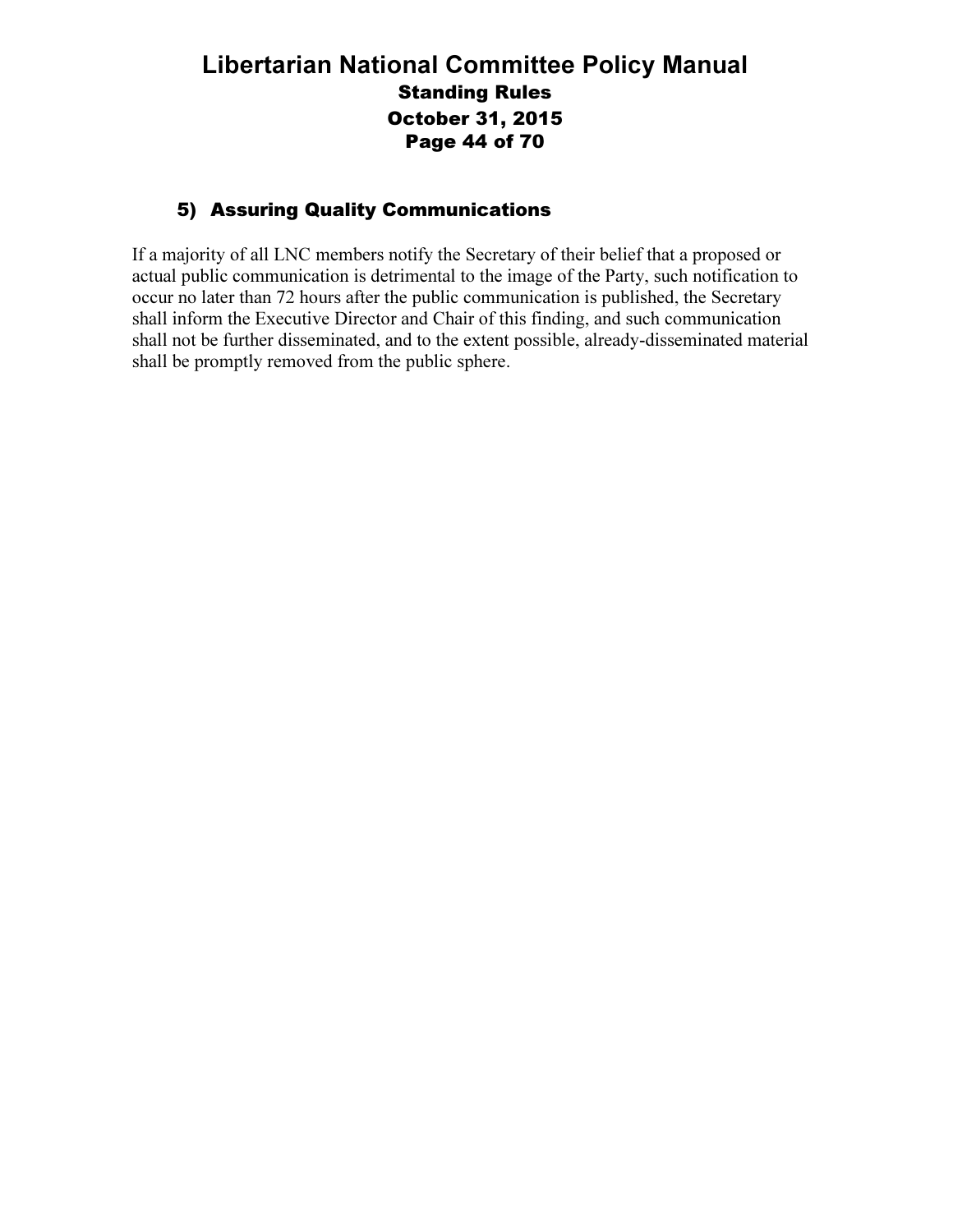## Libertarian National Committee Policy Manual Standing Rules October 31, 2015 Page 45 of 70

#### Section 2.07 PARTY RECORDS

#### 1) Proposed Agenda and Reports

The proposed agenda and all reports shall be distributed to the LNC at least 7 days prior to the session. $48$ 

#### 2) Delegate Allocation Based on Presidential Votes

The Secretary shall distribute to each affiliate party the Presidential vote totals which the Secretary proposes to use for purposes of delegate allocation for National Conventions as provided for in the Bylaws, no later than the last day of April in the year following a Presidential election. If any Party member seeks a modification of the vote totals proposed by the Secretary, the member shall file with the Secretary a written request to modify the totals along with any documentation supporting the request no later than the last day of May of the same year. The Secretary shall review all such requests to modify the Presidential vote totals and distribute a final allocation of delegates based on Presidential vote totals no later than the last day of July of the same year.

#### 3) Document Distribution

The Secretary shall assure that LNC Members, alternates, and state chairs shall receive copies of the Bylaws and Platform after each convention. The Secretary shall assure that LNC agendas, minutes, mail ballots, resolution updates, and other supporting material shall be sent without charge to all LNC Members, alternates, and committee chairs, as well as to any state chair that requests them. Any Party member may obtain these materials at his or her own cost.

#### 4) Electronic Mail Ballot Results

The Secretary shall report the results of electronic mail ballots at each LNC meeting immediately following those ballots.<sup>49</sup>

#### 5) Access to Corporate Records

Members of the National Committee and Audit Committee are entitled to inspect and copy books, records (including electronic records) and documents of the Libertarian National Committee, Inc. to the extent reasonably related to the performance of the member's duties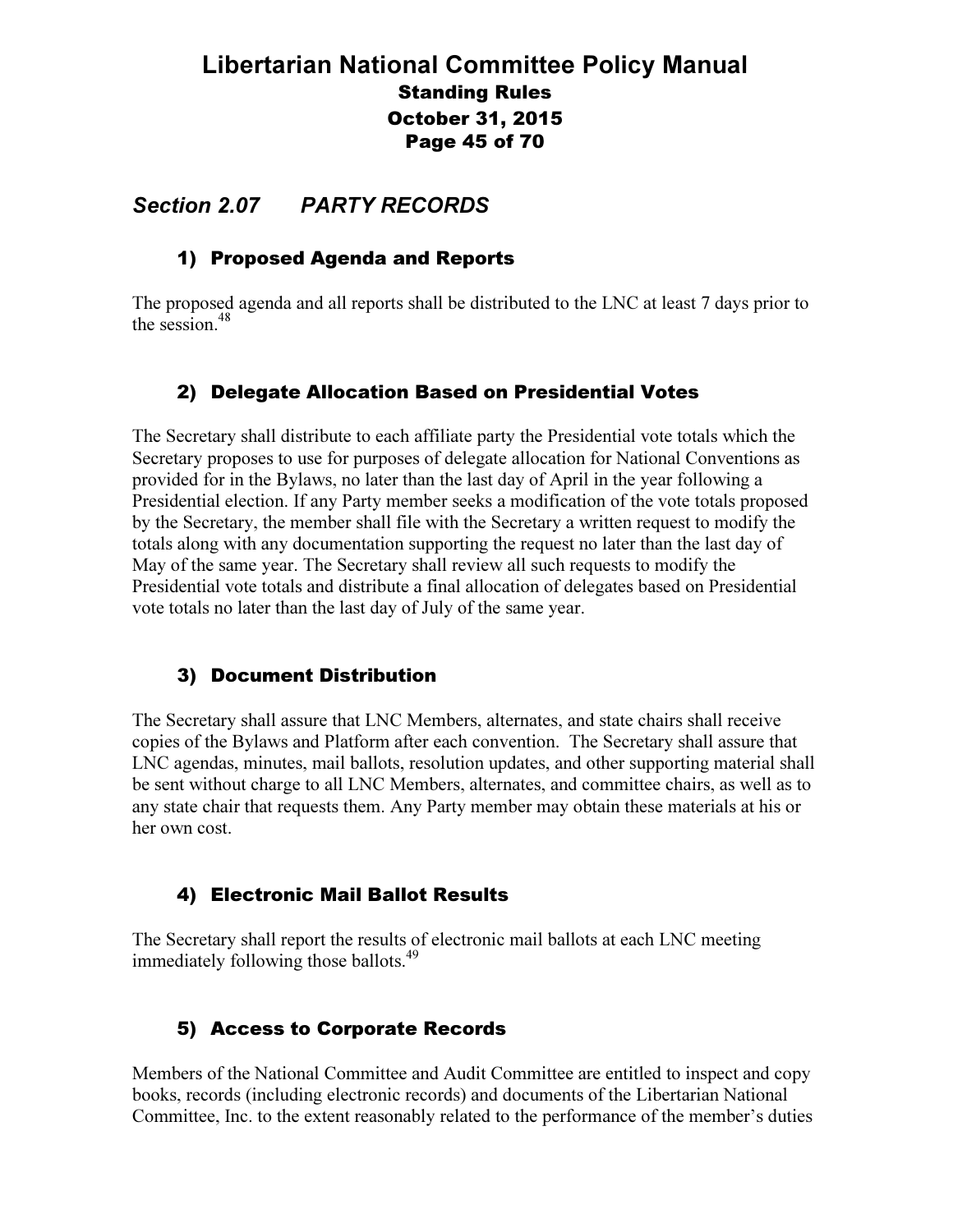## Libertarian National Committee Policy Manual Standing Rules October 31, 2015 Page 46 of 70

to the corporation, including those duties as a member of a committee, but not for any other purpose or in any manner that would violate any duty to the corporation. Prior to obtaining copies the member shall execute a standard nondisclosure agreement. If the member requires an outside professional to assist in reviewing and analyzing the materials, that individual shall also execute a standard nondisclosure agreement prior to receiving the materials.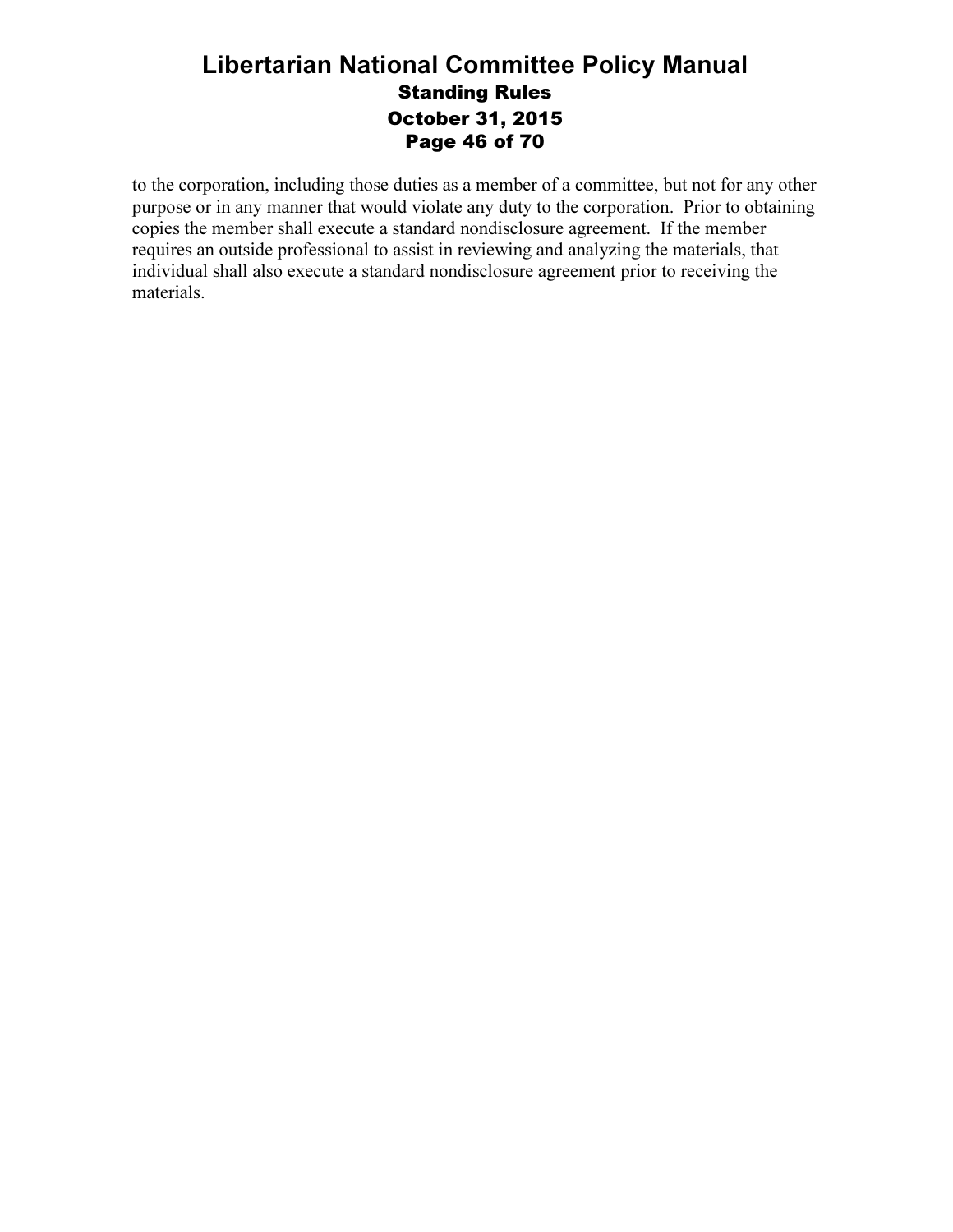## Libertarian National Committee Policy Manual Standing Rules October 31, 2015 Page 47 of 70

## Section 2.08 POLITICAL CAMPAIGNS

#### 1) Qualifications for Party Support

The Party may financially support the candidacies of persons who meet the following requirements:

- they are running as candidates of the Party unless the laws in their state make it necessary or desirable for ballot access purposes that they run as independents;
- they are certified as libertarian candidates by the governing board of the Party in their state; and
- they refrain from supporting any Presidential ticket other than the Party candidates.

## 2) Limitations on Party Support for Public Office

Party resources shall not be used to provide information or services for any candidate for public office prior to the nomination unless:

- such information or services are available and announced on an equal basis to all Libertarians who have declared they are seeking that nomination,
- such information or services are generally available and announced to all party members, or
- the service or candidate has been approved by the state chair.

#### 3) Liability for Political Campaigns

The LNC will not be responsible for the debts incurred by future presidential campaigns or any other campaign. However, the LNC may vote to make monetary and non-monetary contributions to such campaigns under the limits prescribed by law. If such contributions are made, they shall be made only after such candidate or campaign has agreed to meet the reasonable financial and budgetary controls set by the LNC. No candidate or staff member of a campaign is permitted to place orders, make purchases, or sign contracts in any manner that would lead a person to assume that the LNC is liable for the debt.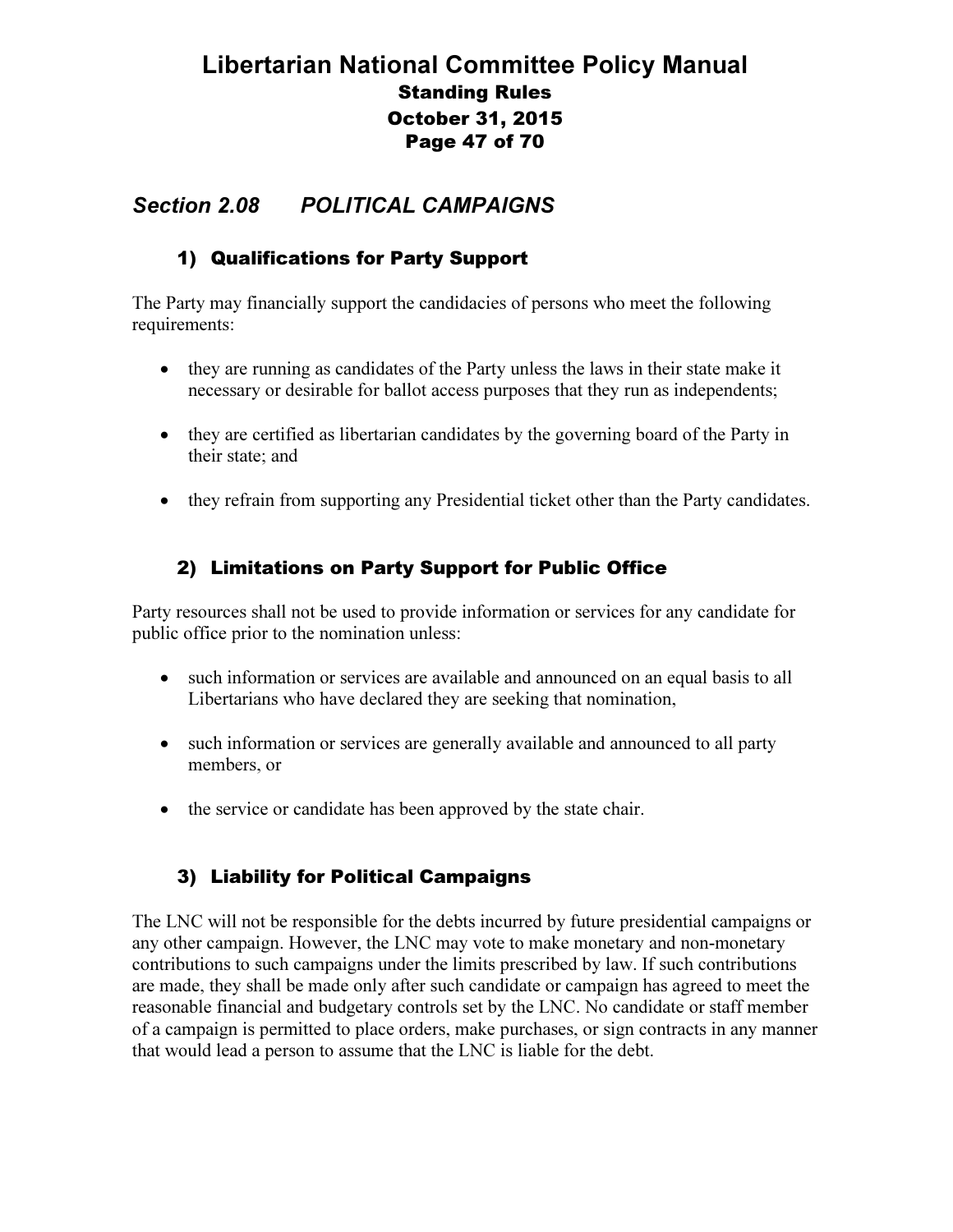## Libertarian National Committee Policy Manual Standing Rules October 31, 2015 Page 48 of 70

## Section 2.09 OTHER MATTERS

#### 1) Libertarian National Congressional Committee

The Party shall act in good faith with the Libertarian National Congressional Committee, and the Chair and Staff are directed to encourage and develop a symbiotic relationship by fully cooperating in activities and coordinating efforts, including the sharing of constituent information, so as to achieve our mutual goal of supporting Libertarian candidates.

#### 2) Affiliation with Other Organizations

The Party shall maintain membership in the Coalition for Free and Open Elections (COFOE).

#### 3) International Representatives

The LNC may appoint one or more individuals to serve as International Representatives, subject to the following:

- The title is honorary, and does not convey any binding authority, unless specifically delegated by the LNC.
- The International Representative serves at will, and may be terminated by either party at will without cause.
- The terms of service are from appointment until termination, and will not be tied to LNC terms of office.
- Expenditures for this position may not be made without advance approval by the LNC.
- The purpose of this position is to establish and maintain mutually beneficial relationships between the LP and its international counterparts.

#### 4) Hiring and Termination

The Chair shall appoint and employ the Executive Director with the approval of the LNC, subject to the right of the LNC to discharge the Director at any time by majority vote. The Chair shall provide advice and consent to the Executive Director on the appointment, employment, and termination of all LPHQ personnel.

The office of the LNC shall conduct a credit and criminal background check prior to offering employment to any prospective employee.

Employees and candidates for employment shall be obligated to notify the Chair, Executive Director and Employment Policy and Compensation Committee of the full details of any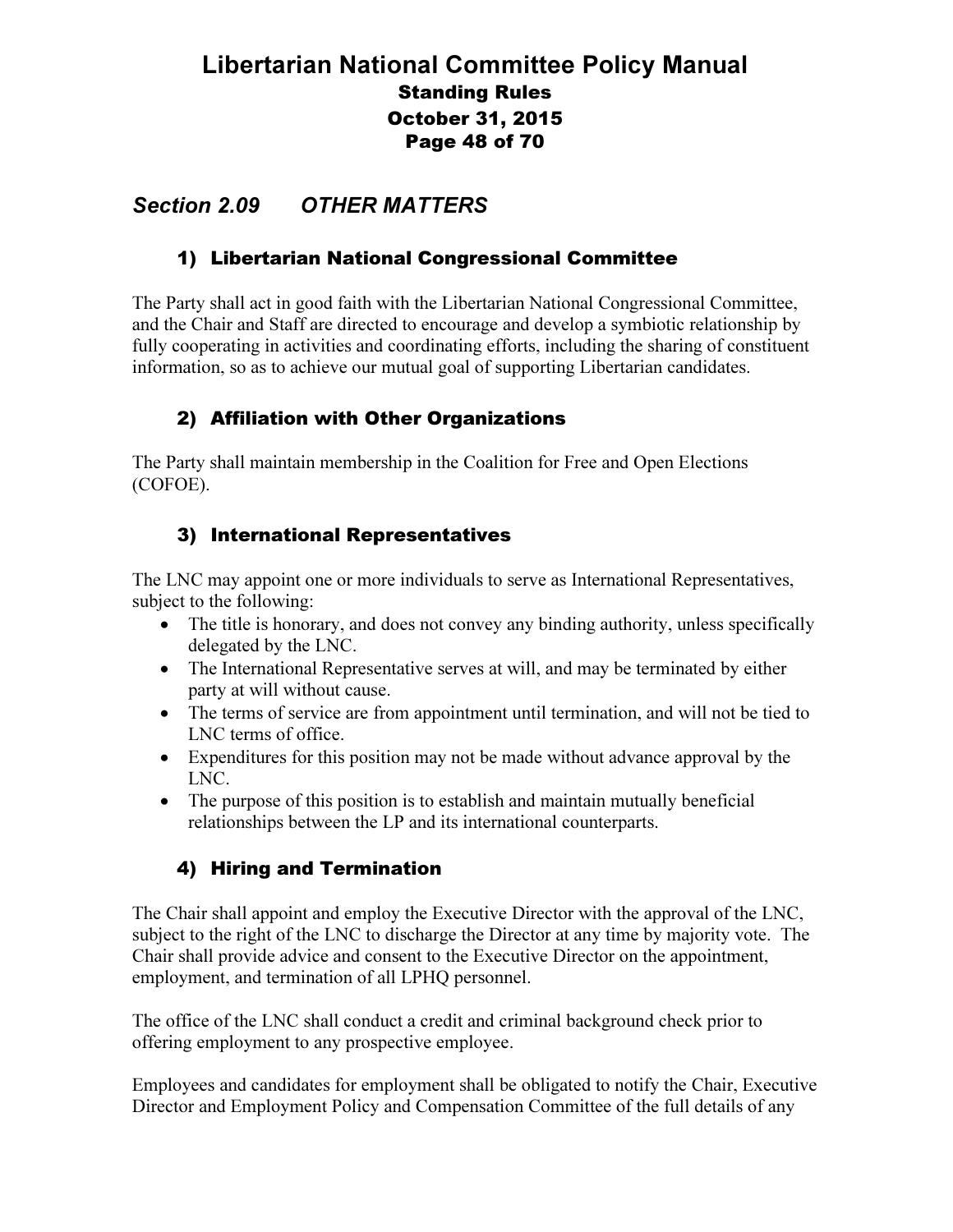## Libertarian National Committee Policy Manual Standing Rules October 31, 2015 Page 49 of 70

arrest or conviction of crimes punishable by imprisonment, or of any personal financial problem, including involuntary liens or any filing for personal bankruptcy.

The office of the LNC shall not employ any person who has been convicted of a crime against property or person, unless with the approval of the Employment Policy and Compensation Committee. The Chair shall promptly disclose to the LNC as a confidential employer-employee matter that such approval has been given. The LNC may override such approval, but the motion shall not reveal confidential details.

The office of the LNC shall not allow any employee with a history of financial problems, including involuntary liens or who has filed for personal bankruptcy, to handle money or negotiable instruments, access donor information, approve or negotiate purchases with contractors or suppliers, or prepare accounting records, unless with the approval of the Chair and the Employment Policy and Compensation Committee. The Chair shall promptly disclose to the LNC as a confidential employer-employee matter that such approval has been given. The LNC may override such approval, but the motion shall not reveal confidential details.

## 5) Employee Performance Standards

The following applies to all employees who report directly or indirectly to the Executive Director.

The office of the LNC shall promote a positive work environment by establishing clear standards for work performance.

Annual reviews shall be conducted during the fourth quarter of each year for all employees using procedures and guidelines developed by the Employment Policy and Compensation Committee.

If an employee's job-related behavior does not meet expected and communicated performance standards, a process of progressive discipline shall be employed, using procedures and guidelines developed by the Employment Policy and Compensation Committee.

## 6) Limitations on Party Support for Party Office

Party resources shall not be used to provide information or services for any candidate for party office unless:

• such information or services are available and announced on an equal basis to all Libertarians who have declared they are seeking that office, or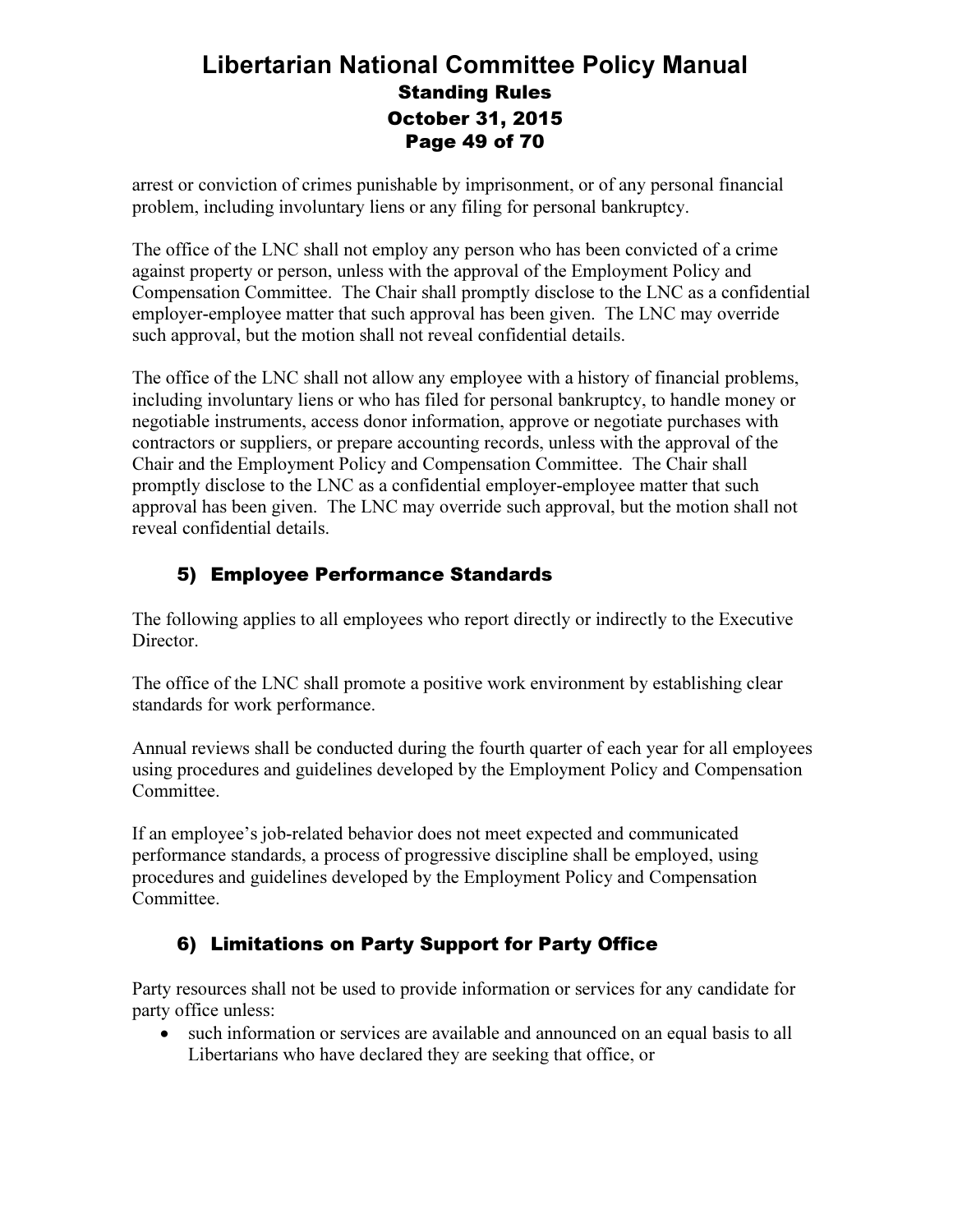## Libertarian National Committee Policy Manual Standing Rules October 31, 2015 Page 50 of 70

• such information or services are generally available and announced to all party members.

## 7) Convention Speakers

No person shall be scheduled as a convention speaker unless that person has signed this statement:

"As a condition of my being scheduled to speak, I agree to neither seek nor accept nomination for any office to be selected by delegates at the upcoming Libertarian Party convention."

This policy shall not apply to participation in a scheduled candidate debate or breakout session or panel discussion or similar non-major event. This policy shall not apply in the case where someone is exercising official duties (e.g. such as when the Treasurer presents his official report).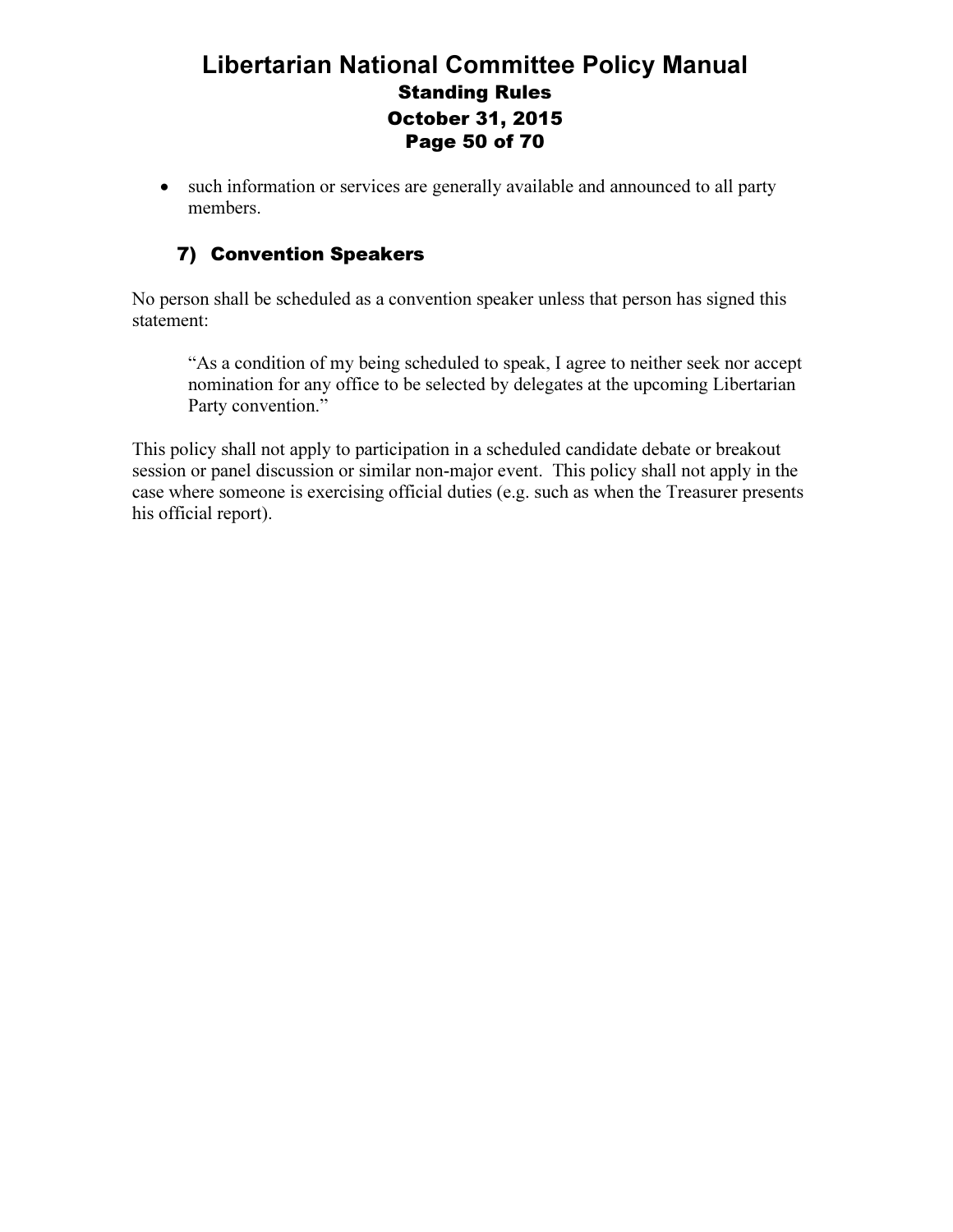#### Libertarian National Committee Policy Manual Enduring Staff Orders October 31, 2015 Page 51 of 70

## Article III. ENDURING STAFF ORDERS

Staff Orders are orders to staff by the Libertarian National Committee. They are a special category of Standing Rules, which relate to details of administration. They are superseded only by the parliamentary authority, Special Rules of Order, Bylaws, the Corporate Charter and any applicable procedural rule prescribed by federal, state or local law, unless the rules in such documents specifically provide for their own suspension.

Members of staff are responsible for reading, understanding, and complying with the articles of this Policy Manual entitled Standing Rules, Enduring Staff Orders, and Enduring Executive Orders. Special Rules of Order are generally not applicable to staff.

A Staff Order, just like any other standing rule, may be adopted, amended, rescinded or suspended. Adoption requires a majority vote. Amendment or rescission requires either (a) a majority vote with previous notice or (b) without notice a two-thirds vote, or (c) a majority of the entire membership of the LNC. Suspension requires a majority vote of the Libertarian National Committee, but rules which have their application outside of the session which is in progress cannot be suspended. $50$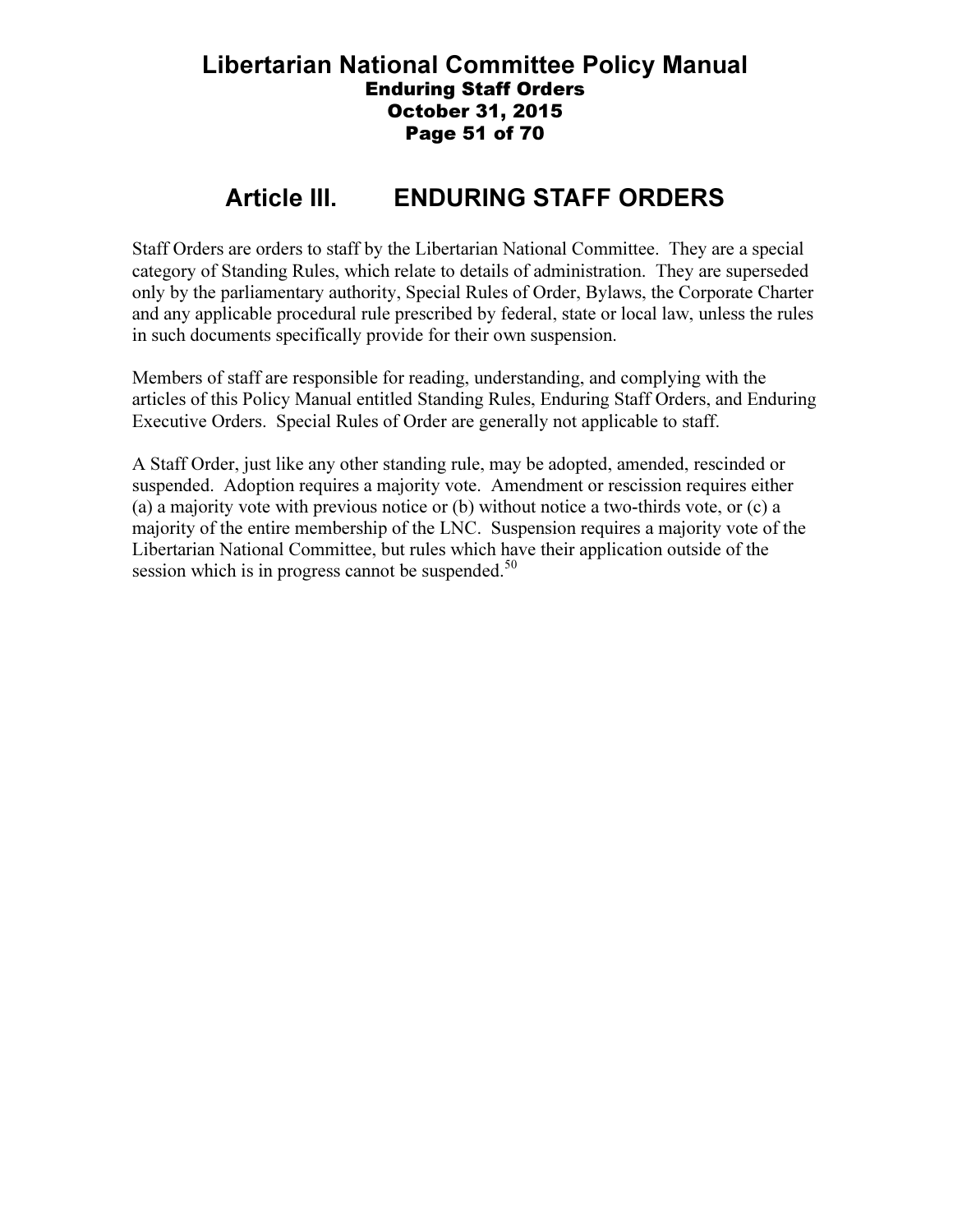## Libertarian National Committee Policy Manual Enduring Staff Orders October 31, 2015 Page 52 of 70

## Section 3.01 GENERAL STAFF RESPONSIBILITIES

#### 1) General LP Headquarters Responsibilities

The purpose of LPHQ is to provide full-time, professional support for the on-going political activities of the Party. The activities of LPHQ include:

- RECORD KEEPING
	- o membership/contributor database
	- o accounting
	- o FEC reports
	- o archives
- MEMBER SERVICES
	- o filling orders and requests
	- o answering questions
	- o handling complaints
	- o acknowledging and reviewing correspondence

#### • DEVELOPMENT ACTIVITIES

- o inquiry response
- o direct mail prospecting
- o process liberty pledge payments
- o direct mail fundraising
- o telemarketing support
- o membership packets/cards
- o premium fulfillment
- o long-term renewals
- o major donor program
- o wills and bequests
- o donor thanks and recognition

#### • LNC AND AFFILIATE PARTY SERVICES

- o reports to state affiliates, LNC, and Executive Committee
- o state and national contact lists
- o lists of Libertarian office holders
- o mailing the updated Bylaws and Platform to all LNC Members, alternates, and state chairs
- o state, local, and campus organizing
- o activist training and support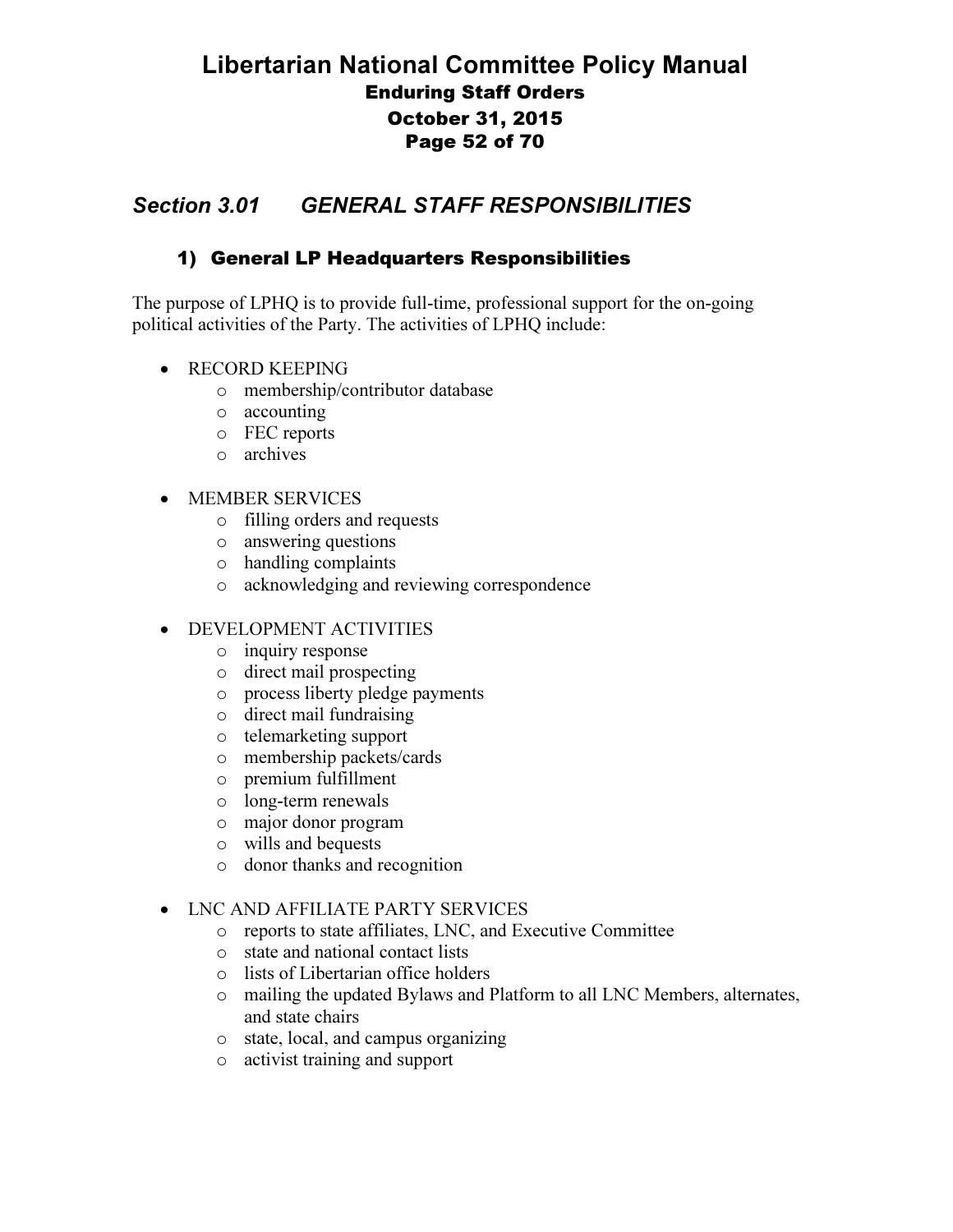## Libertarian National Committee Policy Manual Enduring Staff Orders October 31, 2015 Page 53 of 70

- EXTERNAL COMMUNICATION
	- o news releases
	- o response to media inquiries/requests
	- o development and maintenance of media contacts and lists
	- o public testimony
	- o participation in outside conferences
- POLITICAL ACTION
	- o ballot access
	- o campus support
	- o candidate recruitment and training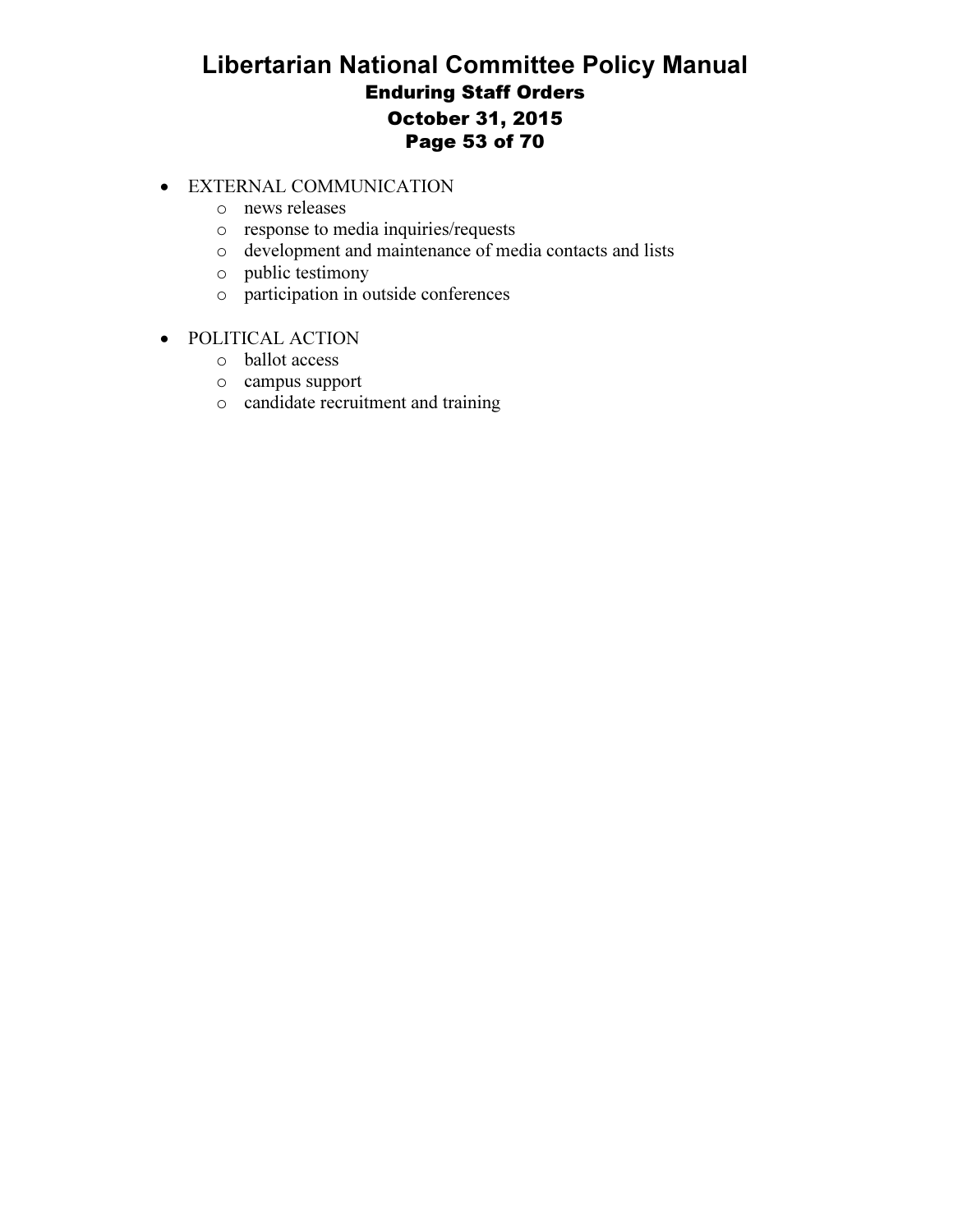## Libertarian National Committee Policy Manual Enduring Staff Orders October 31, 2015 Page 54 of 70

## Section 3.02 SPECIFIC STAFF RESPONSIBILITIES

#### 1) LP News Editor Responsibilities

The Executive Director shall select the Editor of LP News. Due consideration should be given to the professional as well as libertarian background of the individual selected.

Final responsibility for the production of LP News must rest with one person: the Editor. It is the responsibility of the Editor to produce the best possible publication within the guidelines of the policies for LP News.

#### 2) Political Director Responsibilities

Duties of the Political Director shall include recruitment of candidates for all levels of public office and public advocacy of support for all stages of their candidacy.

The Political Director shall not provide preferential treatment to any announced Libertarian Party candidate for public office over another announced Libertarian candidate for the same office unless done so with the express written permission of the state chair.

#### 3) Operations Director Responsibilities

The Operations Director in consultation with the Treasurer and the Audit Committee shall review the Accounting Policies and Procedures Manual at least annually and update as needed.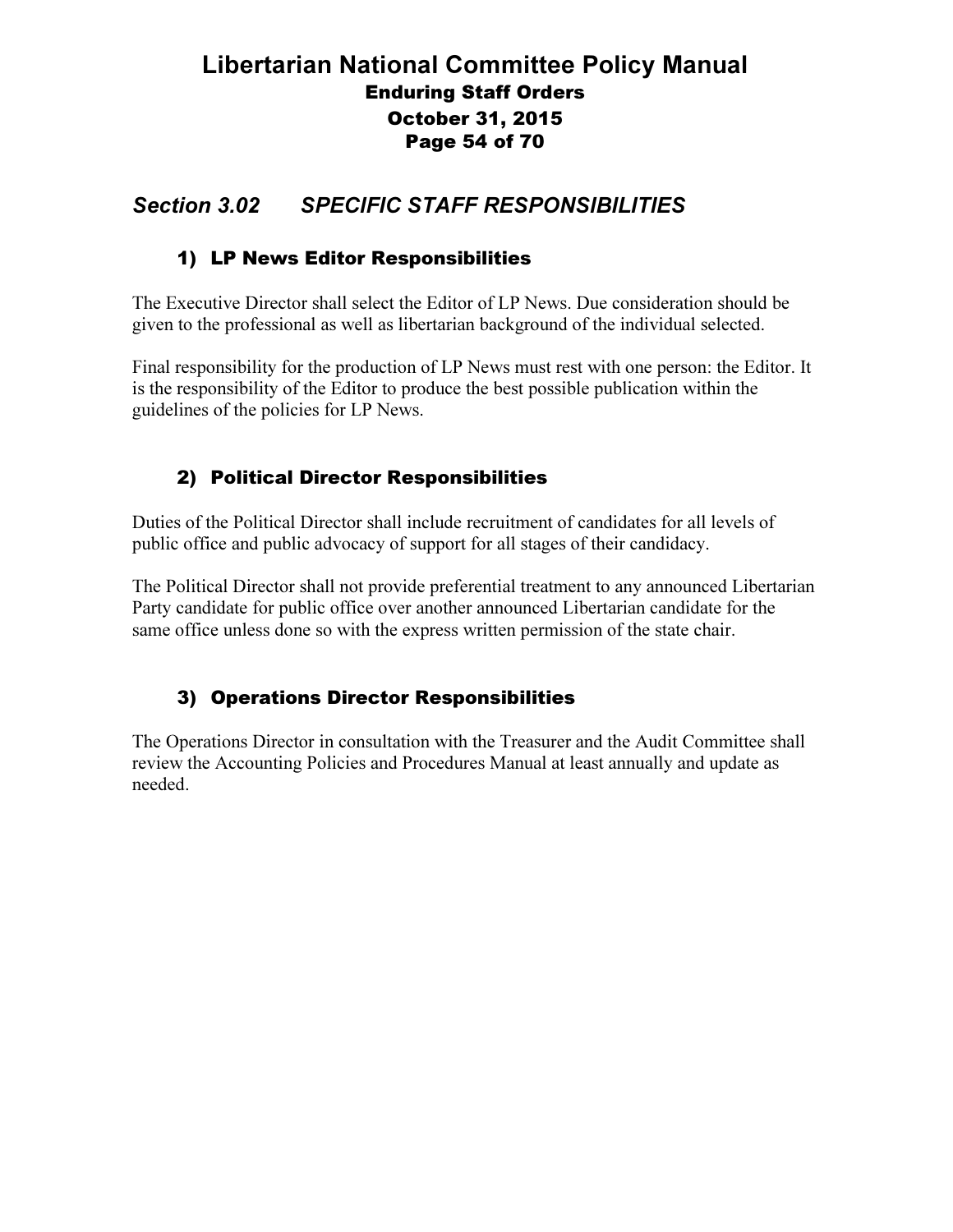## Libertarian National Committee Policy Manual Enduring Staff Orders October 31, 2015 Page 55 of 70

## Section 3.03 AFFILIATE RELATIONS

#### 1) Affiliate Relationships

Special agreements with states require the approval of the LNC.

#### 2) Data Sharing with Affiliates

LPHQ will provide all officially recognized state-level affiliates with a list of Constituents residing in the area covered by that affiliate, within the first 5 business days of the month to the affiliate chair, or his designee.

Such list shall include the following data elements (where available and applicable):

- A unique ID
- First, Middle and Last Name
- Postal mailing address
- Home and work phone and email address
- County of residency, if that information can be obtained via commonly available sources within reasonable cost
- Join and Expiration Dates
- Donation classification level (basic, life, etc)
- Existence of signed certification
- Sustaining membership status
- Other data elements, at the discretion of LPHO

The affiliate chair may request that additional people receive copies of the constituent list. LPHQ will establish and publish formal procedures for state chairs to follow in this regard.

The LPHQ will endeavor to provide the list in the file format requested (PDF, Excel, CSV, etc), but is under no obligation to do so, as it cannot guarantee that all file formats will always be available.

Should the LPHQ desire to change the quantity or order of the data elements, it will provide one month's notice of such change.

The LPHQ makes no further guarantees regarding the format, method of delivery or structure of the data.

All official communications regarding the database export format will be made via the state chairs e-mail list and a moderated database announce e-mail list to be administered by the LNC and that it is the responsibility of the affiliate chair to make sure the appropriate database contacts are on the database announce e-mail list.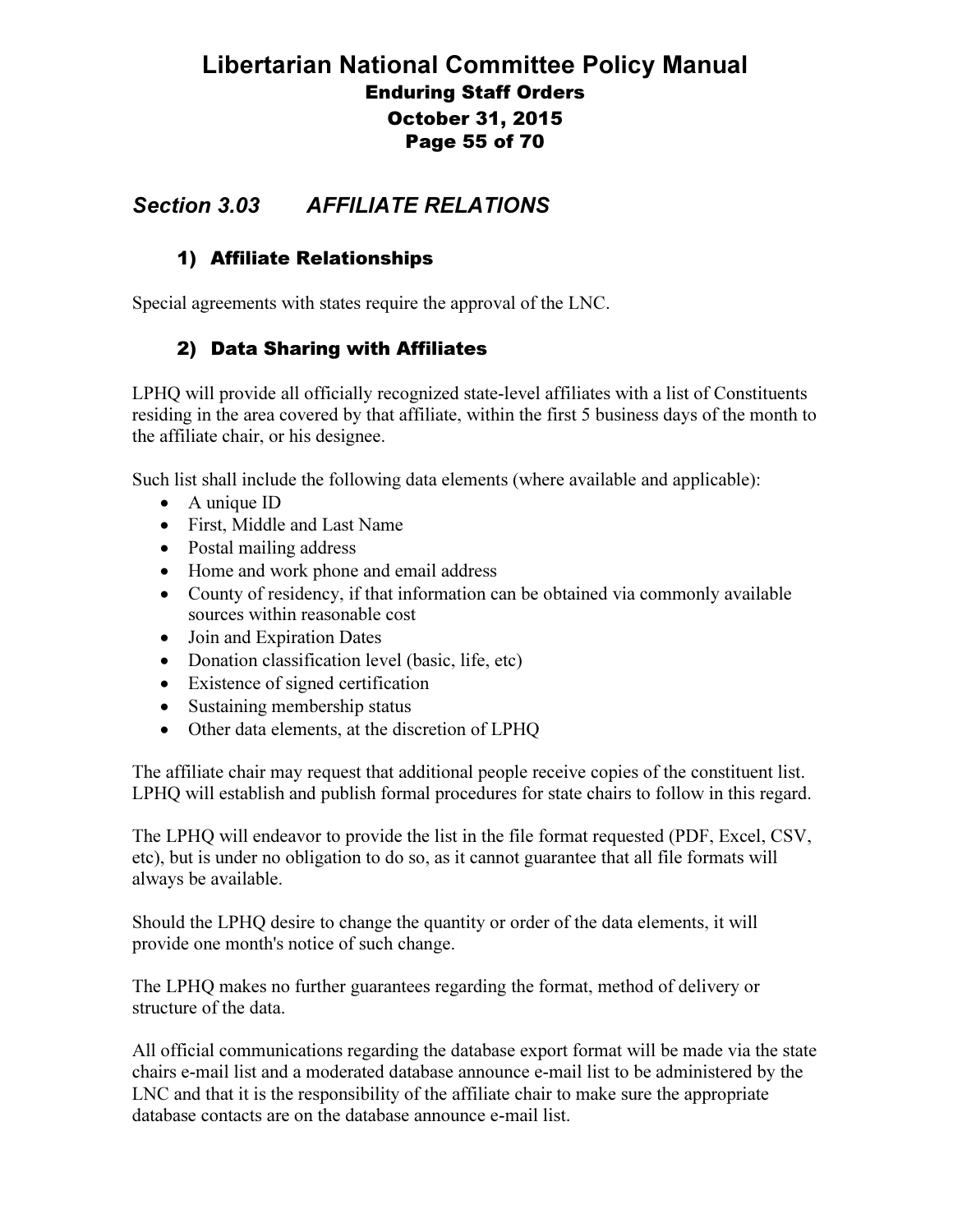## Libertarian National Committee Policy Manual Enduring Staff Orders October 31, 2015 Page 56 of 70

## Section 3.04 DONOR & VENDOR RELATIONS AND FINANCIAL **MATTERS**

#### 1) Accounts Receivable Monitoring

The Executive Director is responsible for monitoring receivables on an ongoing basis and presenting write off proposals to the Chair or the LNC.

## 2) List of Unauthorized Vendors

The Executive Director shall maintain a list of individuals denied any trade relationship with the LP, due to any debt to the Party being written off.

#### 3) Revenue and Spending

The Executive Director shall notify the LNC of any intention to undertake any project that is estimated, on gross, to cost more than 2.5% of budgeted revenue. The Executive Director must immediately report to the LNC when any project's gross cost unintentionally exceeds 2.5% of budgeted revenue.

The Executive Director shall provide monthly budgets for the next calendar year's proposed budget, including when reserve funds might be required.

The Executive Director shall not disburse any funds in excess of authorized limits until a budget amendment is approved. Failure to follow this policy may be cause for dismissal.

The Executive Director shall promptly report to the Executive Committee if cumulative revenue as of the end of the month is less than 90% of the accepted budget and submit detailed plans for appropriate expense reductions for the remainder of the budget period.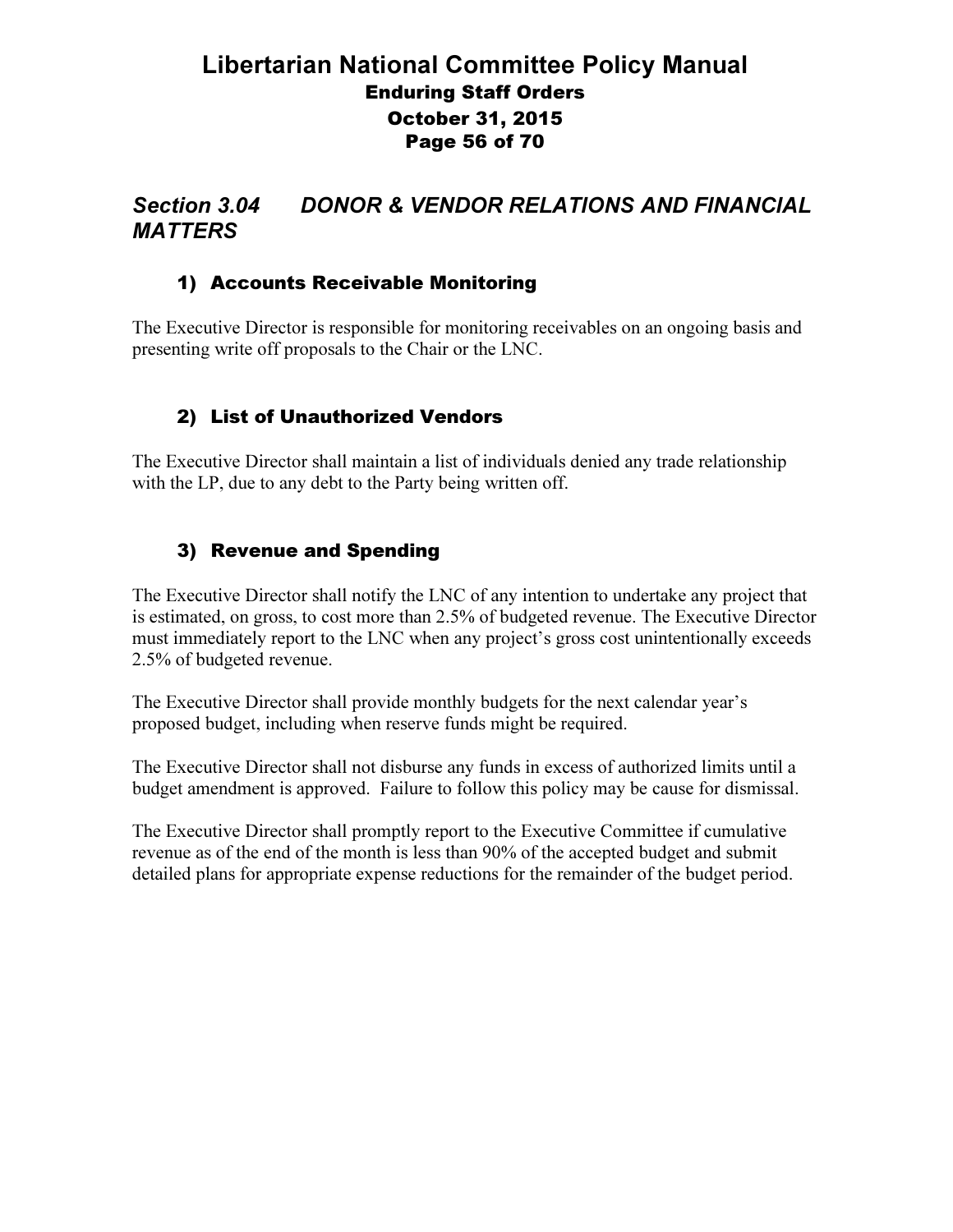## Libertarian National Committee Policy Manual Enduring Staff Orders October 31, 2015 Page 57 of 70

## Section 3.05 MEETING SUPPORT AND DOCUMENTATION

#### 1) Proposed Agenda

The proposed agenda shall be posted on the LP.Org website at least seven days prior to the session.

#### 2) Document Distribution

A listing of LNC agendas, minutes, mail ballots, resolution updates, and other supporting material prepared by the Secretary shall be available from LPHQ on request and may be periodically sent to state chairs and/or advertised in the LP News.

#### 3) Recording of Meetings

The Executive Director shall be responsible for recording all LNC meetings on audio or video medium, providing a copy to the Secretary. Such recordings shall be destroyed promptly after the approval of the minutes.

#### 4) Website

Staff shall post all official minutes to an archive section on the Party's website.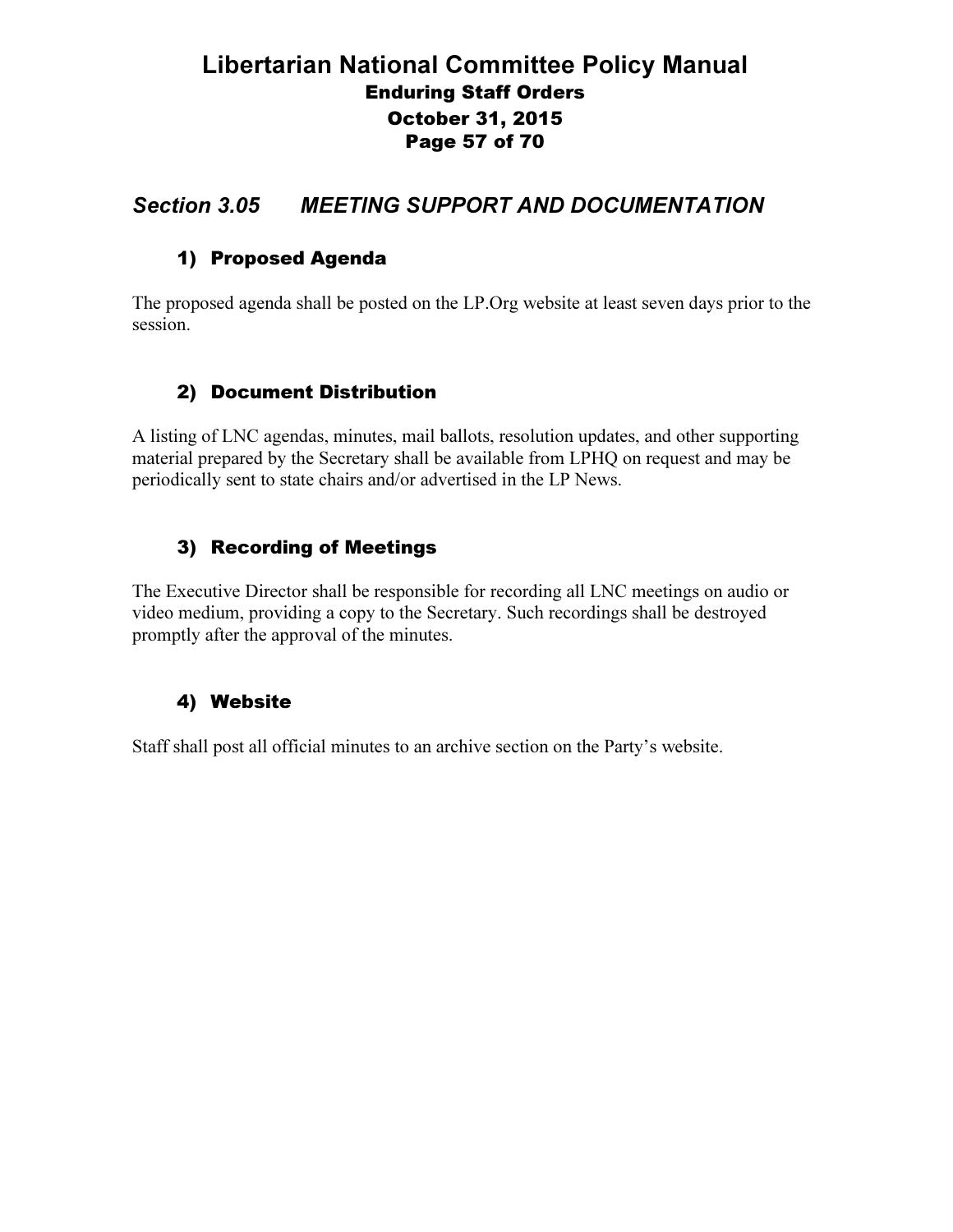## Libertarian National Committee Policy Manual Enduring Staff Orders October 31, 2015 Page 58 of 70

## Section 3.06 OTHER MATTERS

#### 1) Coordination and Support of Project Managers

The Executive Director shall coordinate vendor contracts, project communications to donors or service providers, and the timing and content of fundraising appeals.

LNC staff will:

- Process and cage all fund raising receipts and maintain all project donor records in the donor database;
- Pay all approved project expenses and maintain records of all project expenditures; creating contact (mail, e-mail, phone) lists at the request project manager;
- Create contact (mail, e-mail, phone) lists at the request of the project manager
- Send bulk e-mails at the request of the project manager;
- Provide bids for all printing and mailing expenses;
- Provide an approved list of vendors for project expenses, where applicable;
- Establish separate bank accounts, at the discretion of the executive director;
- Establish an easy and prominent way to donate and pledge to the project on the website.

Staff shall not be responsible for oversight or direction of any project activity.

#### 2) Membership Certification Statements

A list of approved wording for membership certification for use in Party literature shall be maintained at the National office.

#### 3) Notifying Candidates of LNC Campaign Obligation Policy

The Executive Director is responsible for publicizing the LNC's policy to all candidates for the Presidential nomination and other candidates who seek aid from the LNC or the national office. This policy is that no campaign is permitted to place orders, make purchases, or sign contracts in any manner that would lead a person to assume that the LNC is liable for the debt.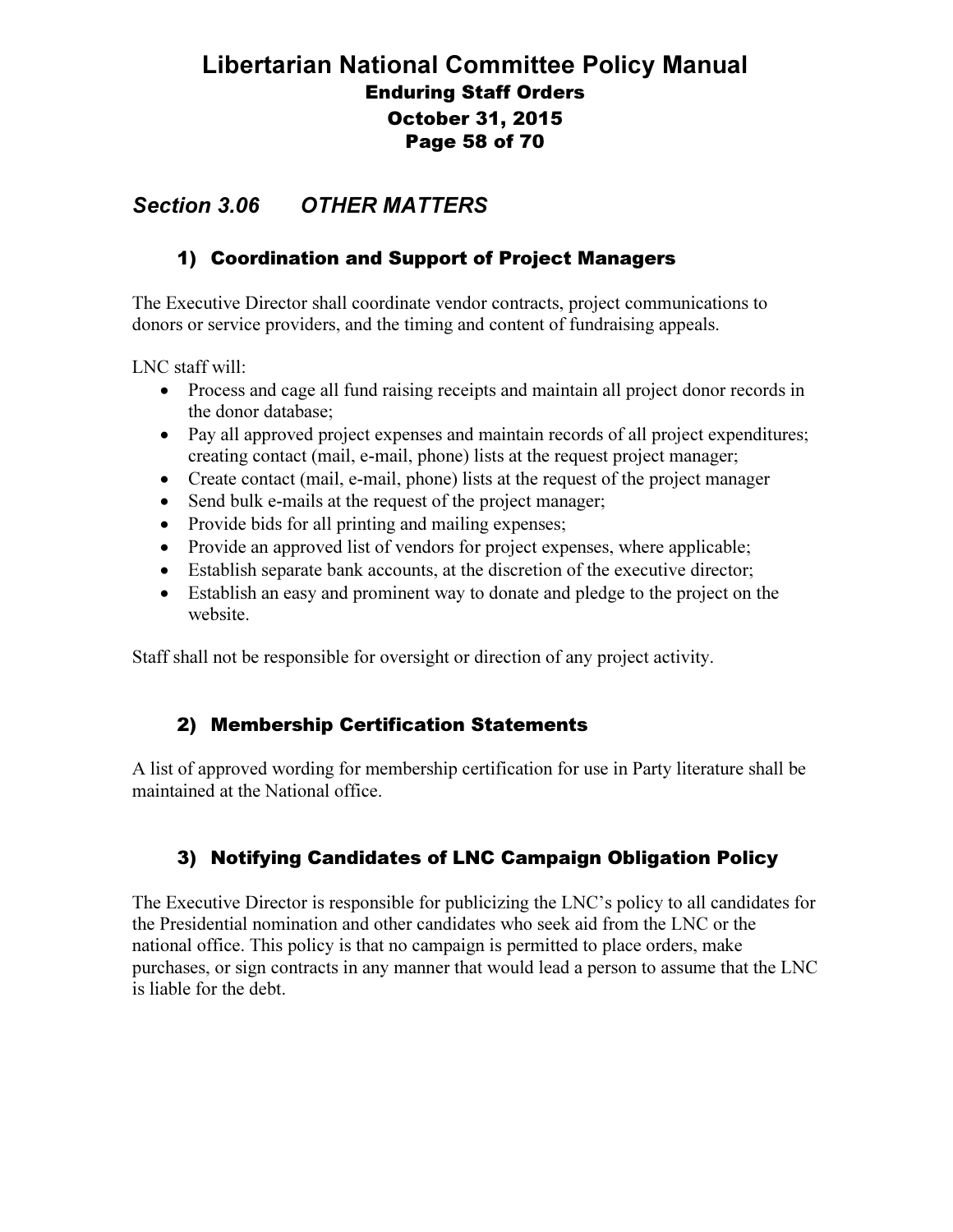## Libertarian National Committee Policy Manual Enduring Executive Orders October 31, 2015 Page 59 of 70

## Article IV. ENDURING EXECUTIVE ORDERS

Executive Orders are orders to staff by the Chair. They are a special category of Standing Rules, which relate to details of administration. They are superseded only by the parliamentary authority, Special Rules of Order, Bylaws, the Corporate Charter and any applicable procedural rule prescribed by federal, state or local law, unless the rules in such documents specifically provide for their own suspension.

Members of staff are responsible for reading, understanding, and complying with the articles of this Policy Manual entitled Standing Rules, Enduring Staff Orders, and Enduring Executive Orders. Special Rules of Order are generally not applicable to staff.

An Executive Order, just like any other standing rule, may be adopted, amended, rescinded or suspended. However, since the Chair is effectively a committee of one, his unilateral decision to create, amend or repeal such Executive Orders will always meet the threshold of a majority of the entire committee, so notice is not required.<sup>51</sup>

There is no requirement that the Chair commit Executive Orders to writing.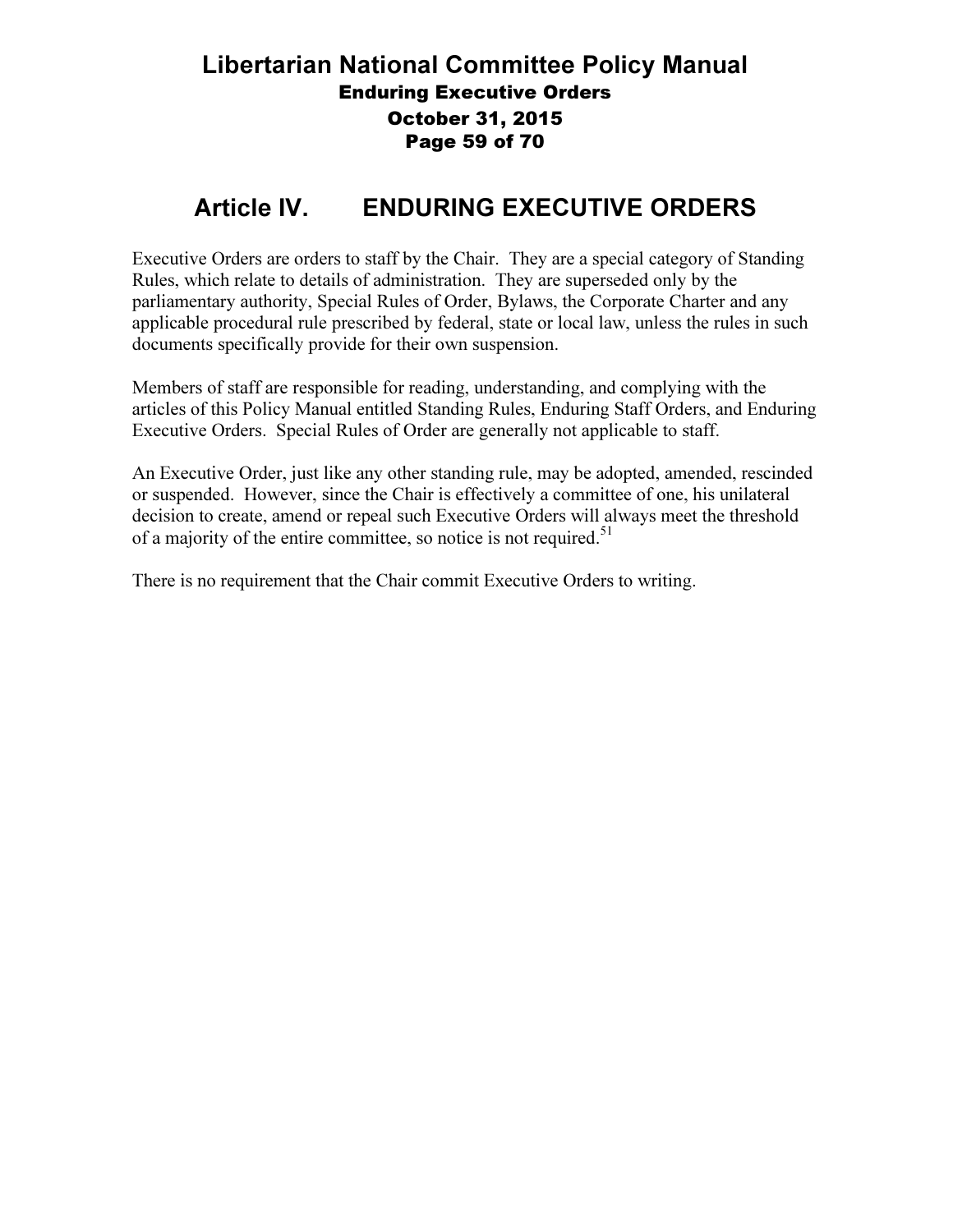## Libertarian National Committee Policy Manual Enduring Executive Orders October 31, 2015 Page 60 of 70

## Section 4.01 EXECUTIVE DIRECTOR MATTERS

#### 1) Position Description of Executive Director

The ED is the chief operating officer of the Party, serving at the pleasure of the Chair, with a compensation package (with a bonus incentive structure) specified in a contract negotiated by the LNC Chair. The position shall have the following responsibilities:

#### ADMINISTRATION

- Establish the organizational structure of the staff.
- Direct, coordinate and administer the activities of the staff within the parameters of the approved budget and established policy.
- Support the development of the annual budget, in coordination with the Treasurer, for submission to the LNC for approval.

#### PERSONNEL

- Recruit, train and assign all staff members
- Implement the Employee Manual; ensure that it is reviewed and modified as appropriate to continually reflect that all employees are highly valued and their rights are protected.
- Regularly evaluate the performance of all staff; counsel them regarding improvement and how to better contribute to staff effectiveness.
- Appoint, employ and terminate staff in consultation with the Chair.

#### COMMUNICATIONS

- Maintain frequent and substantive contact with the LNC Chair; keep members of the LNC informed as appropriate
- Provide data, information and other support to affiliates
- Reports:
	- o Monthly, provide a Membership Report
	- o Monthly, a Financial Report to the LNC (upon approval by the Treasurer).
	- o Two weeks prior to a scheduled LNC meeting, provide an Operational Report to include input from key staff members and a summary of staff personnel changes.
	- o At the LNC meeting following a general election, make a best effort to provide a summary of all elected Party officeholders.

#### FINANCIAL

- Execute the LNC approved annual budget; coordinate with the Chair and the Treasurer if available resources will not support budget execution.
- Submit all contracts over \$7,500 to the Chair for approval prior to commitment.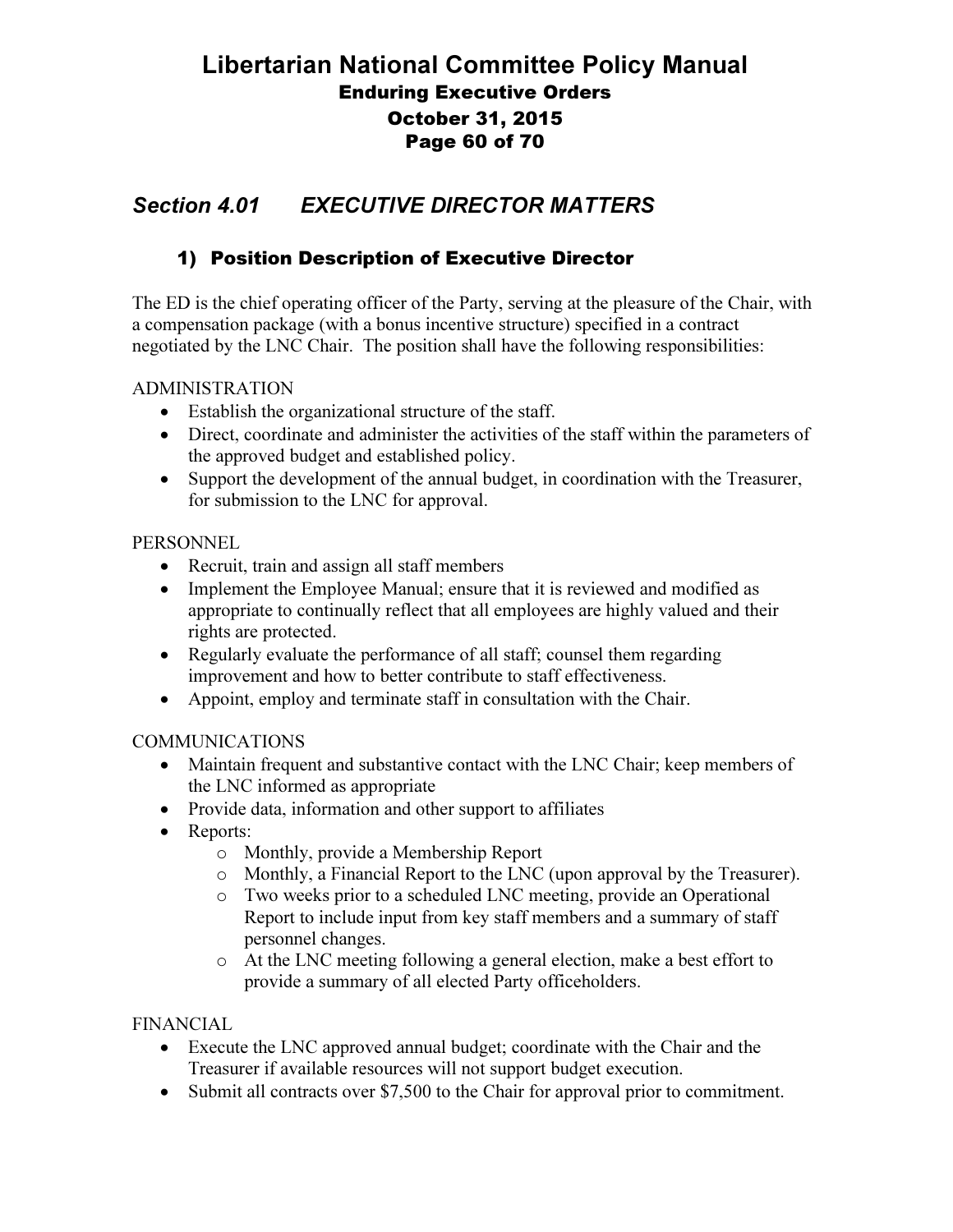## Libertarian National Committee Policy Manual Enduring Executive Orders October 31, 2015 Page 61 of 70

- Be responsible for soliciting major donor participation. Maintain a listing of major donors and grow that list.
- Direct the development and execution of fundraising direct mail; assess and analyze the effectiveness of each mailing.

#### **OUTREACH**

- Represent the Party in the DC community and act as a spokesperson for the Party.
- Develop and nurture effective working relationships with the news media, political entities and relevant think tanks.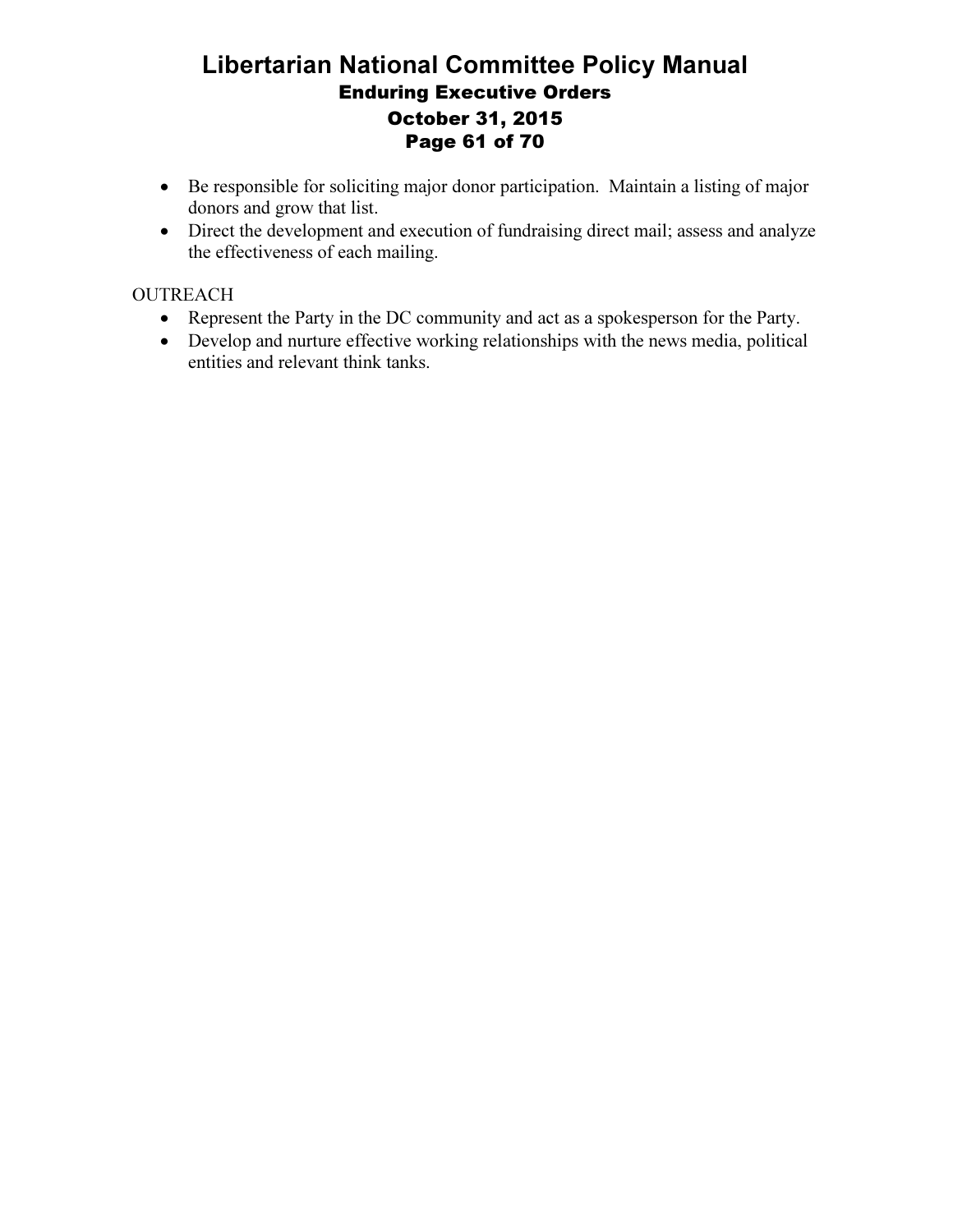## Libertarian National Committee Policy Manual Log of Changes October 31, 2015 Page 62 of 70

# LOG OF CHANGES

| October 31, 2015   | Amended Sections 1.03.1, 2.02.7 and 2.04.3 regarding EPCC      |
|--------------------|----------------------------------------------------------------|
|                    | and Contract Review                                            |
| July 18, 2015      | Deleted Section 2.07.5, Minutes of Conference Calls            |
| July 18, 2015      | Inserted new Section 2.02.1, Committee Reports                 |
| July 18, 2015      | Meeting Minutes, Section 1.02.6                                |
| July 18, 2015      | Graphic Symbols, Section 2.06.2                                |
| March 28, 2015     | Inserted new Section 2.02.8, Ballot Access Committee and       |
|                    | inserted new corresponding row in Section 1.03.1               |
| December 14, 2014  | Inserted new Section 1.02.7, Electronic Meetings               |
| December 14, 2014  | Meeting Minutes, Section 1.02.6                                |
| December 14, 2014  | Affiliate Support Committee, Section 2.02.2                    |
| December 14, 2014  | Awards Committee, Section 2.02.4                               |
| December 14, 2014  | Committee Appointments (Awards Committee), Section 1.03.1      |
| December 14, 2014  | Committee Terms of Office, Section 1.03.2                      |
| December 14, 2014  | Convention Oversight Committee, Section 2.02.5                 |
| September 20, 2014 | Previous Notice, Section 1.02.1                                |
| September 20, 2014 | International Representative, Section 2.09.3                   |
| September 20, 2014 | Format of Proposed Agenda, Section 1.02.2                      |
| September 20, 2014 | Outreach Committee, Sections 1.03.1, 2.02.10                   |
| September 20, 2014 | Convention Committees, Sections 1.03.1, 2.02.5                 |
| August 1, 2014     | Membership Policies adopted December 11, 2011 went into        |
|                    | effect - Sections 2.05.2, 2.05.3, and 2.05.4                   |
| July 13, 2014      | Inserted new Section 2.09.3, International Representatives     |
| June 29, 2014      | Information Technology Committee, Section 2.02.9               |
| June 29, 2014      | Committee Appointments, IT Committee, Section 1.03.1           |
| June 29, 2014      | Committee Appointments, APRC, Section 1.03.1                   |
| May 22, 2014       | Amended Section 2.05, Membership Policies, to revise effective |
|                    | dates                                                          |
| March 2, 2014      | Deleted Section 2.09.3, Project Administration                 |
| March 2, 2014      | Amended and renamed Section 2.03.13, Project Funding           |
| March 1, 2014      | Amended Section 2.06.1, Official Spokesperson                  |
| March 1, 2014      | Amended Section 2.03.4, Conventions                            |
| March 1, 2014      | Inserted new Section 2.03.17, Office Mortgage                  |
| March 1, 2014      | Inserted new Section 1.03.4, Interim Committee Chairs          |
| August 9, 2013     | Inserted new Section 2.03.9, Related Party Reporting           |
| August 9, 2013     | Documentation and related party transactions, Section 2.04.3   |
| August 9, 2013     | Inserted new Section 2.03.8, Inventories                       |
| August 9, 2013     | Inserted new Section 2.03.7, Time Sheets and Expense           |
|                    | Allocation                                                     |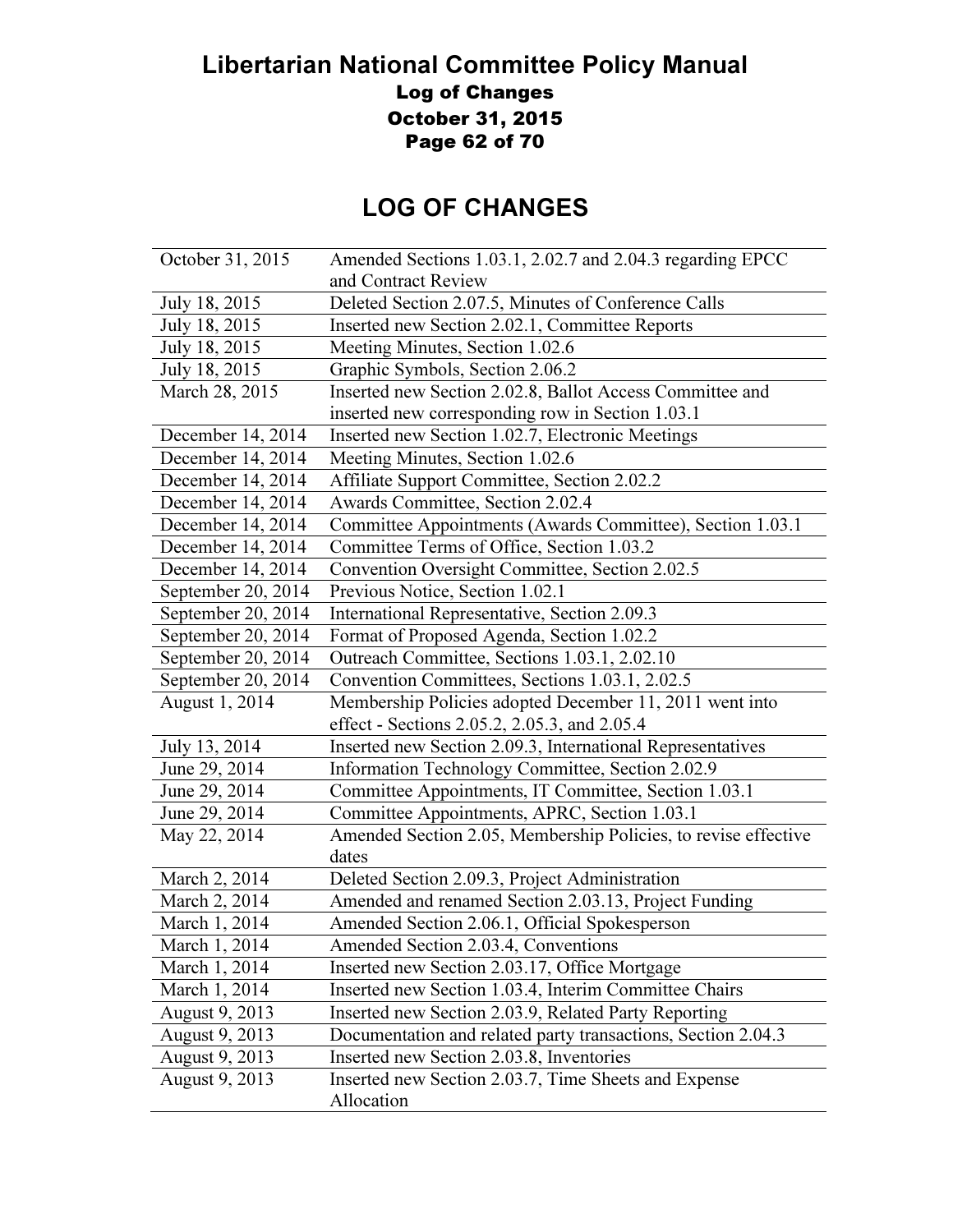## Libertarian National Committee Policy Manual Log of Changes October 31, 2015 Page 63 of 70

| August 9, 2013     | Inserted new Section 2.03.6, Fixed Assets                       |
|--------------------|-----------------------------------------------------------------|
| August 9, 2013     | Credit cards and receipts for expenditures, Section 2.03.5      |
| August 9, 2013     | Inserted new Section 3.03.3, Accounting Policies and Procedures |
|                    | Manual                                                          |
| March 28, 2013     | Renamed Convention Organizing Committee to Convention           |
|                    | Management Committee                                            |
| March 17, 2013     | Convention Committees, Sections 1.03.1, 2.02.5, 2.02.6, 2.02.7  |
| March 17, 2013     | Inserted new Section 2.03.12, Presidential Campaign Support     |
|                    | Fund                                                            |
| March 17, 2013     | Removed sections "Members of LNC-Created Committees" and        |
|                    | "Members of Bylaws-Mandated Committees"                         |
| March 16, 2013     | Effective date of new Membership Policies postponed,            |
|                    | Sections 2.05.2, 2.05.3, and 2.05.4                             |
| December 30, 2012  | Effective date of new Membership Policies postponed, Sections   |
|                    | 2.05.2, 2.05.3, and 2.05.4                                      |
| December 6, 2012   | Inserted new Section 2.07.6, Access to Corporate Records        |
| October 21, 2012   | Affiliate Support Committee, Section 2.02.2                     |
| July 16, 2012      | Treasurer's Reports, Section 2.03.11                            |
| July 16, 2012      | Conflict of Interest, Section 2.01.2                            |
| July 16, 2012      | Format of Proposed Agenda, Section 1.02.2                       |
| July 16, 2012      | Proposed Agenda and Reports, Section 2.07.1                     |
| July 16, 2012      | Deleted Section 1.02.7, Motion Protocol                         |
| July 16, 2012      | Previous Notice, Section 1.02.1                                 |
| July 16, 2012      | Convention Speakers, Section 2.09.7                             |
| May 6, 2012        | Effective date of new Membership Policies postponed, Sections   |
|                    | 2.05.2, 2.05.3, and 2.05.4                                      |
| May 2, 2012        | Inserted new Section 2.04.4, Legal Matters Indemnification      |
| May 2, 2012        | Inserted new Awards Committee, Sections 1.03.1 and 2.02.4 and   |
|                    | alphabetized the subsections of Section 2.02                    |
| March 11, 2012     | Updated RONR references to $11th$ edition                       |
| March 6, 2012      | Conventions, Section 2.03.4                                     |
| March 5, 2012      | Convention Speakers, Section 2.09.7                             |
| December 11, 2011  | Committee Appointments, Section 1.03.1                          |
| December 11, 2011  | Meeting Minutes, Section 1.02.6                                 |
| December 11, 2011  | Membership Policies – Sections 2.05.2, 2.05.3, and 2.05.4 –     |
|                    | Effective July 1, 2012                                          |
| December 10, 2011  | Format of Proposed Agenda, Section 1.02.2                       |
| December 10, 2011  | Committee Appointments, Section 1.03.1                          |
| November 25, 2011  | Inserted new Section 2.09.1, Libertarian National Congressional |
|                    | Committee                                                       |
| September 21, 2011 | Format of Proposed Agenda, Section 1.02.2                       |
| August 21, 2011    | Benefits, Section 2.04.7                                        |
| August 21, 2011    | Contracts and Contract Approval, Section 2.04.3                 |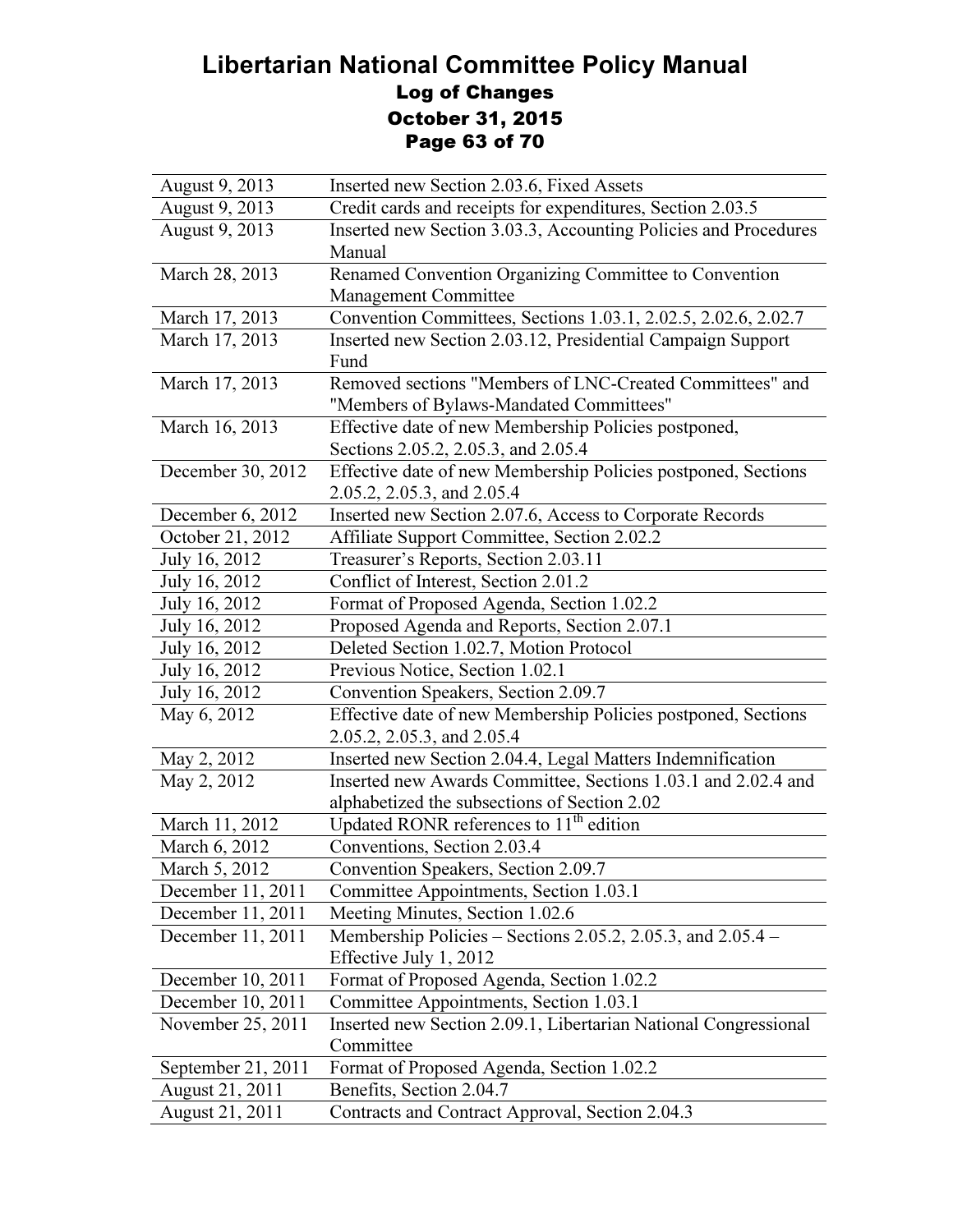## Libertarian National Committee Policy Manual Log of Changes October 31, 2015 Page 64 of 70

| August 21, 2011    | Employment Policy & Compensation Committee, Section 2.02.4    |
|--------------------|---------------------------------------------------------------|
| August 21, 2011    | Committee Terms of Office, Section 1.03.2                     |
| August 21, 2011    | Affiliate Support Committee, Section 2.02.5 and 1.03.1        |
| June 22, 2011      | Assuring Quality Communications, Section 2.06.5               |
| May 26, 2011       | Advertising & Publication Review Committee, Section 2.02.1    |
| February 20, 2011  | Sections 1.01.3, 1.04.1, and 2.07.4                           |
| January 11, 2011   | Treasurer's Reports, Section 2.03.10                          |
| December 26, 2010  | Budget details, Section 2.03.3                                |
| December 12, 2011  | Committee Appointments (IT Committee), Section 1.03.1         |
| November 21, 2010  | Previous Notice, Section 1.02.1                               |
| October 25, 2010   | IT and Convention Oversight Committee, Section 1.03.1         |
| October 8, 2010    | Convention Oversight Committee, Section 2.02.3                |
| July 11, 2010      | Information Technology Committee, Section 1.03.1 & Section    |
|                    | 2.02.6                                                        |
| July 11, 2010      | Outreach Committee, Section 1.03.1 & Section 2.02.7           |
| July 10, 2010      | Meeting Minutes, Section 1.02.6                               |
| May 31, 2010       | EPCC and Convention Committee, Section 1.03.1                 |
| February 28, 2010  | Affiliate Support Committee, Section 2.                       |
| December 6, 2009   | Membership Benefits - Renewals, Section 2.05                  |
| December 6, 2009   | Agenda Format, Section 1.02.1                                 |
| December 6, 2009   | Definition of Previous Notice for Meetings, Section 1.02.1    |
| December 6, 2009   | APRC, Section 2.02                                            |
| December 6, 2009   | Hiring and Termination, Section 2.09.3                        |
| December 5, 2009   | Policy on Merit Based Relationships, Section 2.01.3           |
| December 5, 2009   | EPCC Responsibilities, Section 2.02.4                         |
| December 5, 2009   | Authority to set Agenda, Sections 1.01.1, 2.07.1, 3.05.1      |
| November 19, 2009  | Employee Performance Standards, Section 2.09.4                |
| September 28, 2009 | Membership, Section 2.05, 3.03                                |
| September 11, 2009 | General Delegation of Authority - Executive Committee,        |
|                    | Section 1.01.3                                                |
| September 6, 2009  | Authorize Secretary to make Technical Changes, Section 1.01.4 |
| August 20, 2009    | <b>Adoption of Reformatted Policy Manual</b>                  |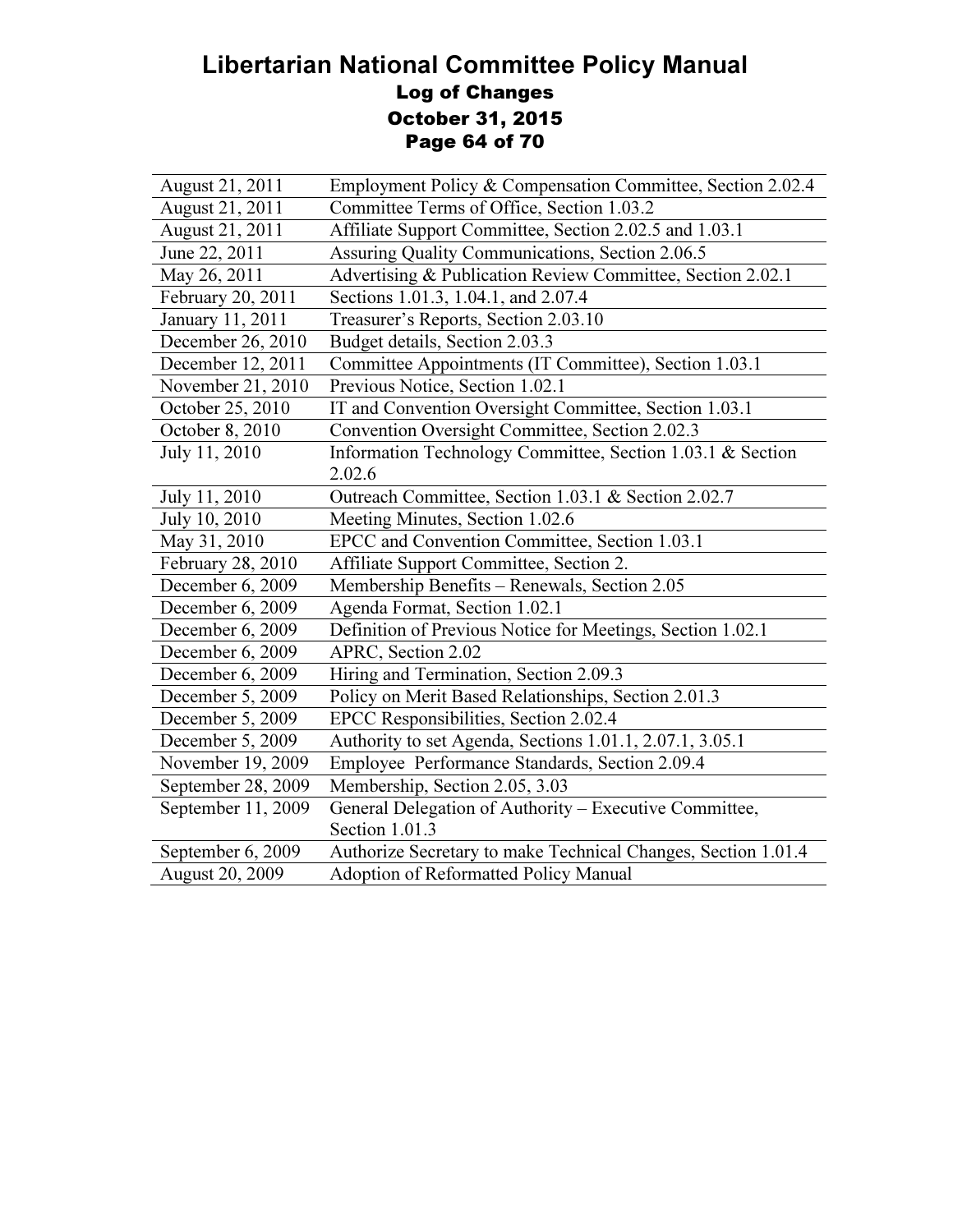#### Libertarian National Committee Policy Manual Endnotes October 31, 2015 Page 65 of 70

## ENDNOTES

<sup>1</sup> Other terms defined in the Bylaws may also be included in this document.

<sup>2</sup> See RONR, p. 260 lines 19-22, p. 264 line 29-p. 265 line 23.

<sup>3</sup> Normally, alternates may only fill vacancies, not absences. However, Bylaw 8.1 authorizes the LNC to delegate its authority to others, otherwise only members could participate in meetings. In the absence of this rule, the only role for alternates would be voting in mail ballots, in accordance with Bylaw 14.

<sup>4</sup> In the absence of this rule, RONR p. 459 states that the Secretary would be responsible for preparing "prior to each meeting an order of business for the use of the presiding officer, showing in their exact order, under the correct headings, all matters known in advance that are due to come up and – if applicable – the times for which they are set."

Note: RONR p. 82 defines session as a "meeting or series of connected meetings devoted to a single order of business, program, agenda or announced purpose, in which—when there is more than one meeting—each succeeding meeting is scheduled with a view to continuing business at the point where it was left off at the previous meeting."

 $<sup>5</sup>$  LNC is delegating its authority in accordance with Bylaw Article 8.1, which states "The</sup> National Committee may delegate its authority in any manner it deems necessary." In the absence of this rule, all authority would be retained by the LNC.

<sup>6</sup> RONR p.598-599 authorizes an assembly to delegate technical changes of documents, provided they do not change the meaning. In the absence of this Rule, virtually all changes would require a vote of the LNC.

 $7$  There are two divisions of main motions, original main motions and incidental main motions. See RONR pp.100-102.

<sup>8</sup> In the absence of this rule, the procedure for providing previous notice is as described in RONR on pp.121-124, and varies depending on whether there is more than a quarterly time interval between meetings. In the case where there is no more than a quarterly time interval between meetings, the announcement must be made at the previous meeting. In the case where more than a quarterly time interval exists between meetings, the member gives notice to the Secretary, who sends it out with the call of the meeting.

In the absence of this rule, previous notice would not require the full text of the motion or resolution, only an accurate and complete statement of purport.

Note: RONR p. 82 defines session as a "meeting or series of connected meetings devoted to a single order of business, program, agenda or announced purpose, in which—when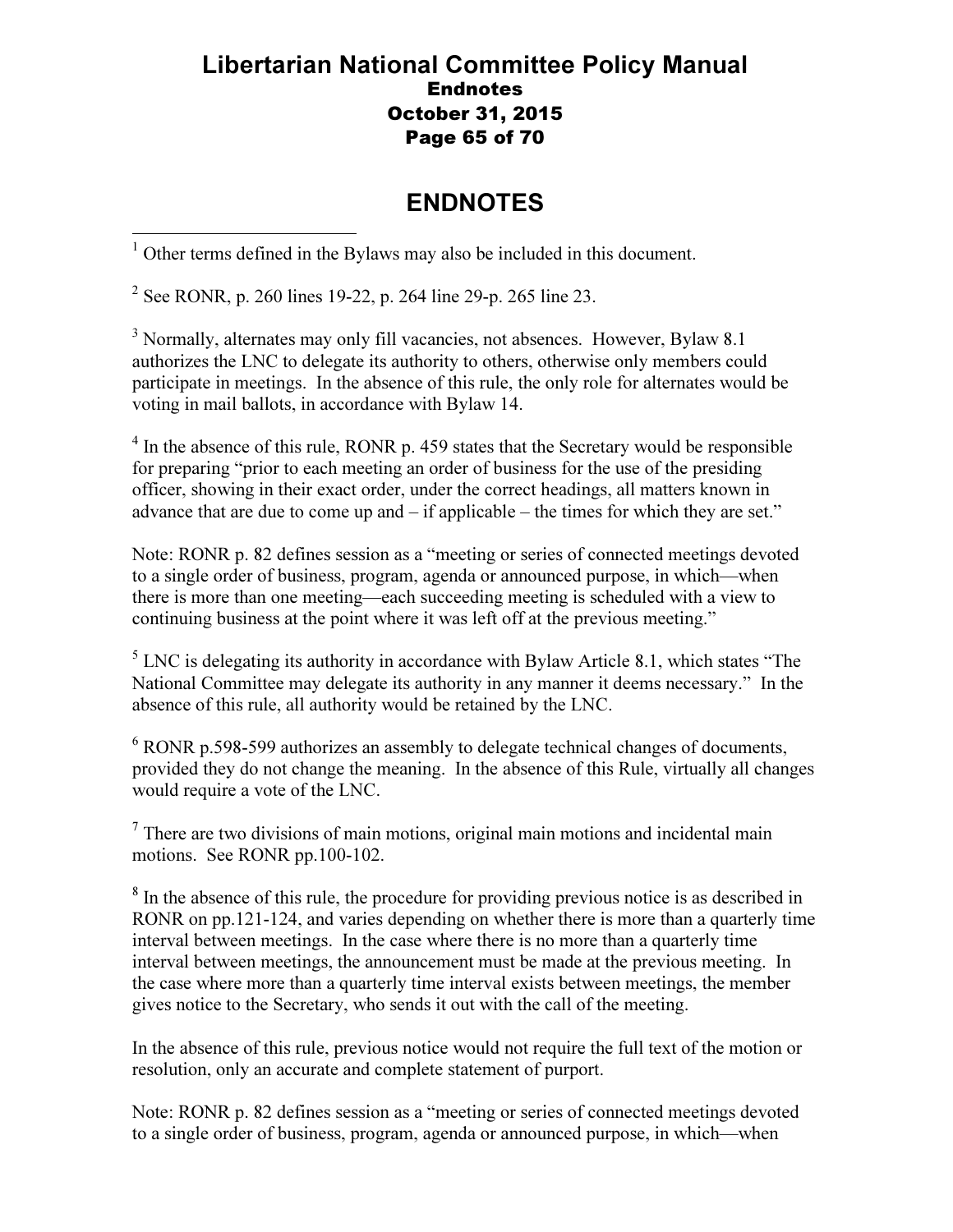## Libertarian National Committee Policy Manual **Endnotes** October 31, 2015 Page 66 of 70

there is more than one meeting—each succeeding meeting is scheduled with a view to continuing business at the point where it was left off at the previous meeting."

-

Note: A motion to adopt, amend or rescind a special rule of order requires either (a) a twothirds vote with previous notice or (b) a vote of a majority of the entire membership of the Libertarian National Committee. See RONR, p. 17 lines 28-31, p. 87 line 33 – p. 88 line 5, p. 265 lines 19-23, p. 390 lines 13-15.

 $9<sup>9</sup>$  In the absence of this rule, we would follow the default of order of business as described in RONR beginning p. 353.

 $10$  In the absence of this rule, changing the order of the agenda requires amending something previously adopted, which requires a 2/3 vote or a majority of the entire membership of the LNC or unanimous consent. See RONR p. 373.

 $11$  In the absence of this rule, Roberts requires a suspension of the rules (two-thirds vote) to allow a nonmember to speak in debate. See RONR p. 263 footnote.

 $12$  RONR on p. 96 states "A member can be punished under disciplinary procedures if he violates the secrecy of an executive session. Anyone else permitted to be present is honorbound not to divulge anything that occurred."

 $13$  In the absence of this rule, the LNC could enter executive session for any reason with only a majority vote, and there would be no such content requirements for the motion to enter executive session. RONR p. 95 states that "a motion to go into executive session is a question of privilege, and therefore is adopted by a majority vote."

 $14$  In the absence of this rule, it would only require a majority vote rather than a two-thirds vote to enter executive session for these reasons. RONR p. 95 states that "a motion to go into executive session is a question of privilege, and therefore is adopted by a majority vote."

<sup>15</sup> In the absence of this rule, action can be taken in executive session. RONR on p. 96 states, "the minutes, or record of proceedings, of an executive session must be read and acted upon only in executive session, unless that which would be reported in the minutes – that is, the action taken, as distinct from that which was said in debate – was not secret, or secrecy has been lifted by the assembly."

 $16$  In the absence of this rule, a motion would be required before allowing debate. RONR p. 34 "Unless the assembly has specifically authorized that a particular subject be discussed while no motion is pending, however, such a discussion can be entered into only at the sufferance of the chair or until a point of order is made..."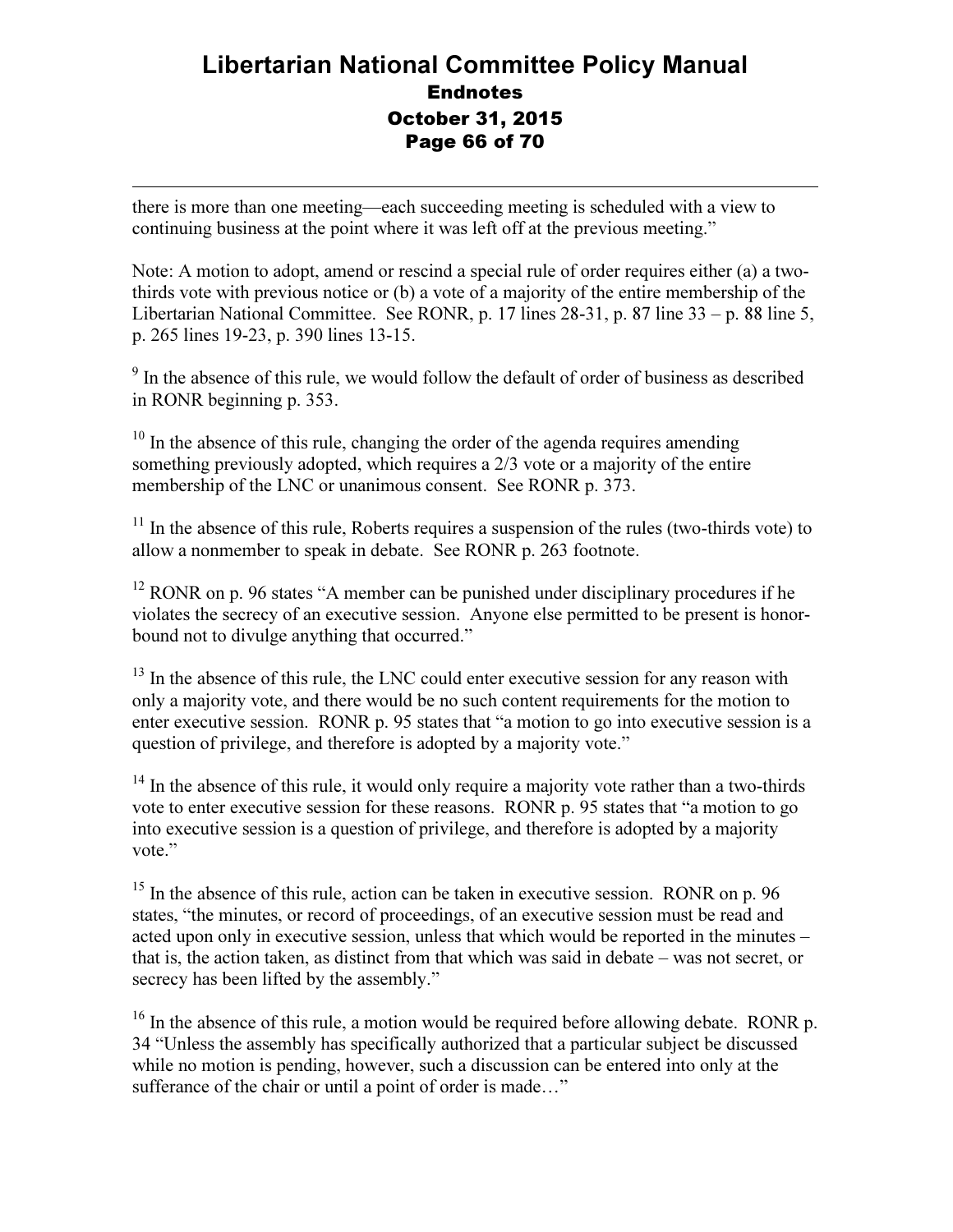## Libertarian National Committee Policy Manual **Endnotes** October 31, 2015 Page 67 of 70

- $17$  In the absence of this rule, this action of making public these minutes would be made in executive session. RONR on p. 96 states, "the minutes, or record of proceedings, of an executive session must be read and acted upon only in executive session, unless that which would be reported in the minutes – that is, the action taken, as distinct from that which was said in debate – was not secret, or secrecy has been lifted by the assembly."

In addition, under RONR, lifting secrecy is a regular motion requiring only a majority vote, so any requirement for a two-thirds vote is more burdensome.

<sup>18</sup> In the absence of this rule, the minutes would not reflect who was absent from an Executive Session. See RONR beginning at p. 468 for the contents of minutes.

 $19$  In the absence of this rule, this information may not violate the secrecy of Executive Session. RONR on p. 96 states "A member can be punished under disciplinary procedures if he violates the secrecy of an executive session. Anyone else permitted to be present is honor-bound not to divulge anything that occurred."

 $^{20}$  In the absence of this rule, lifting secrecy would require only the consent of the LNC. RONR on p. 96 states, "the minutes, or record of proceedings, of an executive session must be read and acted upon only in executive session, unless that which would be reported in the minutes – that is, the action taken, as distinct from that which was said in debate – was not secret, or secrecy has been lifted by the assembly."

 $21$  In the absence of this rule, the minutes would not reflect disclosed conflicts of interest. See RONR beginning at p. 468 for the contents of minutes.

 $22$  Robert's recommends against attempting to conduct business by electronic email, as it does not constitute a deliberative assembly and will result in many situations unprecedented in parliamentary law, and many rules and customs of parliamentary law cannot be applied. See RONR footnote on p. 1 and also p. 98 lines 14-19.

<sup>23</sup> In the absence of this rule, each day's minutes would be approved at the beginning of the next day of the session and the final day's minutes would be approved before the final adjournment, unless the body authorizes the executive board or a committee to approve the minutes at a later time. See RONR p. 473-475.

 $24$  In the absence of this rule, minutes would only be accessible by members of the Executive Committee. RONR p. 460 lines 13-20 states "Any member has a right to examine these reports and the record book(s) referred to on p. 459, lines 13-16 including the minutes of an executive session, at a reasonable time and place, but this privilege must not be abused to the annoyance of the secretary. The same principle applies to records kept by boards and committees, these being accessible to members of the boards or committees but to no others (but see p. 487, ll. 13-20)."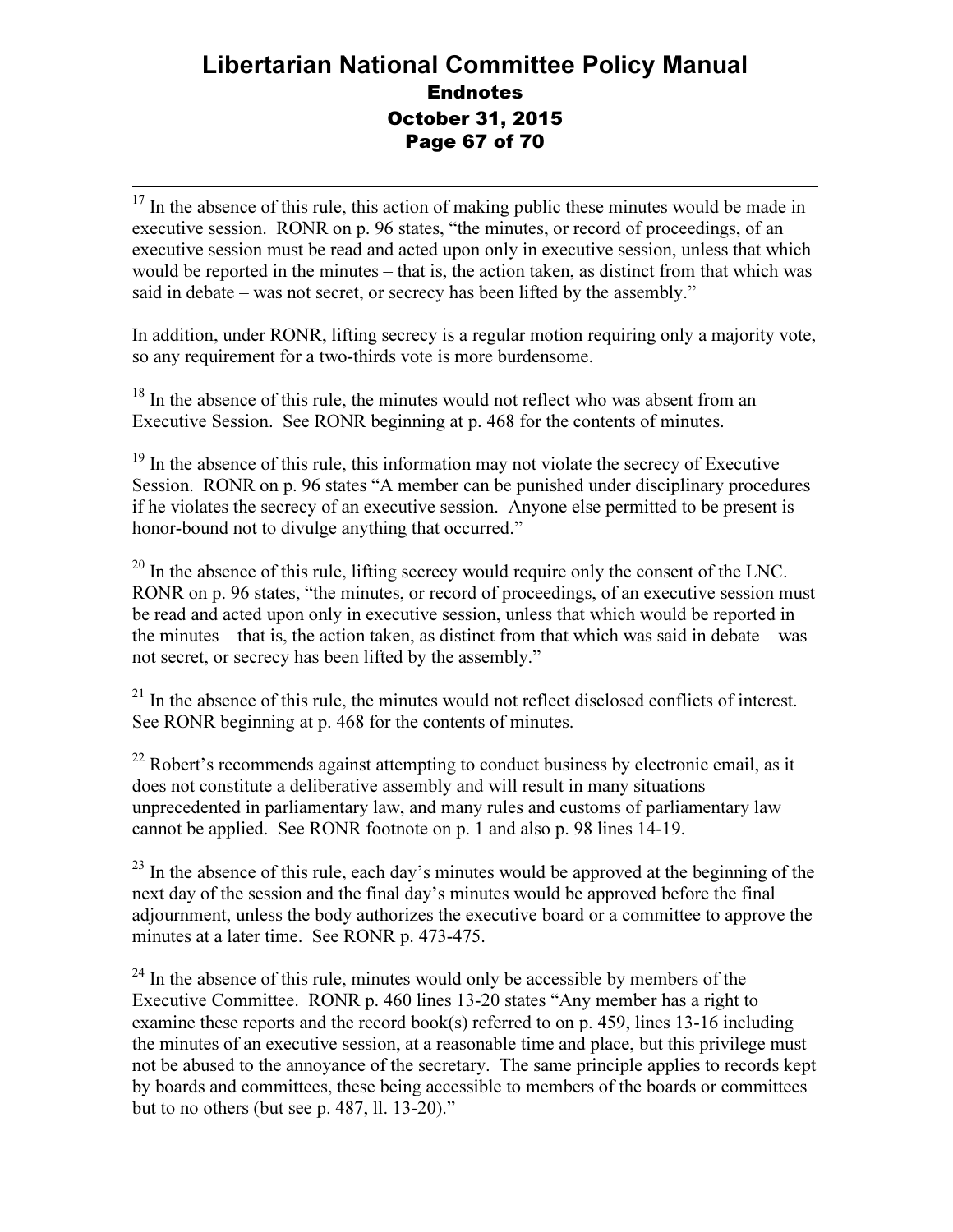## Libertarian National Committee Policy Manual **Endnotes** October 31, 2015 Page 68 of 70

 $25$  In the absence of this rule, each day's minutes would be approved at the beginning of the next day of the session and the final day's minutes would be approved before the final adjournment, unless the body authorizes the executive board or a committee to approve the minutes at a later time. See RONR p. 473-475.

-

 $26$  In the absence of this rule and Bylaw Article 10.2, the LNC would select the committee sizes, select the committee members, and would have the option of appointing the committee chairs. See RONR p. 492, lines 13-22.

 $27$  Bylaw Article 10.2 requires a standing Audit Committee and specifies the details noted in the "size" and "member selection" columns of this table. In the absence of this row, the non-officer LNC members would have the option of appointing the committee chair. See RONR p. 492, lines 20-22.

 $28$  In the absence of this rule, the term of office of a special committee would expire when the assigned task is completed and the committee reported back to the assembly (see RONR p. 492 lines 3-7), except that in a board the special committee would expire with the body that appointed it (see RONR p. 502 lines 31-35). Standing committees are appointed for a term corresponding to that of the officers, but the members of standing committees continue their duties until their successors are chosen (see RONR p. 502 lines 14-25).

 $^{29}$  In the absence of this rule, the chair would not automatically be a member – voting or nonvoting – on any committee, unless appointed to the position. See RONR p. 456-457.

 $30$  RONR p. 1 footnote states: "A group that attempts to conduct the deliberative process in writing – such as by postal mail, electronic mail (e-mail), or facsimile transmission (fax) – does not constitute a deliberative assembly. When making decisions by such means, many situations unprecedented in parliamentary law will arise, and many of its rules and customs will not be applicable (see also pp. 97-99).

 $31$  In the absence of this rule, without notice, the LNC can amend this with a two-thirds vote or a majority of the entire board; or with notice, the LNC can amend with a majority vote. See RONR, p. 306.

 $32$  LNC is delegating its authority. In the absence of this rule, such an amendment would require LNC approval.

 $33$  LNC is delegating its authority. In the absence of this rule, such an amendment would require LNC approval.

 $34$  LNC is delegating its authority. In the absence of this rule, such an amendment would require LNC approval.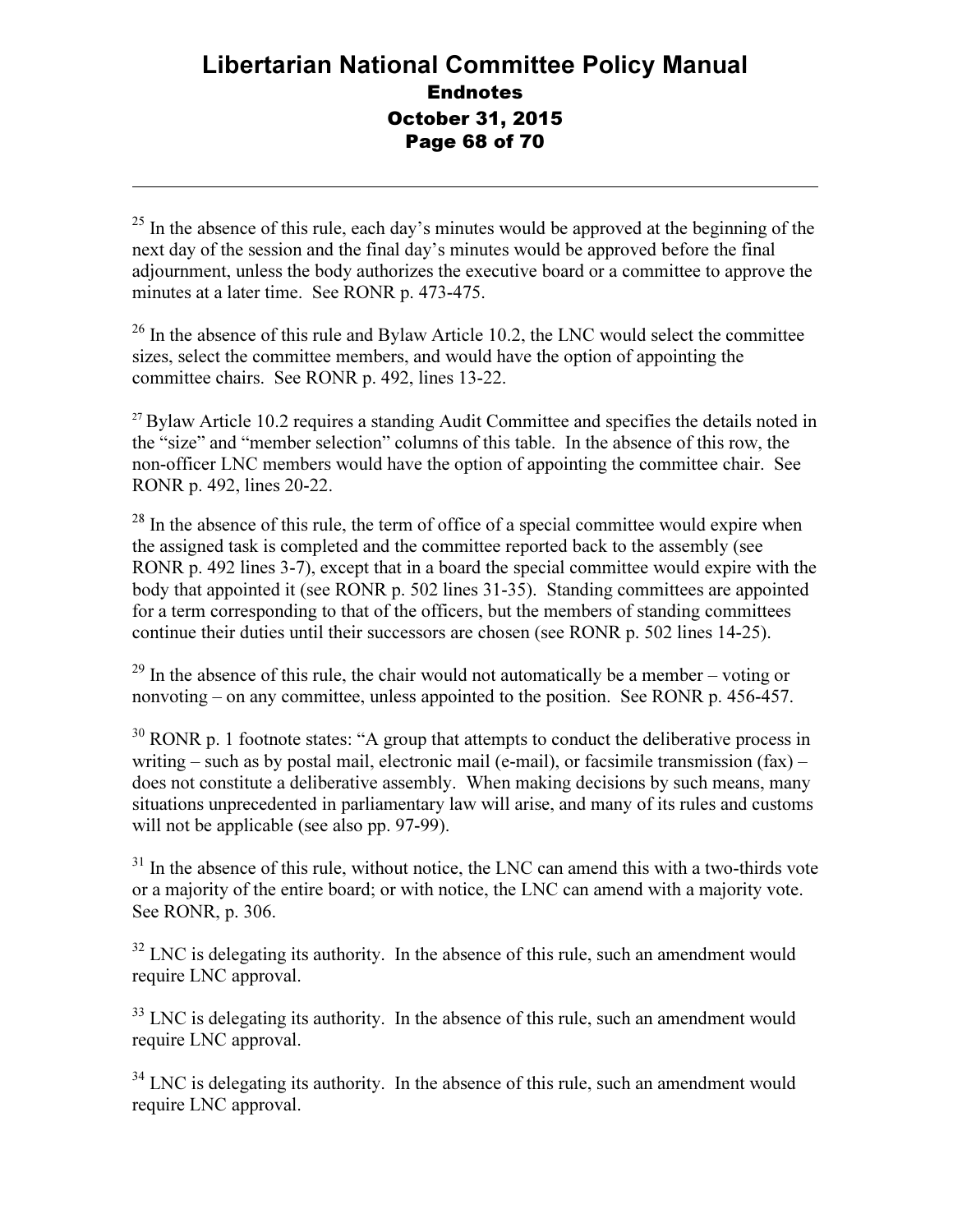## Libertarian National Committee Policy Manual **Endnotes** October 31, 2015 Page 69 of 70

<sup>35</sup> In the absence of this rule, a majority vote of the LNC would be sufficient to grant an honorary life membership. Note that honorary life memberships do not confer status as a sustaining member.

<sup>36</sup> See RONR, p. 264 line  $29 - p$ , 265 line 7.

-

<sup>37</sup> Current Bylaws-specified committees include Judicial, Bylaws and Rules, Platform and Credential Committees.

<sup>38</sup> This policy assigns some tasks to the Audit Committee in addition to those specified in Bylaw Article 10.2.

<sup>39</sup> In the absence of this rule, the committee could not begin its work until all of its members were named (see RONR p. 496 lines 8-11).

<sup>40</sup> The term "fixed membership" is defined in the footnote on RONR p. 403.

<sup>41</sup> Note that the D.C. corporation code requires board approval to open a bank account.

<sup>42</sup> Article 10.4 states, "The National Committee shall have the power to designate the depository of all funds of the Party, and shall appoint such officers and employees as in its judgment may seem advisable to deposit and withdraw funds." The National Committee is delegating its authority here in accordance with Article 8.1.

<sup>43</sup> In the event that a budget is not adopted by the LNC, Article 10.1 authorizes the Treasurer to spend money using the previous year's budget. "The fiscal term of the Party shall begin on January 1 of each year. From January 1 until the National Committee has approved a budget, the Treasurer may authorize expenditures for any item incorporated in the previous year's budget as long as the level of expenditure is consistent with that budget."

<sup>44</sup> Authorized by Bylaw 7.6.

<sup>45</sup> Authorized by Bylaw 7.6.

<sup>46</sup> Authorized by Bylaw 5.2.

<sup>47</sup> Qualifications for sustaining membership are defined by Bylaw Articles 5.3 and 5.5.

<sup>48</sup> In the absence of this rule there is no requirement in RONR to send such documents in advance. RONR p. 459 states that the Secretary is responsible for preparing "prior to each meeting, an order of business for the use of the presiding officer, showing in their exact